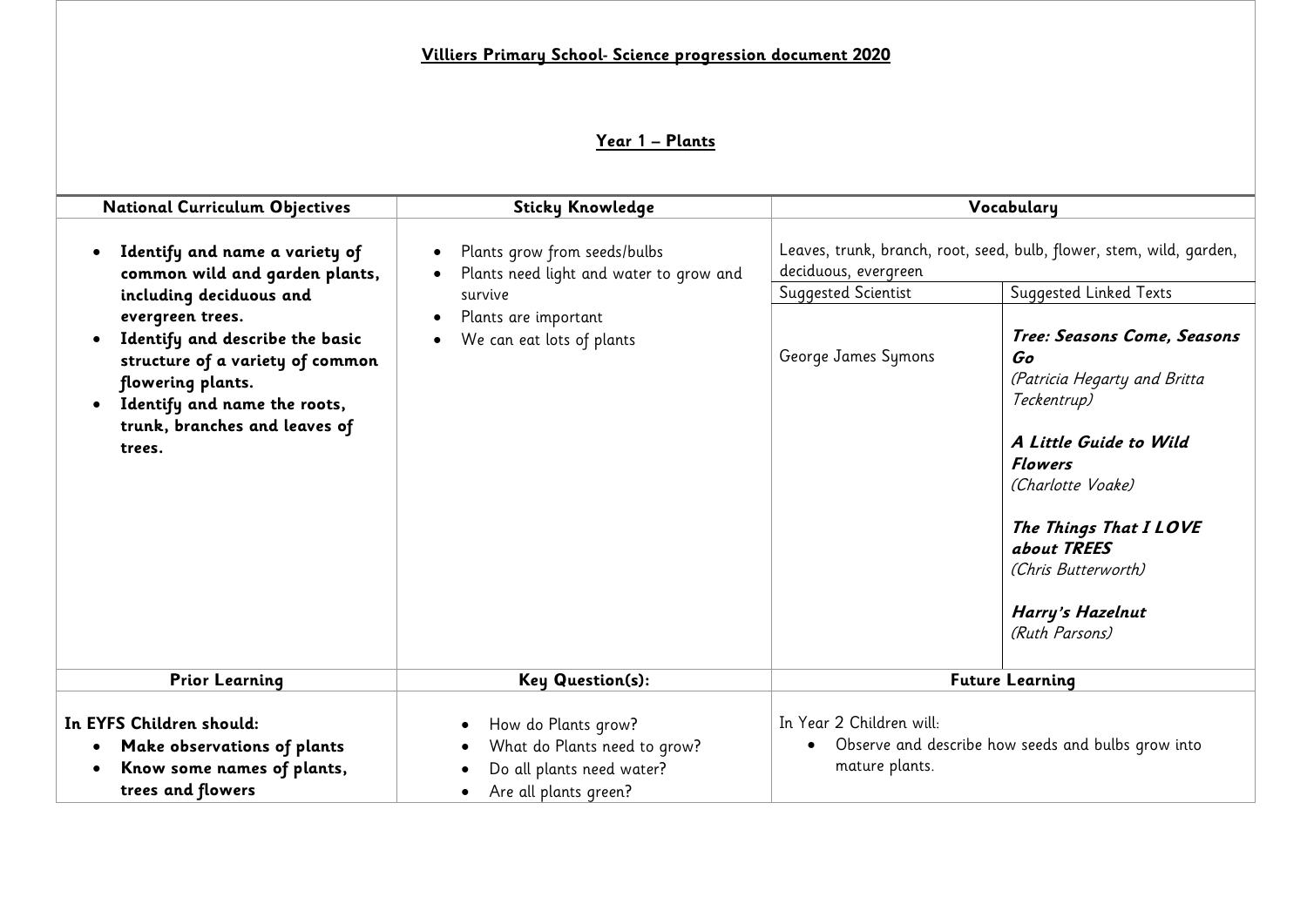| May be able to name and<br>and flowers<br>around them                                             | describe different plants, trees<br>Show some care for their world | Why do seeds look different?<br>$\bullet$<br>Can plants grow as big in the shade?<br>$\bullet$<br>What is the biggest/smallest/smelliest<br>(etc) tree/flower/plant on the planet? |                                                                                                                                                                    | Find out and describe how plants need water, light and<br>warmth to grow and stay healthy.                                                                             |                                                  |
|---------------------------------------------------------------------------------------------------|--------------------------------------------------------------------|------------------------------------------------------------------------------------------------------------------------------------------------------------------------------------|--------------------------------------------------------------------------------------------------------------------------------------------------------------------|------------------------------------------------------------------------------------------------------------------------------------------------------------------------|--------------------------------------------------|
|                                                                                                   |                                                                    |                                                                                                                                                                                    | <b>Suggested teaching Ideas</b>                                                                                                                                    |                                                                                                                                                                        |                                                  |
| <b>Comparative tests</b>                                                                          | Identify & Classify                                                | Observation over time                                                                                                                                                              | <b>Pattern Seeking</b>                                                                                                                                             | <u>Research</u>                                                                                                                                                        | <b>BIG Question: Assessment Opportunity</b>      |
| Which type of<br>compost grows the<br>tallest sunflower?<br>Which tree has the<br>biggest leaves? | How can we sort the<br>leaves that we<br>collected on our walk?    | How does a potato<br>seed change over the<br>year?<br>How does my bean<br>plant change each<br>week?<br>How does the oak tree<br>change over the year?                             | Do trees with bigger<br>leaves lose their leaves<br>first in autumn?<br>Is there a pattern in<br>where we find<br>plants/flowers growing<br>in the school grounds? | What are the most<br>common British plants<br>and where can we find<br>them?<br>How did Beatrix Potter<br>help our<br>understanding of<br>mushrooms and<br>toadstools? | Are all the leaves the same?<br>What's in a bud? |

|                                       | Year 2 – Plants  |            |
|---------------------------------------|------------------|------------|
| <b>National Curriculum Objectives</b> | Sticky Knowledge | Vocabulary |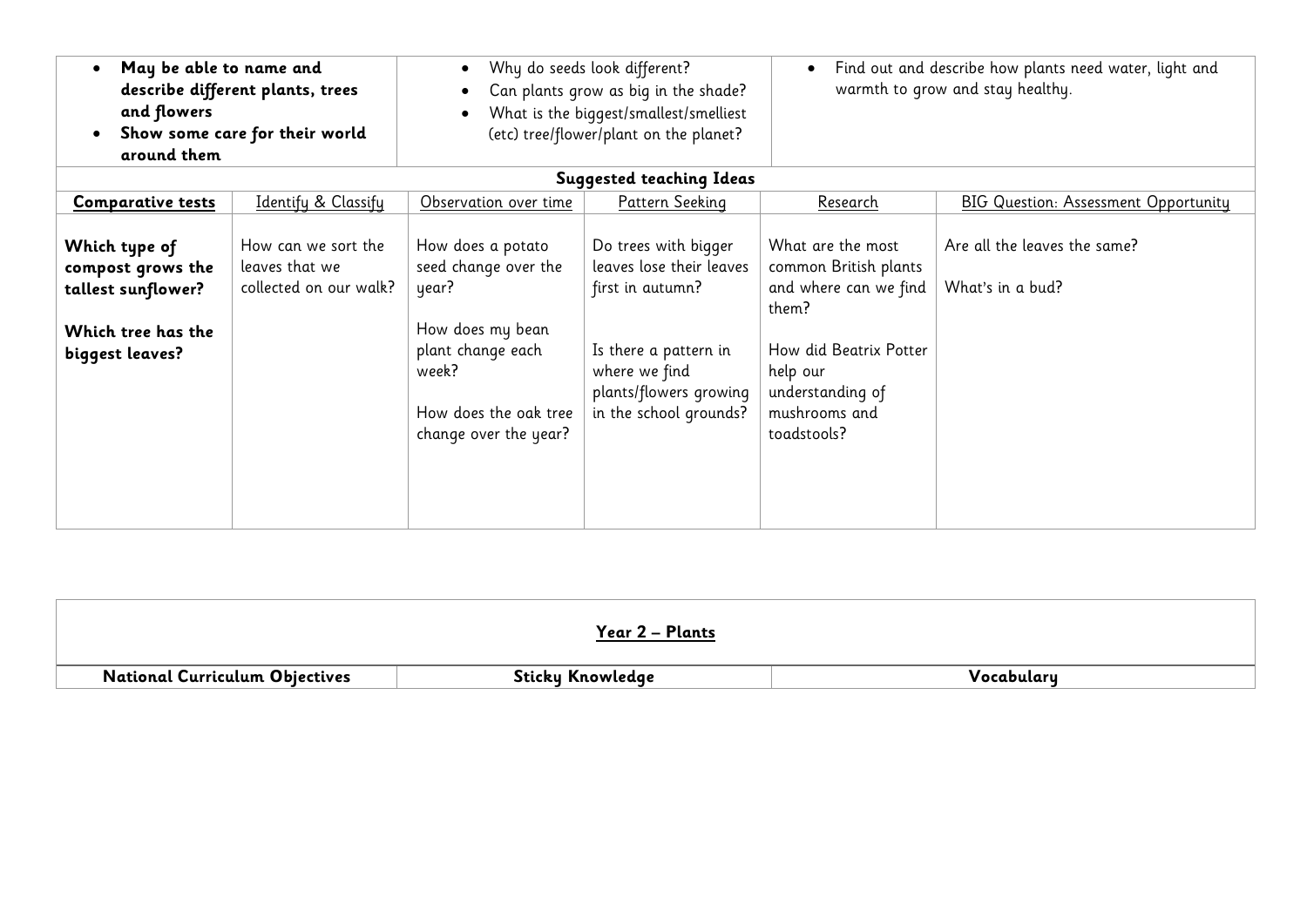| Observe and describe how seeds<br>and bulbs grow into mature<br>plants.<br>Find out and describe how plants<br>need water, light and warmth to<br>grow and stay healthy.                                                                                                                                                            | Plants grow from seeds/bulbs<br>Plants need light, water and warmth to<br>grow and survive<br>Flowers make seeds to make more plants<br>(reproduce)<br>Plants are important<br>We need plants to survive (to clean air, to<br>eat)                                                     | Leaves, trunk, branch, root, seed, bulb, flower, stem, wild, garden,<br>deciduous, evergreen, observe, grow, compare, record, temperature,<br>predict, measure, diagram, germinate, warmth, sunlight.                                                                                                                                                                                                                                                                                                          |                                                                 |  |
|-------------------------------------------------------------------------------------------------------------------------------------------------------------------------------------------------------------------------------------------------------------------------------------------------------------------------------------|----------------------------------------------------------------------------------------------------------------------------------------------------------------------------------------------------------------------------------------------------------------------------------------|----------------------------------------------------------------------------------------------------------------------------------------------------------------------------------------------------------------------------------------------------------------------------------------------------------------------------------------------------------------------------------------------------------------------------------------------------------------------------------------------------------------|-----------------------------------------------------------------|--|
|                                                                                                                                                                                                                                                                                                                                     | We can eat different parts of the plants<br>(leaves, stems, roots, seeds, fruit)                                                                                                                                                                                                       | <b>Suggested Scientists</b><br>Jane Colden                                                                                                                                                                                                                                                                                                                                                                                                                                                                     | Suggested Linked Texts<br><b>The Tin Forest</b><br>(Helen Ward) |  |
|                                                                                                                                                                                                                                                                                                                                     |                                                                                                                                                                                                                                                                                        | Alan Titchmarsh<br>(Botanist & Gardener)                                                                                                                                                                                                                                                                                                                                                                                                                                                                       | Jack and the Beanstalk<br>(Richard Walker)                      |  |
|                                                                                                                                                                                                                                                                                                                                     |                                                                                                                                                                                                                                                                                        |                                                                                                                                                                                                                                                                                                                                                                                                                                                                                                                | <b>Ten Seeds</b><br>(Ruth Brown)                                |  |
|                                                                                                                                                                                                                                                                                                                                     |                                                                                                                                                                                                                                                                                        |                                                                                                                                                                                                                                                                                                                                                                                                                                                                                                                | A Seed Is Sleepy<br>(Dianna Aston)                              |  |
| <b>Prior Learning</b>                                                                                                                                                                                                                                                                                                               | <b>Key Question(s):</b>                                                                                                                                                                                                                                                                |                                                                                                                                                                                                                                                                                                                                                                                                                                                                                                                | <b>Future Learning</b>                                          |  |
| In Year 1 Children should:<br>Identify and name a variety of<br>$\bullet$<br>common wild and garden plants,<br>including deciduous and<br>evergreen trees.<br>Identify and describe the basic<br>structure of a variety of common<br>flowering plants.<br>• Identify and name the roots,<br>trunk, branches and leaves of<br>trees. | Do cress produce seeds, how could we find<br>out?<br>Do all plants produce flowers and seeds?<br>What is different between freshly cut and<br>planted flowers?<br>Do plants flower all year round?<br>What are flowers for?<br>What happens to a plant after it has<br>produced seeds? | In Year 3 Children will:<br>• Identify and describe the functions of different parts of the<br>flowering plant:roots, stem/trunk/leaves and flowers<br>Explore the part flowers play in a flowering plants life<br>cycle, including: pollination, seed formation and seed<br>dispersal<br>Explain the requirements of plants for life and growth (air,<br>light, water, nutrients from soil, room to grow) and how<br>they vary between plants<br>Know the way in which water is transported between<br>plants |                                                                 |  |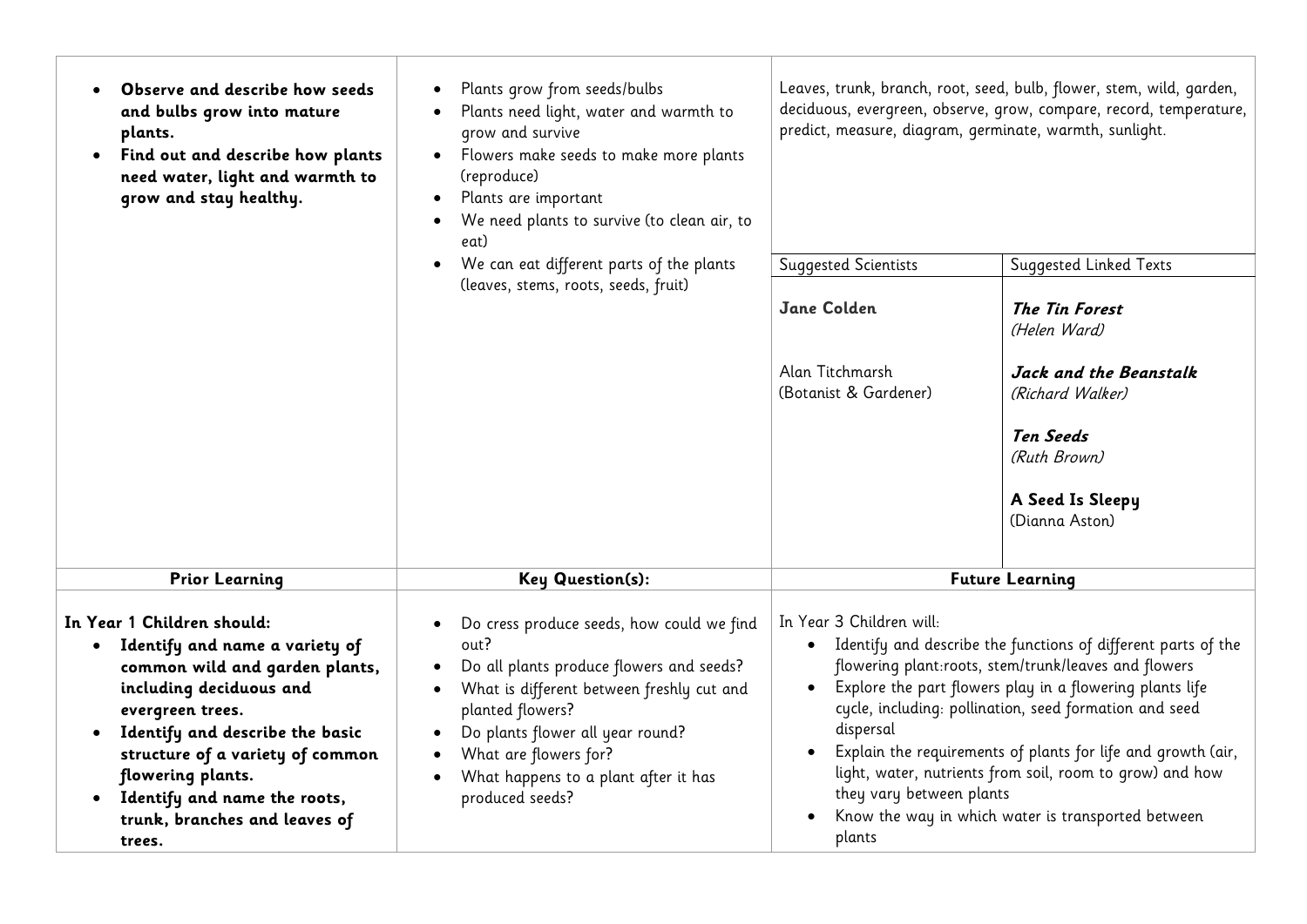|                                        |                                                                            |                                                        | <b>Suggested teaching Ideas</b>             |                                                            |                                                                                                  |
|----------------------------------------|----------------------------------------------------------------------------|--------------------------------------------------------|---------------------------------------------|------------------------------------------------------------|--------------------------------------------------------------------------------------------------|
| Comparative tests                      | Identify & Classify                                                        | Observation over time                                  | Pattern Seeking                             | <u>Research</u>                                            | <b>BIG Question - Assessment Opportunity</b>                                                     |
| Where does the grass<br>grow the best? | How can we identify<br>the plants that we<br>observed on our tree<br>hunt? | What happens to my<br>bean after I have<br>planted it? | Do bigger seeds grow<br>into bigger plants? | How does a cactus<br>survive in a desert<br>with no water? | What should I do to grow a healthy<br>plant?<br>Can seeds grow anywhere?<br>How does grass grow? |

|                                                                                                                              | Year 3 – Plants                                                                                                  |                                                                                                                                                           |                                                               |  |
|------------------------------------------------------------------------------------------------------------------------------|------------------------------------------------------------------------------------------------------------------|-----------------------------------------------------------------------------------------------------------------------------------------------------------|---------------------------------------------------------------|--|
| <b>National Curriculum Objectives</b>                                                                                        | <b>Sticky Knowledge</b>                                                                                          |                                                                                                                                                           | Vocabulary                                                    |  |
| Identify and describe the<br>functions of different parts of<br>the flowering plant: roots,<br>stem/trunk/leaves and flowers | • Plants are producers, they make their<br>own food.<br>Their leaves absorb sunlight and carbon<br>dioxide       | Air, light, water, nutrients, soil, support, anchor,<br>energy, growth, seedling, carbon dioxide, oxygen, sugar,<br>material, photosynthesis, chlorophyll | reproduction, pollination, dispersal, transportation, flower, |  |
| <b>Explore the part flowers play</b>                                                                                         | Plants have roots, which provide                                                                                 | Suggested Scientists<br><b>Suggested Texts</b>                                                                                                            |                                                               |  |
| in a flowering plants life cycle,<br>including: pollination, seed<br>formation and seed dispersal                            | support and draw water from the soil<br>Flowering plants have specific<br>adaptations which help it to carry out | Jan Ingenhousz<br>(Photosynthesis)                                                                                                                        | <b>The Hidden Forest</b><br>(Jeannie Baker)                   |  |
| Explain the requirements of<br>plants for life and growth (air,                                                              | pollination, fertilisation and seed<br>production                                                                | Joseph Banks<br>(Botanist)                                                                                                                                |                                                               |  |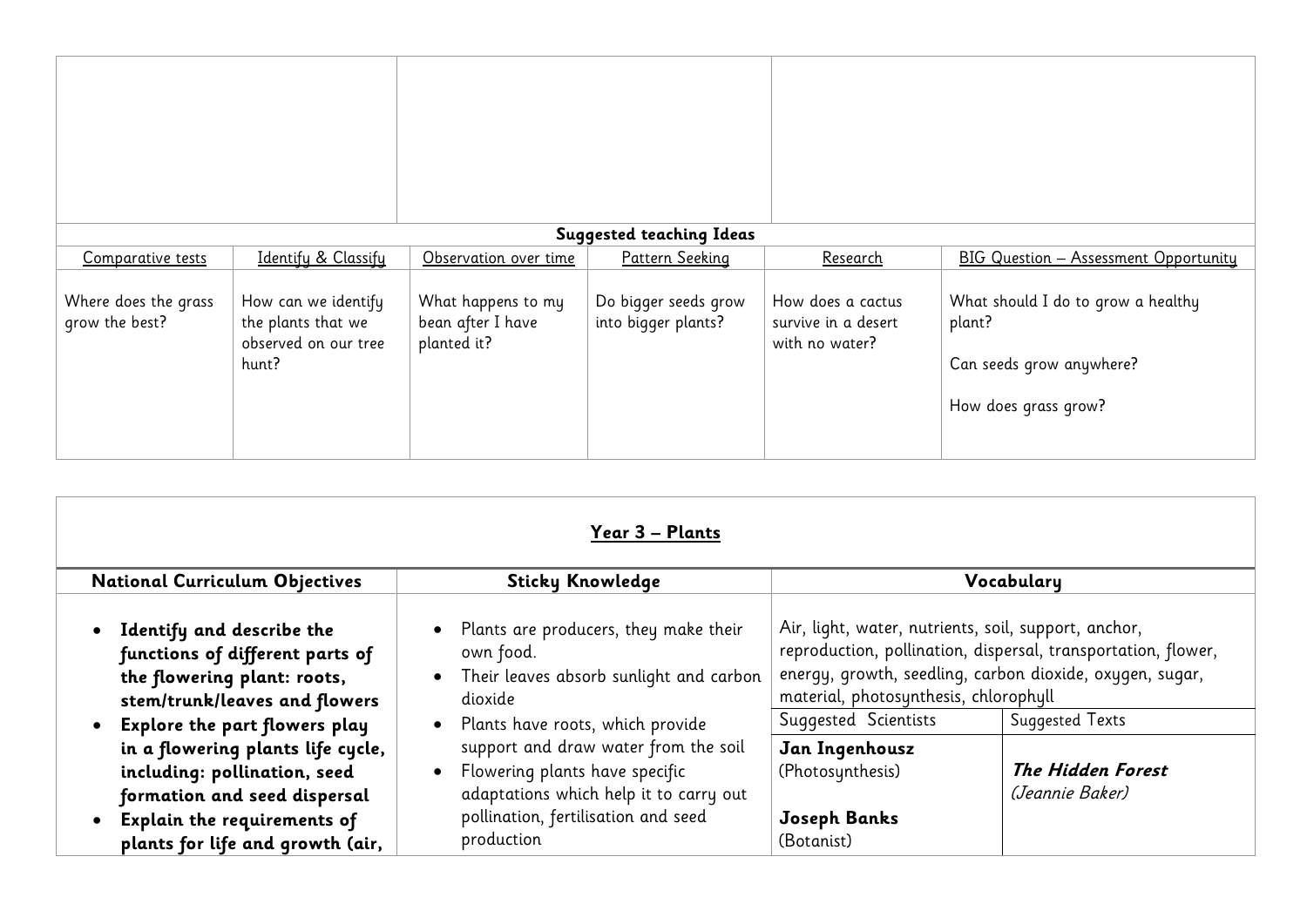| light, water, nutrients from<br>soil, room to grow) and how<br>they vary between plants<br>Know the way in which water<br>is transported between plants                                                     | Seed dispersal improves a plants<br>chances of successful reproduction<br>Seeds/bulbs require the right conditions<br>to germinate and grow.<br>Seeds contain enough food for the<br>plant's initial growth                                                                                                                                                                                                                                                                                                                                                                                                                                     | George and Flora's Secret<br>Garden<br>(Jo Elworthy)                                                                                                                                                                                                                                                                                                                                                                                                               |
|-------------------------------------------------------------------------------------------------------------------------------------------------------------------------------------------------------------|-------------------------------------------------------------------------------------------------------------------------------------------------------------------------------------------------------------------------------------------------------------------------------------------------------------------------------------------------------------------------------------------------------------------------------------------------------------------------------------------------------------------------------------------------------------------------------------------------------------------------------------------------|--------------------------------------------------------------------------------------------------------------------------------------------------------------------------------------------------------------------------------------------------------------------------------------------------------------------------------------------------------------------------------------------------------------------------------------------------------------------|
| <b>Prior Learning</b>                                                                                                                                                                                       | <b>Key Question(s):</b>                                                                                                                                                                                                                                                                                                                                                                                                                                                                                                                                                                                                                         | <b>Future Learning</b>                                                                                                                                                                                                                                                                                                                                                                                                                                             |
| In Year 2 Children should:<br>• Observe and describe how<br>seeds and bulbs grow into<br>mature plants.<br>Find out and describe how<br>plants need water, light and<br>warmth to grow and stay<br>healthy. | How do plants reproduce?<br>Do all flowers look the same?<br>How do insects know which flowers to<br>pollinate?<br>Why do flowers smell?<br>What do seeds do?<br>Can a plant live without its leaves?<br>Do grass/trees make flowers?<br>What conditions are perfect for a seed<br>to grow?<br>Where do weeds come from?<br>How does the space between seeds<br>affect how well they grow?<br>Does seed size match plant size?<br>Do plants take in water through their<br>roots?<br>How does water move through the<br>plant?<br>How do plants make their food?<br>How does light affect plant growth?<br>How does a plant get carbon dioxide? | In Year 6 Children will:<br>Recognise that living things have changed over time<br>$\bullet$<br>and that fossils provide information about living<br>things<br>Recognise that living things produce offspring of the<br>same kind, but normally offspring vary and are not<br>identical to their parents<br>Identify how animals and plants are adapted to suit<br>$\bullet$<br>their environment in different ways, and that<br>adaptation can lead to evolution. |
|                                                                                                                                                                                                             | <b>Suggested teaching Ideas</b>                                                                                                                                                                                                                                                                                                                                                                                                                                                                                                                                                                                                                 |                                                                                                                                                                                                                                                                                                                                                                                                                                                                    |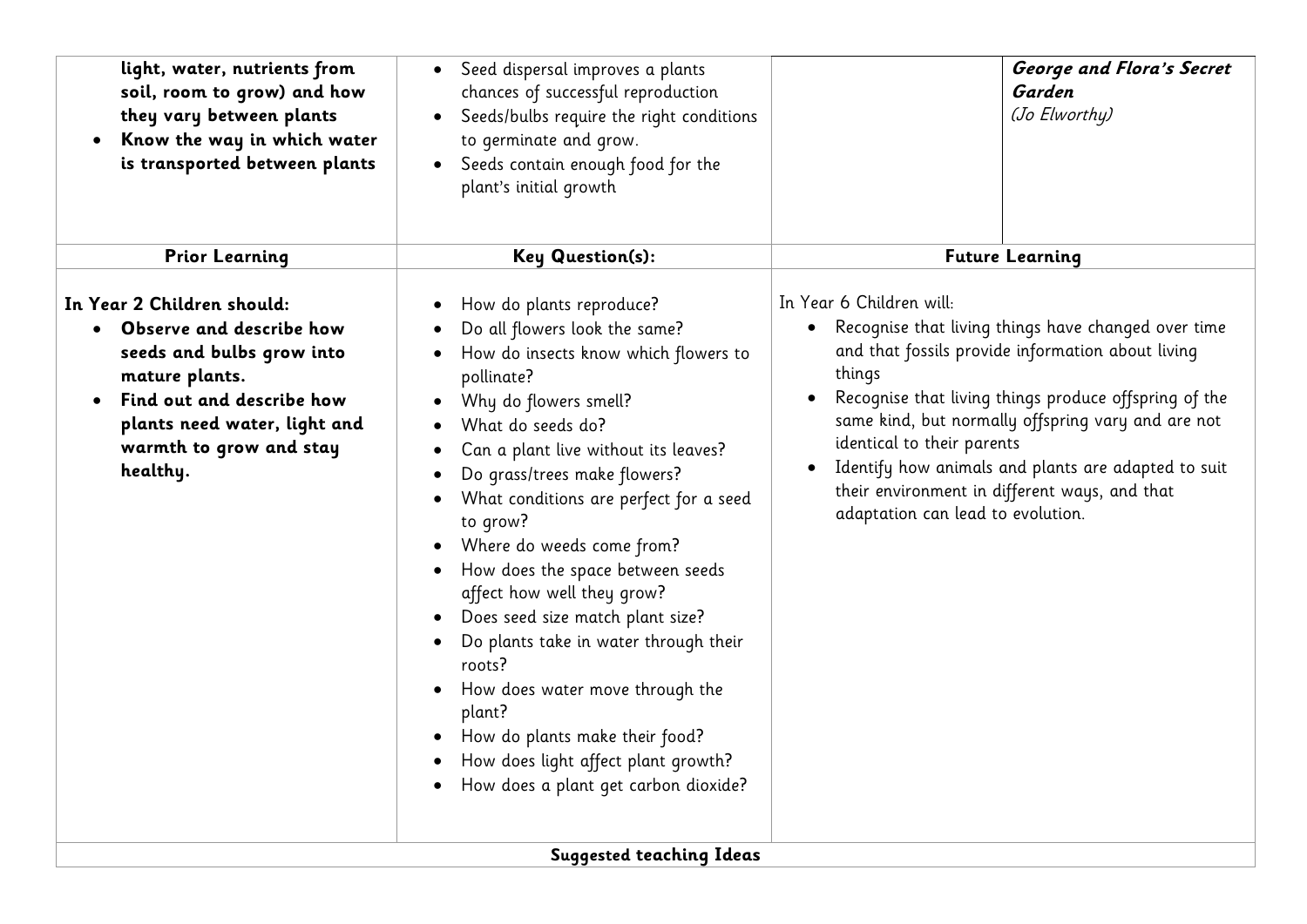| <b>Comparative tests</b>                                                                                                                                                                     | Identify & Classify                                              | Observation over<br><u>time</u>                                                                                                   | Pattern Seeking                                          | Research                                                   | BIG Question - Assessment<br>Opportunity |
|----------------------------------------------------------------------------------------------------------------------------------------------------------------------------------------------|------------------------------------------------------------------|-----------------------------------------------------------------------------------------------------------------------------------|----------------------------------------------------------|------------------------------------------------------------|------------------------------------------|
| How does the<br>length of the<br>carnation stem<br>affect how long it<br>takes for the food<br>colouring to dye<br>the petals?<br><b>Which conditions</b><br>help seeds<br>qerminate faster? | How many different<br>ways can you group<br>our seed collection? | What happens to<br>celery when it is left<br>in a glass of<br>coloured water?<br>How do flowers in a<br>vase change over<br>time? | What colour flowers<br>do pollinating insects<br>prefer? | What are all the<br>different ways that<br>seeds disperse? | Why are trees tall?                      |

| Year 1 – Animals, including Humans                                                                                                                                                                                      |                                                                                                                                                                                                                                                                                                                                                                                    |                                                          |                                                                                                                                                                                                                                                                                                                                          |  |  |  |
|-------------------------------------------------------------------------------------------------------------------------------------------------------------------------------------------------------------------------|------------------------------------------------------------------------------------------------------------------------------------------------------------------------------------------------------------------------------------------------------------------------------------------------------------------------------------------------------------------------------------|----------------------------------------------------------|------------------------------------------------------------------------------------------------------------------------------------------------------------------------------------------------------------------------------------------------------------------------------------------------------------------------------------------|--|--|--|
| <b>National Curriculum Objectives</b>                                                                                                                                                                                   | <b>Sticky Knowledge</b>                                                                                                                                                                                                                                                                                                                                                            |                                                          | Vocabulary                                                                                                                                                                                                                                                                                                                               |  |  |  |
| Identify and name a variety of<br>common animals including fish,<br>amphibians, reptiles, birds and<br>mammals.<br>Identify and name a variety of<br>common animals that are<br>carnivores, herbivores and<br>omnivores | There are many different animals with<br>$\bullet$<br>different characteristics.<br>Animals have senses to help individuals<br>$\bullet$<br>survive. When animals sense things they<br>are able to respond.<br>Animals need food to survive.<br>$\bullet$<br>Animals need a variety of food to help<br>$\bullet$<br>them grow, repair their bodies, be active<br>and stay healthy. | toes, teeth, elbow<br>Key Scientists<br>Linda Brown Buck | Amphibians, birds, fish, mammals, reptiles, carnivores, herbivore,<br>omnivore, sight, hearing, touch, taste, smell, head, neck, ear,<br>mouth, shoulder, hand, fingers, leg, foot, thumb, eye, nose, knee,<br>Suggested Linked Texts<br><b>One Year with Kipper</b><br>(Mick Inkpen)<br><b>Snail Trail</b><br>(Ruth Brown)<br>Superworm |  |  |  |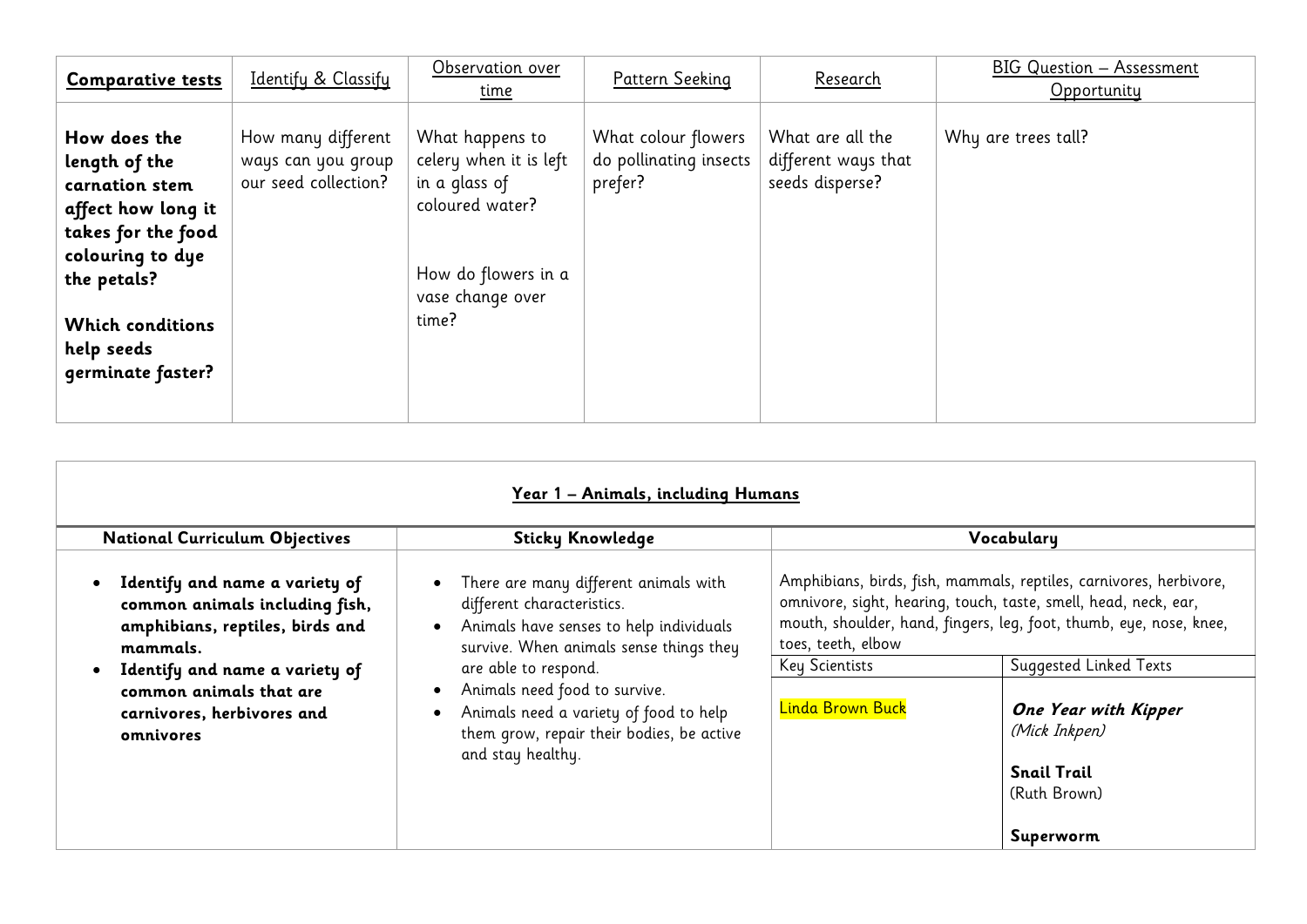|                                                                                                                                                                                                                                                                                                                                                                                                                                                                                          |                                                                                       |                                                                                                                     |                                                                                      |                                                                                                                                                                                                                                                                                                                                                                                                                                                   | (Julia Donaldson & Axel Scheffler)               |
|------------------------------------------------------------------------------------------------------------------------------------------------------------------------------------------------------------------------------------------------------------------------------------------------------------------------------------------------------------------------------------------------------------------------------------------------------------------------------------------|---------------------------------------------------------------------------------------|---------------------------------------------------------------------------------------------------------------------|--------------------------------------------------------------------------------------|---------------------------------------------------------------------------------------------------------------------------------------------------------------------------------------------------------------------------------------------------------------------------------------------------------------------------------------------------------------------------------------------------------------------------------------------------|--------------------------------------------------|
|                                                                                                                                                                                                                                                                                                                                                                                                                                                                                          |                                                                                       |                                                                                                                     | <b>Key Question(s):</b>                                                              |                                                                                                                                                                                                                                                                                                                                                                                                                                                   | <b>Future Learning</b>                           |
| <b>Prior Learning</b><br>In Early Years children should:<br>• be able to identify different parts<br>of their body.<br>Have some understanding of<br>$\bullet$<br>healthy food and the need for<br>variety in their diets.<br>Be able to show care and concern<br>for living things.<br>Know the effects exercise has on<br>$\bullet$<br>their bodies.<br>Have some understanding of<br>growth and change.<br>Can talk about things they have<br>$\bullet$<br>observed including animals |                                                                                       | What do animals eat?<br>Do all animals eat the same food?<br>identifying food?<br>Do all animals hunt?<br>patterns? | Which of our senses is the most accurate at<br>Why are animals different colours and | In Year 2 children will:<br>Know that animals, including humans, have offspring which grow<br>into adults<br>Know the basic stages in a life cycle for animals, including<br>$\bullet$<br>humans.<br>Find out and describe the basic needs of animals, including<br>humans, for survival (water, food and air). $\square$<br>Describe the importance for humans of exercise, eating the<br>right amounts of different types of food, and hygiene. |                                                  |
|                                                                                                                                                                                                                                                                                                                                                                                                                                                                                          |                                                                                       |                                                                                                                     | <b>Teaching Ideas</b>                                                                |                                                                                                                                                                                                                                                                                                                                                                                                                                                   |                                                  |
| <b>Comparative tests</b>                                                                                                                                                                                                                                                                                                                                                                                                                                                                 | Identify & Classify                                                                   | Observation over time                                                                                               | Pattern Seeking                                                                      | Research                                                                                                                                                                                                                                                                                                                                                                                                                                          | <b>BIG Question - Assessment Opportunity</b>     |
| Is our sense of<br>touch better when<br>we can't see?                                                                                                                                                                                                                                                                                                                                                                                                                                    | How can we sort all<br>the animals?<br>What are the names<br>for all the parts of our | How does my height<br>change over the year?                                                                         | Do you get better at<br>smelling as you get<br>older?                                | Do all animals have<br>the same senses as<br>humans?                                                                                                                                                                                                                                                                                                                                                                                              | What are animals like?<br>What can our hands do? |

bodies?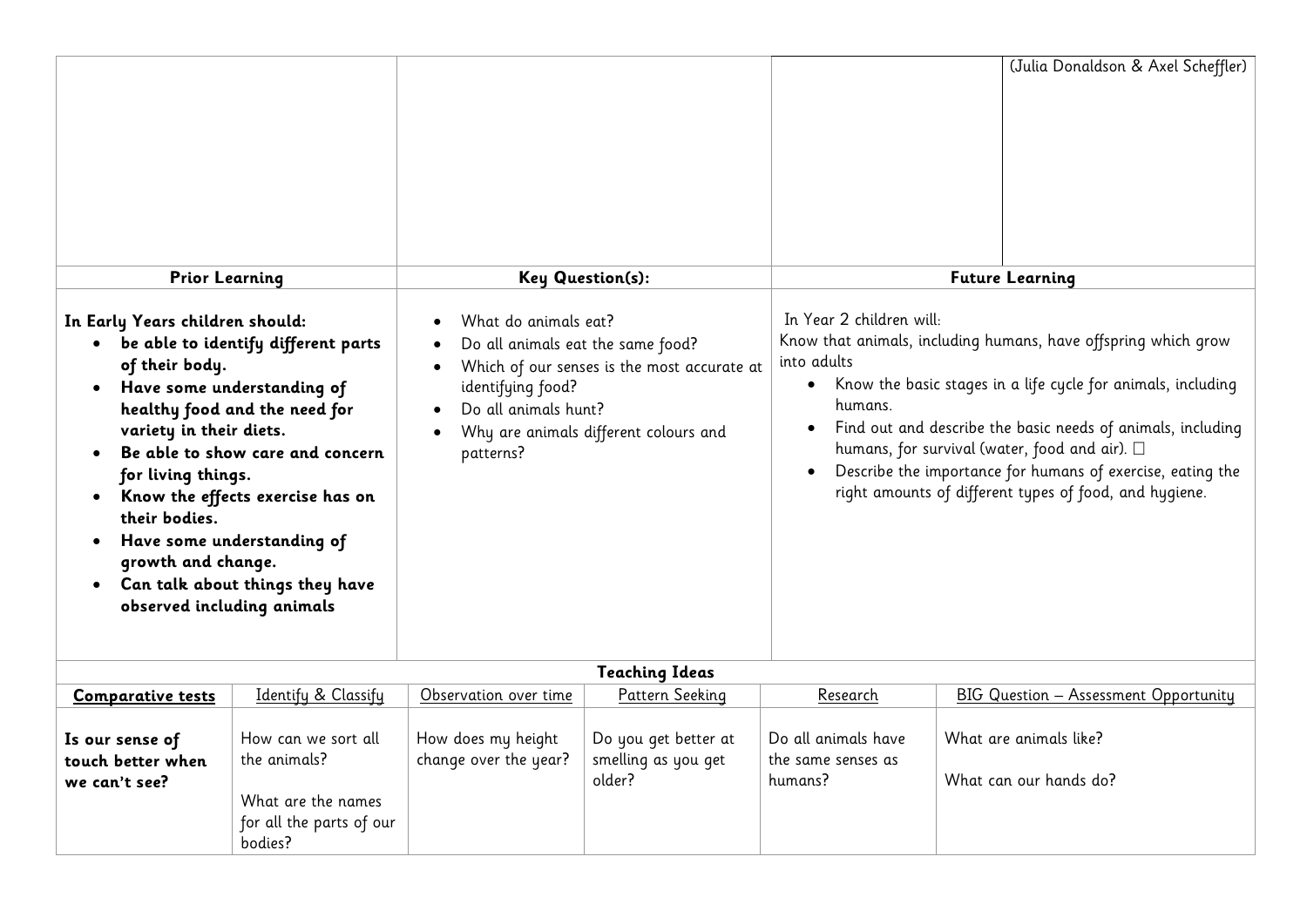## **Year 2 – Animals, including Humans**

| <b>National Curriculum Objectives</b>                                                                                                                                                                                                                                                                                               | <b>Sticky Knowledge</b>                                                                                                                                                                                                                                                                                | Vocabulary                                                                                                                                                                                                                                                                                                                                                                                              |  |  |
|-------------------------------------------------------------------------------------------------------------------------------------------------------------------------------------------------------------------------------------------------------------------------------------------------------------------------------------|--------------------------------------------------------------------------------------------------------------------------------------------------------------------------------------------------------------------------------------------------------------------------------------------------------|---------------------------------------------------------------------------------------------------------------------------------------------------------------------------------------------------------------------------------------------------------------------------------------------------------------------------------------------------------------------------------------------------------|--|--|
|                                                                                                                                                                                                                                                                                                                                     |                                                                                                                                                                                                                                                                                                        |                                                                                                                                                                                                                                                                                                                                                                                                         |  |  |
| Know that animals, including<br>humans, have offspring which<br>grow into adults $\square$                                                                                                                                                                                                                                          | Animals move in order to survive.<br>$\bullet$<br>Different animals move in different ways to<br>help them survive.                                                                                                                                                                                    | Living, dead, never alive, habitats, micro-habitats, food, food<br>chain, leaf litter, shelter, sea shore, woodland, ocean, rainforest,<br>conditions, desert, damp, shade,                                                                                                                                                                                                                             |  |  |
| Know the basic stages in a life<br>cycle for animals, including<br>humans. $\Box$<br>Find out and describe the basic<br>needs of animals, including<br>humans, for survival (water, food<br>and air).<br>Describe the importance for<br>humans of exercise, eating the<br>right amounts of different types<br>of food, and hygiene. | Exercise keeps animal's bodies in good<br>$\bullet$<br>condition and increases survival chances.<br>All animals eventually die.<br>$\bullet$<br>Animals reproduce new animals when they<br>$\bullet$<br>reach maturity.<br>Animals grow until maturity and then don't<br>$\bullet$<br>grow any larger. | Suggested Linked Texts<br><b>Suggested Scientists</b><br>Steve Irwin<br>The Gruffalo<br>(Crocodile Hunter)<br>(Julia Donaldson)<br><b>Meerkat Mail</b><br>(Emily Gravett)<br>Tadpole's Promise<br>(Jeanne Willis and Tony Ross)                                                                                                                                                                         |  |  |
| <b>Prior Learning</b>                                                                                                                                                                                                                                                                                                               | <b>Key Question(s):</b>                                                                                                                                                                                                                                                                                | <b>Future Learning</b>                                                                                                                                                                                                                                                                                                                                                                                  |  |  |
| In Year 1 children should:<br>Identify and name a variety of<br>$\bullet$<br>common animals including fish,<br>amphibians, reptiles, birds and<br>mammals.<br>Identify and name a variety of<br>common animals that are<br>carnivores, herbivores and<br>omnivores.                                                                 | How long do should my pets live for?<br>$\bullet$<br>Do all animals grow and live the same way?<br>$\bullet$<br>Do bigger animals live longer?<br>$\bullet$<br>Why are we all different heights?<br>$\bullet$<br>How and why do we grow and change?<br>$\bullet$                                       | In Year 3 children will:<br>Identify that animals, including humans, need the right<br>$\bullet$<br>types and amount of nutrition, and they cannot make<br>their own food; they get their nutrition from what they<br>eat.<br>Know how nutrients, water and oxygen are transported<br>$\bullet$<br>within animals and humans.<br>Know about the importance of a nutritious, balanced diet.<br>$\bullet$ |  |  |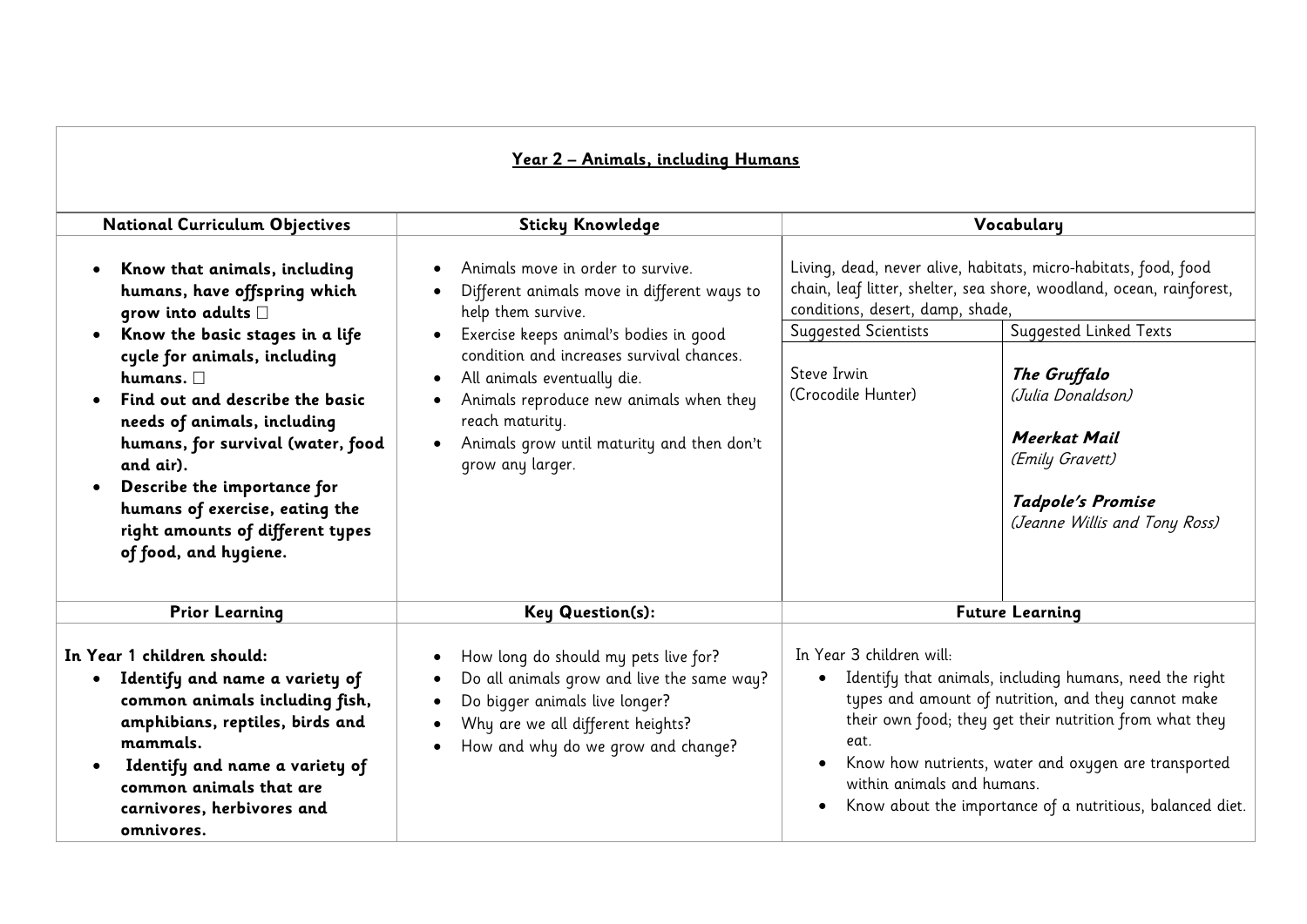|                                                                   |                                                |                                                                                                 |                                                                          | $\bullet$<br>movement:                                                                                                                            | Identify that humans and some other animals have<br>skeletons and muscles for support, protection and |
|-------------------------------------------------------------------|------------------------------------------------|-------------------------------------------------------------------------------------------------|--------------------------------------------------------------------------|---------------------------------------------------------------------------------------------------------------------------------------------------|-------------------------------------------------------------------------------------------------------|
|                                                                   |                                                |                                                                                                 | <b>Suggested teaching Ideas</b>                                          |                                                                                                                                                   |                                                                                                       |
| <b>Comparative tests</b>                                          | Identify & Classify                            | Observation over time                                                                           | Pattern Seeking                                                          | <u>Research</u>                                                                                                                                   | <b>BIG Question - Assessment Opportunity</b>                                                          |
| Do amphibians<br>have more in<br>common with<br>reptiles or fish? | Which offspring<br>belongs to which<br>animal? | How does a tadpole<br>change over time?<br>How much food and<br>drink do I have over a<br>week? | Which age group of<br>children wash their<br>hands the most in a<br>day? | What food do you<br>need in a healthy diet<br>and why?<br>What do you need to<br>do to look after a pet<br>dog/cat/lizard and<br>keep it healthy? | Do living things change or stay the same?<br>Why should we exercise?<br>How do germs spread?          |

|                                                                                                                                           | Year 3 – Animals, including Humans                                                                                                           |                             |                                                                                                                                                                                                   |
|-------------------------------------------------------------------------------------------------------------------------------------------|----------------------------------------------------------------------------------------------------------------------------------------------|-----------------------------|---------------------------------------------------------------------------------------------------------------------------------------------------------------------------------------------------|
| <b>National Curriculum Objectives</b>                                                                                                     | <b>Sticky Knowledge</b>                                                                                                                      |                             | Vocabulary                                                                                                                                                                                        |
| Identify that animals, including<br>humans, need the right types and<br>amount of nutrition, and they<br>cannot make their own food; they | Different animals are adapted to eat<br>different foods.<br>Many animals have skeletons to support<br>their bodies and protect vital organs. | muscles, contract, relax,   | Nutrients, nutrition, carbohydrates, protein, fats, vitamins,<br>minerals, water, fibre, skeleton, bones, joints, endoskeleton,<br>exoskeleton, hydrostatic skeleton, vertebrates, invertebrates, |
| get their nutrition from what they<br>eat. $\square$                                                                                      | Muscles are connected to bones and move<br>them when they contract.                                                                          | <b>Suggested Scientists</b> | Suggested Texts                                                                                                                                                                                   |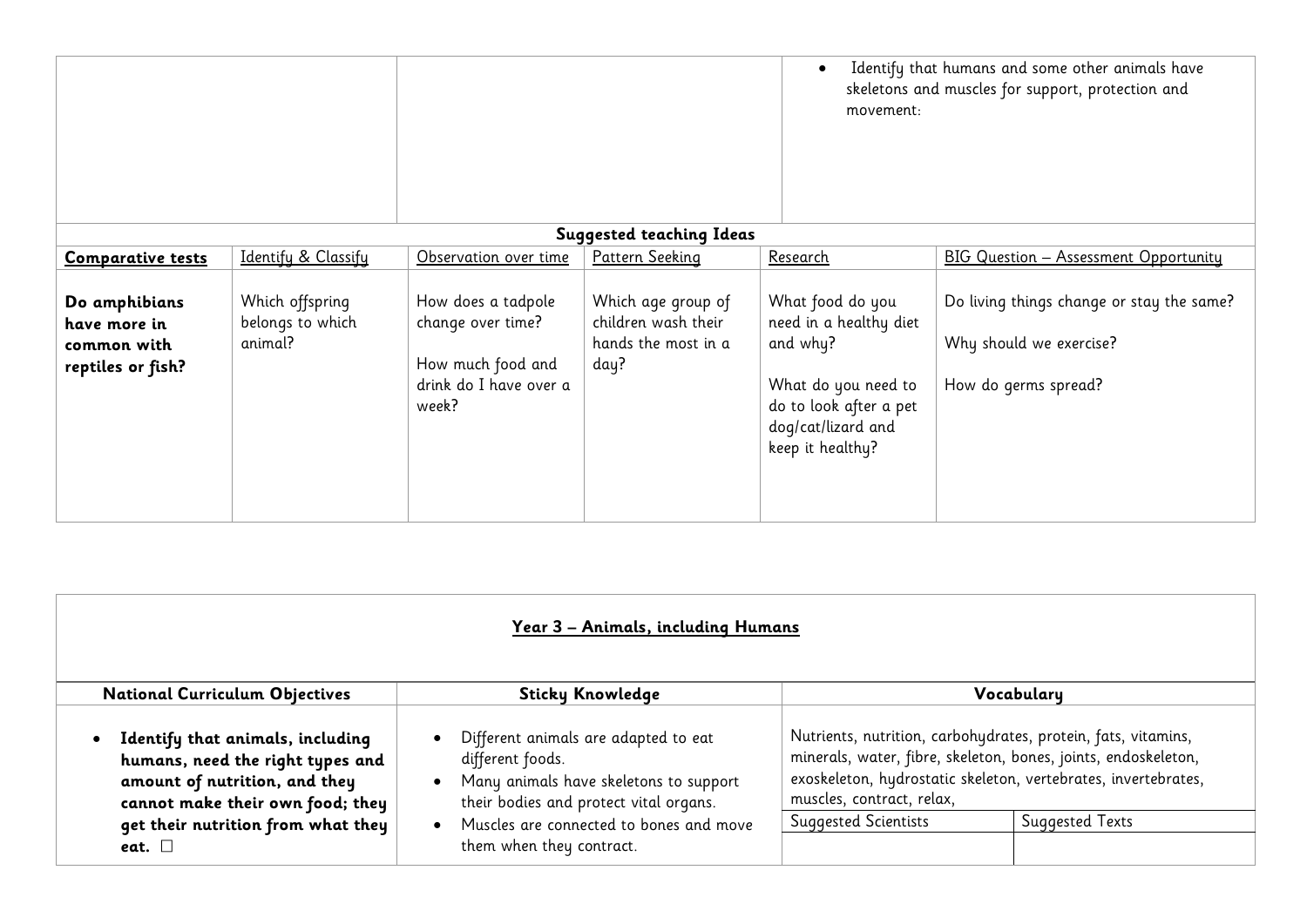| $\bullet$<br>animals and humans.<br>$\bullet$<br>nutritious, balanced diet. $\square$<br>$\bullet$<br>and movement:                                                                                                                                     | Know how nutrients, water and<br>oxygen are transported within<br>Know about the importance of a<br>Identify that humans and some<br>other animals have skeletons and<br>muscles for support, protection      | Movable joints connect bones.                                                                                                                                                                                                                                                                                                |                                 | <b>Adelle Davis</b><br>(20 <sup>th</sup> Century Nutritionist)<br><b>Marie Curie</b><br>(Radiation / X-Rays) | The Story of Frog Belly Rat<br><b>Bone</b><br>(Timothy Basil Ering)<br><b>Funnybones</b><br>(Janet and Allan Ahlberg)<br>I Will Never Not Ever Eat a<br><b>Tomato</b><br>(Lauren Child)<br><b>Goldilocks and the Three</b><br><b>Bears</b><br>(Samantha Berger) |
|---------------------------------------------------------------------------------------------------------------------------------------------------------------------------------------------------------------------------------------------------------|---------------------------------------------------------------------------------------------------------------------------------------------------------------------------------------------------------------|------------------------------------------------------------------------------------------------------------------------------------------------------------------------------------------------------------------------------------------------------------------------------------------------------------------------------|---------------------------------|--------------------------------------------------------------------------------------------------------------|-----------------------------------------------------------------------------------------------------------------------------------------------------------------------------------------------------------------------------------------------------------------|
| <b>Prior Learning</b>                                                                                                                                                                                                                                   |                                                                                                                                                                                                               | Key Question(s):                                                                                                                                                                                                                                                                                                             |                                 | <b>Future Learning</b>                                                                                       |                                                                                                                                                                                                                                                                 |
| In Year 2 children should:<br>Know that animals, including<br>$\bullet$<br>grow into adults<br>$\bullet$<br>cycle for animals, including<br>humans.<br>needs of animals, including<br>and air).<br>Describe the importance for<br>of food, and hygiene. | humans, have offspring which<br>Know the basic stages in a life<br>Find out and describe the basic<br>humans, for survival (water, food<br>humans of exercise, eating the<br>right amounts of different types | Why do we need a skeleton?<br>What types of skeleton are there?<br>Are all skeletons the same?<br>Can something survive without a skeleton?<br>What happens if we break a bone?<br>How do we move?<br>Are bones that are bigger, stronger?<br>Why do we need joints?<br>Why do muscles get tired?<br>Can we 'break' muscles? |                                 | In Year 4 children will:<br>simple functions.                                                                | • Describe the simple functions of the basic parts of the<br>digestive system in humans.<br>Identify the different types of teeth in humans and their<br>Construct and interpret a variety of food chains,<br>identifying producers, predators and prey         |
|                                                                                                                                                                                                                                                         |                                                                                                                                                                                                               |                                                                                                                                                                                                                                                                                                                              | <b>Suggested teaching Ideas</b> |                                                                                                              |                                                                                                                                                                                                                                                                 |
| <b>Comparative tests</b>                                                                                                                                                                                                                                | Identify & Classify                                                                                                                                                                                           | Observation over time                                                                                                                                                                                                                                                                                                        | Pattern Seeking                 | Research                                                                                                     | <b>BIG Question - Assessment Opportunity</b>                                                                                                                                                                                                                    |
| How does the angle<br>that your                                                                                                                                                                                                                         |                                                                                                                                                                                                               |                                                                                                                                                                                                                                                                                                                              |                                 | Why do different types<br>of vitamins keep us                                                                | Why do animals have skeletons?                                                                                                                                                                                                                                  |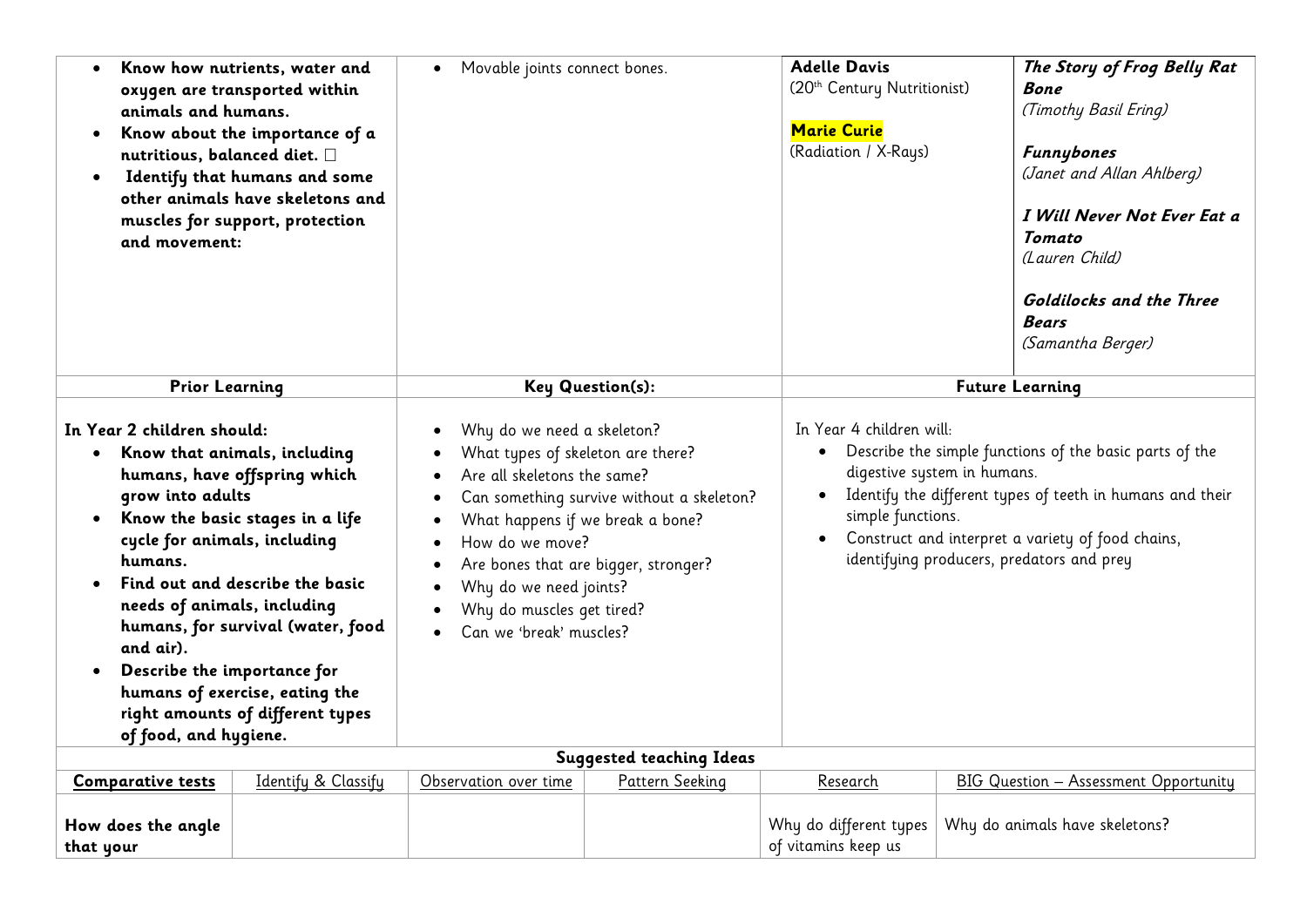| elbow/knee is bent | How do the skeletons | How does our skeleton | Do male humans have | healthy and which | What is a healthy diet and why is it |
|--------------------|----------------------|-----------------------|---------------------|-------------------|--------------------------------------|
| affect the         | of different animals | change over time?     | larger skulls that  | foods can we find | important?                           |
| circumference of   | compare?             | (from birth to death) | female humans?      | them in?          |                                      |
| your upper         |                      |                       |                     |                   | Which is the juiciest fruit?         |
| arm/thigh?         |                      |                       |                     |                   |                                      |
|                    |                      |                       |                     |                   |                                      |
| How does the skull |                      |                       |                     |                   |                                      |
| circumference of a |                      |                       |                     |                   |                                      |
| girl compare with  |                      |                       |                     |                   |                                      |
| that of a boy?     |                      |                       |                     |                   |                                      |

| <b>Sticky Knowledge</b>                                                                                                                                                                                                                                                                                                                                                                                                                    |                                                                                                                                             | Vocabulary                                                                                                                                                                                                                                                                                                                                                             |
|--------------------------------------------------------------------------------------------------------------------------------------------------------------------------------------------------------------------------------------------------------------------------------------------------------------------------------------------------------------------------------------------------------------------------------------------|---------------------------------------------------------------------------------------------------------------------------------------------|------------------------------------------------------------------------------------------------------------------------------------------------------------------------------------------------------------------------------------------------------------------------------------------------------------------------------------------------------------------------|
| Animals have teeth to help them eat.<br>$\bullet$<br>Different types of teeth do different jobs.<br>$\bullet$<br>Food is broken down by the teeth and<br>$\bullet$<br>further in the stomach and intestines where<br>nutrients go into the blood.<br>The blood takes nutrients around the body.<br>$\bullet$<br>Nutrients produced by plants move to<br>$\bullet$<br>primary consumers then to secondary<br>consumers through food chains. | producer, consumer.<br><b>Suggested Scientists</b><br><b>Ivan Pavlov</b><br>(Digestive System<br>Mechanisms)<br><b>Washington Sheffield</b> | Herbivore, Carnivore, Digestive system, tongue, mouth, teeth,<br>oesophagus, stomach, gall bladder, small intestine, pancreas,<br>large intestine, liver, tooth, canine, incisor, molar, premolar,<br><b>Suggested Texts</b><br>Human Body Odyssey<br>(Werner Holzwarth)<br><b>Crocodiles Don't Brush Their</b><br>Teeth<br>(Colin Fancy)<br>Wolves<br>(Emily Gravett) |
|                                                                                                                                                                                                                                                                                                                                                                                                                                            |                                                                                                                                             | Year 4 – Animals, including Humans                                                                                                                                                                                                                                                                                                                                     |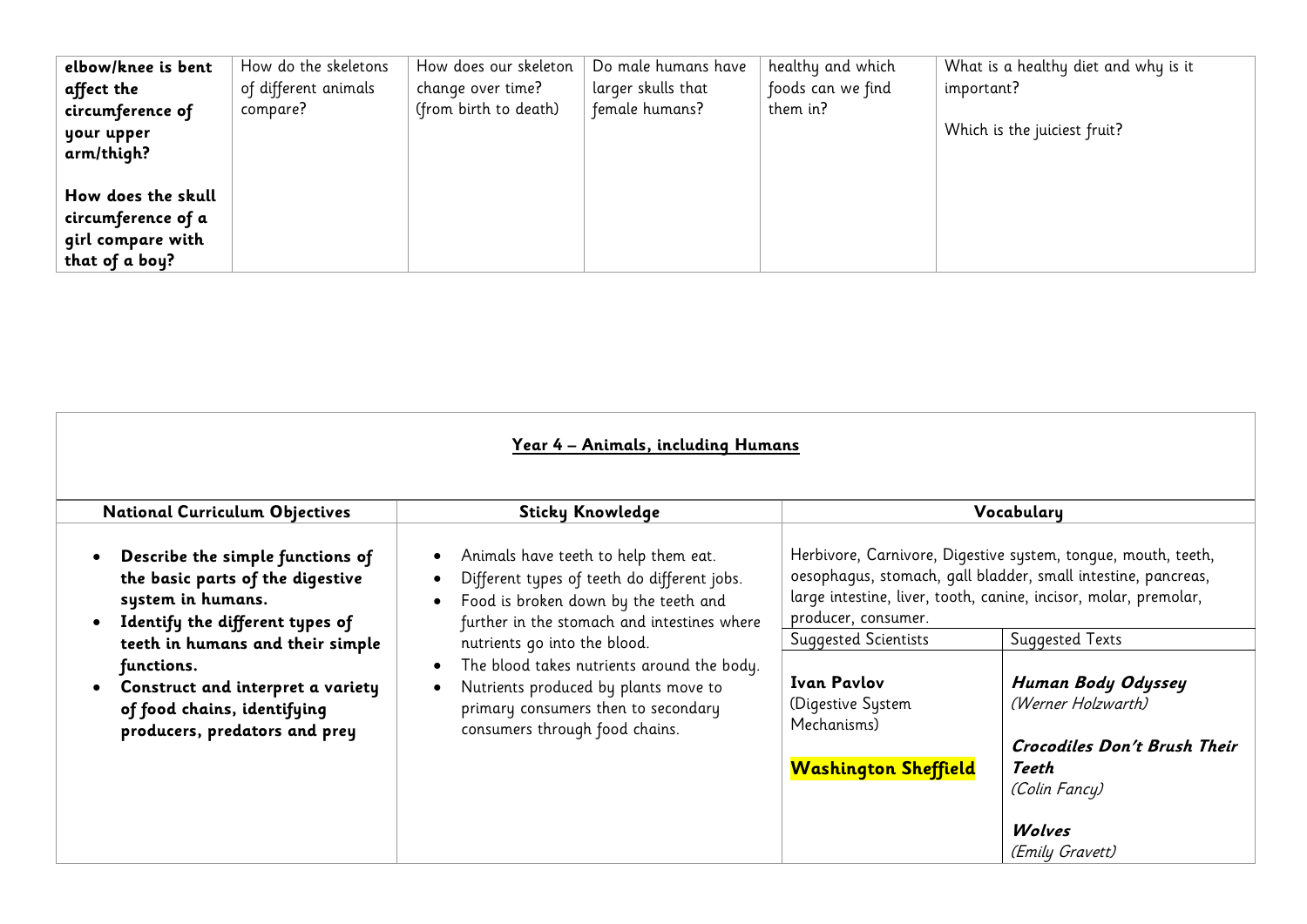| <b>Prior Learning</b>                                                                                                                                                                                                                                                                                                                                                                                                                                                                                                                                        | Key Question(s):                                                                                                                                                                                                                                                   |                                                                                      | <b>Future Learning</b>                                                                          |                                                                                                                                                                                                           |  |
|--------------------------------------------------------------------------------------------------------------------------------------------------------------------------------------------------------------------------------------------------------------------------------------------------------------------------------------------------------------------------------------------------------------------------------------------------------------------------------------------------------------------------------------------------------------|--------------------------------------------------------------------------------------------------------------------------------------------------------------------------------------------------------------------------------------------------------------------|--------------------------------------------------------------------------------------|-------------------------------------------------------------------------------------------------|-----------------------------------------------------------------------------------------------------------------------------------------------------------------------------------------------------------|--|
| In Year 3 children should: $\square$<br>Identify that animals, including<br>$\bullet$<br>humans, need the right types and<br>amount of nutrition, and they<br>cannot make their own food; they<br>get their nutrition from what they<br>eat. $\square$<br>Know how nutrients, water and<br>oxygen are transported within<br>animals and humans.<br>Know about the importance of a<br>nutritious, balanced diet. $\Box$<br>Identify that humans and some<br>$\bullet$<br>other animals have skeletons and<br>muscles for support, protection<br>and movement: | What different types of food are there?<br>Why do we need a variety of different<br>foods?<br>Do all organisms eat the same things?<br>(weightlifter vs marathon runner)<br>Why are teeth important?<br>What happens to our food?<br>What is our digestive system? | Why do some people need different diets?<br>How does our food turn into poo and wee? | In Year 5 children will: $\square$<br>$\bullet$<br>Mammal, amphibian, insect bird.<br>$\bullet$ | Know the life cycle of different living things, e.g.<br>Know the differences between different life cycles.<br>Know the process of reproduction in plants.<br>Know the process of reproduction in animals |  |
|                                                                                                                                                                                                                                                                                                                                                                                                                                                                                                                                                              |                                                                                                                                                                                                                                                                    | <b>Suggested teaching Ideas</b>                                                      |                                                                                                 |                                                                                                                                                                                                           |  |
| $Id_{\text{out}}: f_{\text{out}} \circ \bigcap_{\text{in}} f_{\text{out}}: f_{\text{out}}$<br>$\mathcal{C}$ and a constitution of $\mathcal{C}$                                                                                                                                                                                                                                                                                                                                                                                                              | $\bigcap$ $\bigcap_{n=1}^{\infty}$                                                                                                                                                                                                                                 | Dattawn Cashing                                                                      | $D$ as a quali                                                                                  | $\overline{DIC}$ Question Assessment Questionity                                                                                                                                                          |  |

| <b>Comparative tests</b>                                   | Identify & Classify                                                                                                           | Observation over time                                       | Pattern Seeking                                               | Research                             | BIG Question - Assessment Opportunity          |
|------------------------------------------------------------|-------------------------------------------------------------------------------------------------------------------------------|-------------------------------------------------------------|---------------------------------------------------------------|--------------------------------------|------------------------------------------------|
| In our class, are<br>omnivores taller<br>than vegetarians? | What are the names<br>for all the organs<br>involved in the<br>digestive system?<br>How can we organise<br>teeth into groups? | How does an egg shell<br>change when it is left<br>in cola? | Are foods that are<br>high in energy always<br>high in sugar? | How do dentists fix<br>broken teeth? | What do our bodies do with the food we<br>eat? |
|                                                            |                                                                                                                               |                                                             |                                                               |                                      |                                                |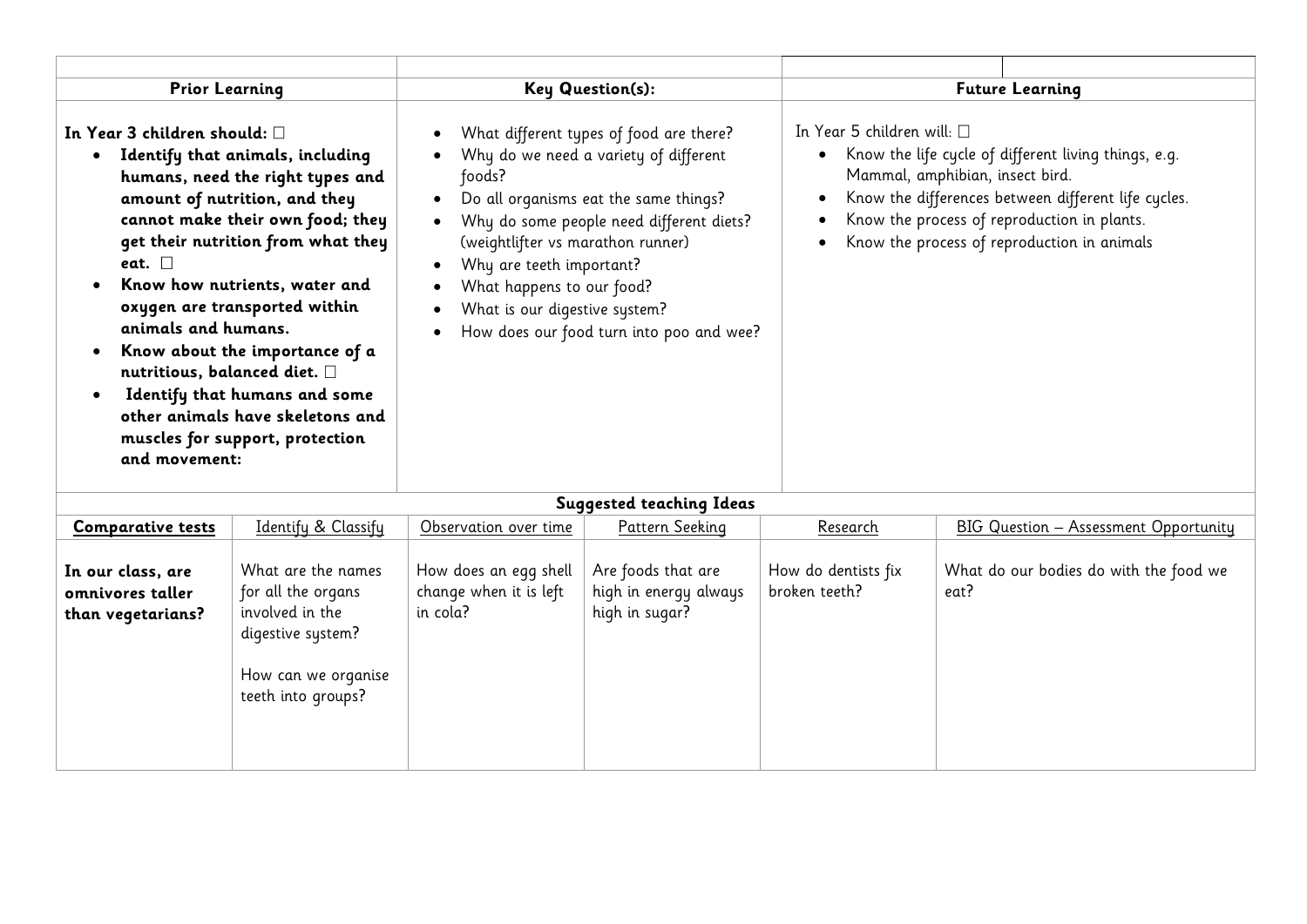|                                                                                                                                                                                                                                                                                                                    | Year 5 - Animals, including Humans                                                                                                                                                                                                                                                                                                                                                                                                                                                                                                                                                                                                                             |                                                                                                                                   |                                                                                                                                                                                                                                                                                                                                                                                                                                                              |                                                                                                       |
|--------------------------------------------------------------------------------------------------------------------------------------------------------------------------------------------------------------------------------------------------------------------------------------------------------------------|----------------------------------------------------------------------------------------------------------------------------------------------------------------------------------------------------------------------------------------------------------------------------------------------------------------------------------------------------------------------------------------------------------------------------------------------------------------------------------------------------------------------------------------------------------------------------------------------------------------------------------------------------------------|-----------------------------------------------------------------------------------------------------------------------------------|--------------------------------------------------------------------------------------------------------------------------------------------------------------------------------------------------------------------------------------------------------------------------------------------------------------------------------------------------------------------------------------------------------------------------------------------------------------|-------------------------------------------------------------------------------------------------------|
| <b>National Curriculum Objectives</b>                                                                                                                                                                                                                                                                              | <b>Sticky Knowledge</b>                                                                                                                                                                                                                                                                                                                                                                                                                                                                                                                                                                                                                                        |                                                                                                                                   | Vocabulary                                                                                                                                                                                                                                                                                                                                                                                                                                                   |                                                                                                       |
| Describe the changes as humans<br>develop to old age.<br>Know the life cycle of different living<br>things, e.g. Mammal, amphibian,<br>insect bird.<br>Know the differences between different<br>life cycles.<br>Know the process of reproduction in<br>plants.<br>Know the process of reproduction in<br>animals. | Different animals mature at different rates<br>and live to different ages.<br>Puberty is something we all go through, a<br>process which prepares our bodies for being<br>adults, and reproduction<br>Hormones control these changes; which can<br>be physical and/or emotional.<br>Some organisms reproduce sexually where<br>$\bullet$<br>offspring inherit information from both<br>parents.<br>Some organisms reproduce asexually by<br>making a copy of a single parent.<br>Environmental change can affect how well<br>$\bullet$<br>an organism is suited to its environment.<br>Different types of organisms have different<br>$\bullet$<br>lifecycles. | plant<br>Suggested<br>Scientists<br>David Attenborough<br>(Naturalist and Nature<br>Documentary Broadcaster)<br>Leonardo de vinci | Foetus, Embryo, Womb, Gestation, Baby, Toddler, Teenager,<br>Elderly, Growth, Development, Puberty, Hormone, Physical,<br>Emotional, Sexual, Asexual, Pollination, Dispersal, reproduction,<br>cell, fertilisation, pollination, male, female, pregnancy, young,<br>mammal, metamorphosis, amphibian, insect, egg, embryo, bird,<br><b>Suggested Texts</b><br>(Norman Messenger)<br>(Babette Cole)<br>(Babette Cole)<br>Giant<br>(Kate Scott)<br>(Dr. Seuss) | The Land of Neverbelieve<br>Mummy Laid an Egg<br><b>Hair in Funny Places</b><br>You're Only Old Once! |
| <b>Prior Learning</b>                                                                                                                                                                                                                                                                                              | <b>Key Question(s):</b>                                                                                                                                                                                                                                                                                                                                                                                                                                                                                                                                                                                                                                        |                                                                                                                                   | <b>Future Learning</b>                                                                                                                                                                                                                                                                                                                                                                                                                                       |                                                                                                       |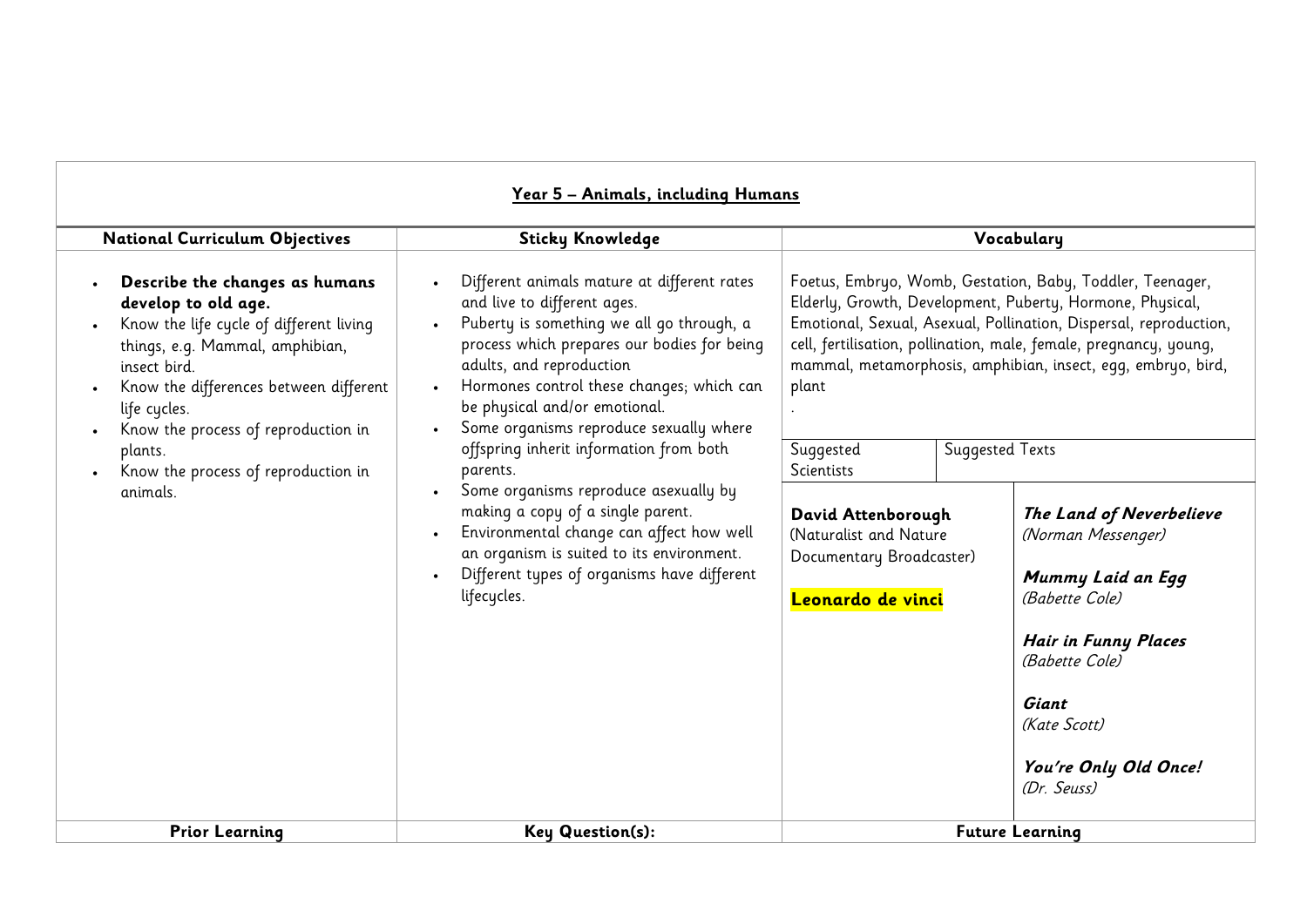| In Year 4 children should: $\square$<br>$\bullet$<br>Describe the simple functions of<br>$\bullet$<br>the basic parts of the digestive<br>system in humans.<br>$\bullet$<br>Identify the different types of<br>teeth in humans and their simple<br>functions.<br>Construct and interpret a variety<br>$\bullet$<br>of food chains, identifying<br>$\bullet$<br>producers, predators and prey<br>$\bullet$<br>$\bullet$ | What do humans look like?<br>Do all animal embryos look the same?<br>How do humans change?<br>Why do humans change?<br>What is a life cycle? What types of life<br>cycles are there?<br>Are life cycles the same?<br>What causes puberty?<br>What changes do we go through during<br>puberty?<br>Are there any patterns between vertebrate<br>animals and their gestation periods?<br>Do plants reproduce in the same ways as us?<br>How do plants spread their seeds? | In Year 6:<br>Identify and name the main parts of the human<br>circulatory system, and describe the functions of the<br>heart, blood vessels and blood.<br>Recognise the impact of diet, exercise, drugs and lifestyle<br>on the way their bodies function.<br>Describe the ways in which nutrients and water are<br>transported within animals, including humans. |
|------------------------------------------------------------------------------------------------------------------------------------------------------------------------------------------------------------------------------------------------------------------------------------------------------------------------------------------------------------------------------------------------------------------------|------------------------------------------------------------------------------------------------------------------------------------------------------------------------------------------------------------------------------------------------------------------------------------------------------------------------------------------------------------------------------------------------------------------------------------------------------------------------|--------------------------------------------------------------------------------------------------------------------------------------------------------------------------------------------------------------------------------------------------------------------------------------------------------------------------------------------------------------------|
|------------------------------------------------------------------------------------------------------------------------------------------------------------------------------------------------------------------------------------------------------------------------------------------------------------------------------------------------------------------------------------------------------------------------|------------------------------------------------------------------------------------------------------------------------------------------------------------------------------------------------------------------------------------------------------------------------------------------------------------------------------------------------------------------------------------------------------------------------------------------------------------------------|--------------------------------------------------------------------------------------------------------------------------------------------------------------------------------------------------------------------------------------------------------------------------------------------------------------------------------------------------------------------|

| <b>Suggested teaching Ideas</b>                                                                                                                                                 |                                                                                                                                                                            |                                                                                                                                                          |                                                                                    |                                                                                                                                                     |                                                                                             |
|---------------------------------------------------------------------------------------------------------------------------------------------------------------------------------|----------------------------------------------------------------------------------------------------------------------------------------------------------------------------|----------------------------------------------------------------------------------------------------------------------------------------------------------|------------------------------------------------------------------------------------|-----------------------------------------------------------------------------------------------------------------------------------------------------|---------------------------------------------------------------------------------------------|
| <b>Comparative tests</b>                                                                                                                                                        | Identify & Classify                                                                                                                                                        | Observation over time                                                                                                                                    | Pattern Seeking                                                                    | Research                                                                                                                                            | BIG Question - Assessment Opportunity                                                       |
| How does the level<br>of salt affect how<br>quickly brine<br>shrimp hatch?<br>How does age<br>affect a human's<br>reaction time?<br>Who grows the<br>fastest, girls or<br>boys? | Can you identify all<br>the stages in the<br>human life cycle?<br>Compare this<br>collection of animals<br>based on similarities<br>and differences in their<br>lifecycle. | How do brine shrimp<br>change over their<br>lifetime?<br>How does a bean<br>change as it<br>qerminates?<br>How do different<br>animal embryos<br>change? | Is there a relationship<br>between a mammal's<br>size and its gestation<br>period? | What are the<br>differences between<br>the life cycle of an<br>insect and a mammal?<br>Why do people get<br>grey/white hair when<br>they get older? | Do all plants and animals reproduce in the<br>same way?<br>Do we slow down as we get older? |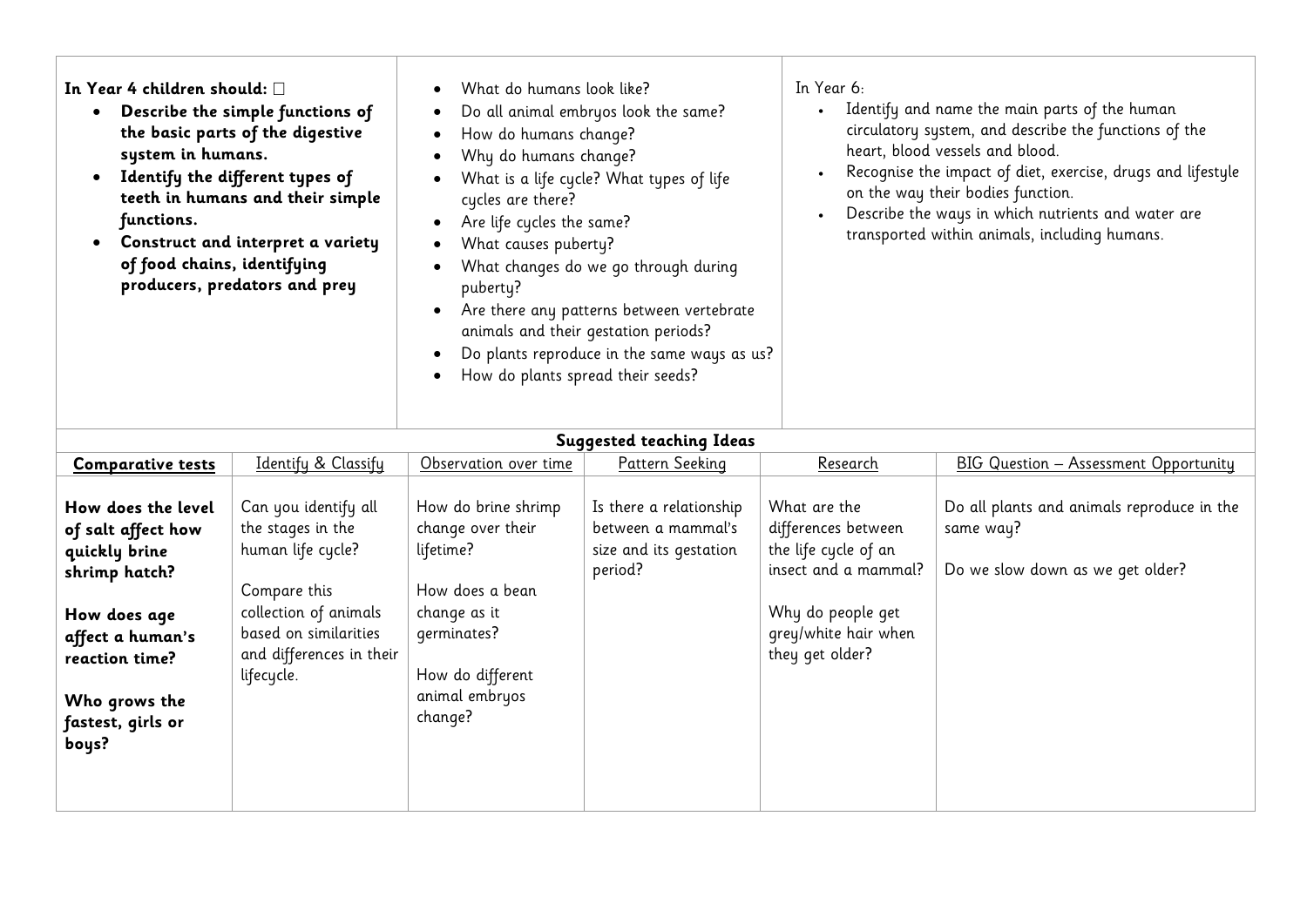|                                                                                                                                                                                                                                                                                                                                                                         | Year 6 - Animals, including Humans                                                                                                                                                                                                                                                                                                                                                                                                                                                                   |                                                                                                                                                                                                                                                                                                                                                                                                                                                                                                                                                                                                                                                                                                                                                                         |  |  |
|-------------------------------------------------------------------------------------------------------------------------------------------------------------------------------------------------------------------------------------------------------------------------------------------------------------------------------------------------------------------------|------------------------------------------------------------------------------------------------------------------------------------------------------------------------------------------------------------------------------------------------------------------------------------------------------------------------------------------------------------------------------------------------------------------------------------------------------------------------------------------------------|-------------------------------------------------------------------------------------------------------------------------------------------------------------------------------------------------------------------------------------------------------------------------------------------------------------------------------------------------------------------------------------------------------------------------------------------------------------------------------------------------------------------------------------------------------------------------------------------------------------------------------------------------------------------------------------------------------------------------------------------------------------------------|--|--|
| <b>National Curriculum Objectives</b>                                                                                                                                                                                                                                                                                                                                   | <b>Sticky Knowledge</b>                                                                                                                                                                                                                                                                                                                                                                                                                                                                              | Vocabulary                                                                                                                                                                                                                                                                                                                                                                                                                                                                                                                                                                                                                                                                                                                                                              |  |  |
| Identify and name the main parts<br>of the human circulatory system,<br>and describe the functions of the<br>heart, blood vessels and blood.<br>Recognise the impact of diet,<br>exercise, drugs and lifestyle on<br>the way their bodies function.<br>Describe the ways in which<br>nutrients and water are<br>transported within animals,<br>including humans.        | The heart pumps blood around the body.<br>$\bullet$<br>Oxygen is breathed into the lungs where it is<br>$\bullet$<br>absorbed by the blood.<br>Muscles need oxygen to release energy from<br>food to do work. (Oxygen is taken into the<br>blood in the lungs; the heart pumps the<br>blood through blood vessels to the muscles;<br>the muscles take oxygen and nutrients from<br>the blood.)                                                                                                       | Oxygenated, Deoxygenated, Valve, Exercise, Respiration<br>Circulatory system, heart, lungs, blood vessels, blood, artery,<br>vein, pulmonary, alveoli, capillary, digestive, transport, gas<br>exchange, villi, nutrients, water, oxygen, alcohol, drugs, tobacco.<br>Suggested Scientists<br>Suggested Texts<br><b>Daniel Hale Williams</b><br><b>Pig-Heart Boy</b><br>(Malorie Blackman)<br><b>Sir Richard Doll</b><br><b>Skellig</b><br>(Linking Smoking and Health<br>(David Almond)<br>Problems)<br>A Heart Pumping Adventure<br>(Heather Manley)                                                                                                                                                                                                                  |  |  |
| <b>Prior Learning</b>                                                                                                                                                                                                                                                                                                                                                   | Key Question(s):                                                                                                                                                                                                                                                                                                                                                                                                                                                                                     | <b>Future Learning</b>                                                                                                                                                                                                                                                                                                                                                                                                                                                                                                                                                                                                                                                                                                                                                  |  |  |
| In Year 5 children should: $\square$<br>Describe the changes as humans<br>develop to old age.<br>Know the life cycle of different living<br>$\bullet$<br>things, e.g. Mammal, amphibian,<br>insect bird.<br>Know the differences between different<br>life cycles.<br>Know the process of reproduction in<br>plants.<br>Know the process of reproduction in<br>animals. | Why do we need oxygen?<br>How do we breathe?<br>Do fish and plants breathe?<br>$\bullet$<br>Do all living things need oxygen?<br>How does the size of a person's lungs affect<br>their lung capacity?<br>Are there ways to increase/decrease our lung<br>$\bullet$<br>capacity? Is lung capacity fixed?<br>Why do we have blood?<br>$\bullet$<br>How does our heart work?<br>$\bullet$<br>How does size of muscle affect our pulse<br>rate?<br>How does exercise effect our pulse rate?<br>$\bullet$ | In Key Stage 3 children will learn about: □<br>the hierarchical organisation of multicellular organisms:<br>$\bullet$<br>from cells to tissues to organs to systems to organisms.<br>the tissues and organs of the human digestive system,<br>including adaptations to function and how the digestive<br>system digests food (enzymes simply as biological<br>catalysts)<br>calculations of energy requirements in a healthy daily diet<br>the consequences of imbalances in the diet, including<br>obesity, starvation and deficiency diseases<br>the structure and functions of the gas exchange system in<br>humans, including adaptations to function<br>the effects of recreational drugs (including substance<br>misuse) on behaviour, health and life processes. |  |  |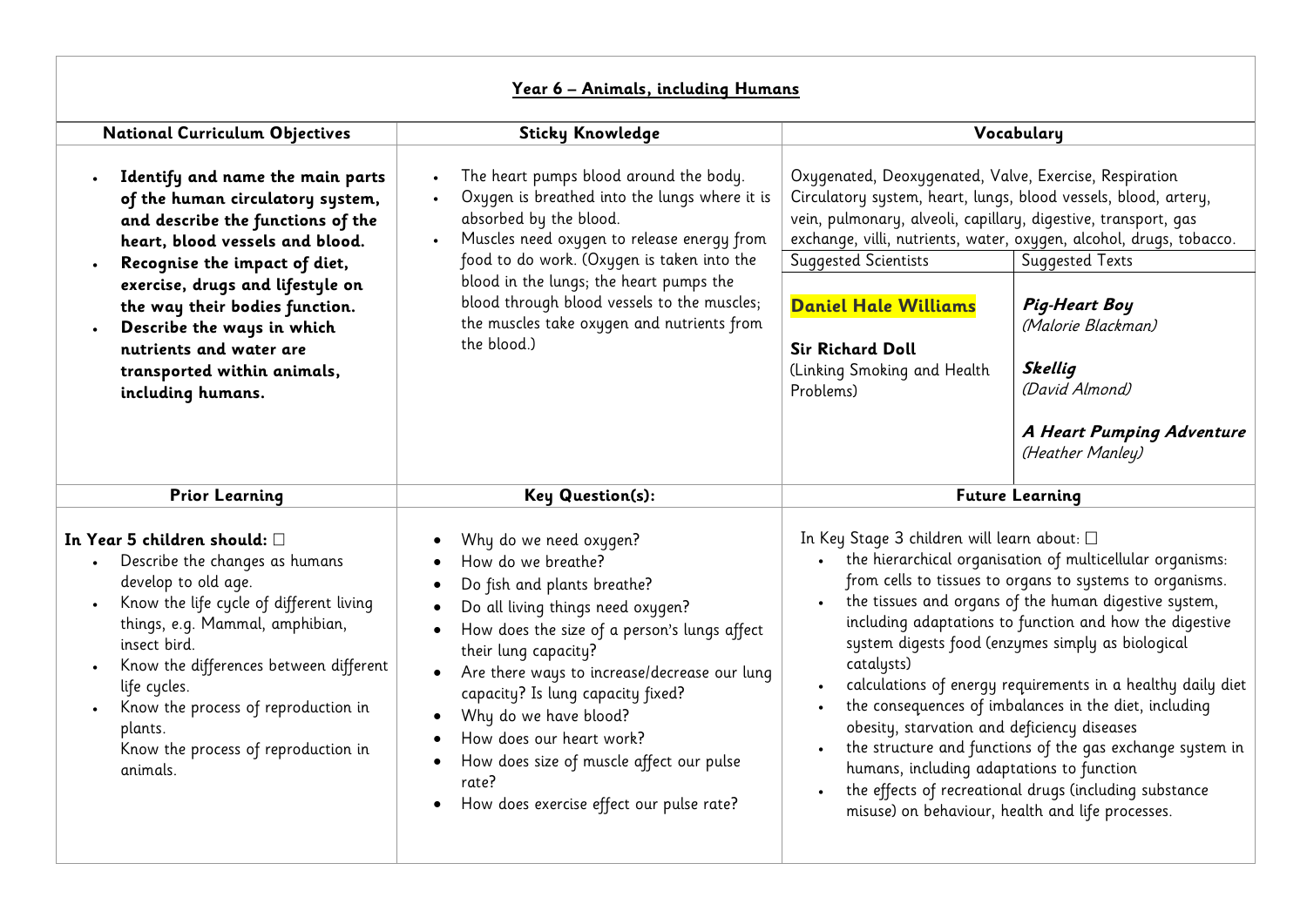|                                                                                                                                                                                                                        |                                                                                             | differ?<br>you breathe in?                                                                   | How might the circulatory system of an<br>elephant, a hummingbird, or a polar bear<br>Is the air you breathe out, the same as that |                                                                           |                                                                                                                |
|------------------------------------------------------------------------------------------------------------------------------------------------------------------------------------------------------------------------|---------------------------------------------------------------------------------------------|----------------------------------------------------------------------------------------------|------------------------------------------------------------------------------------------------------------------------------------|---------------------------------------------------------------------------|----------------------------------------------------------------------------------------------------------------|
|                                                                                                                                                                                                                        |                                                                                             |                                                                                              | <b>Suggested teaching Ideas</b>                                                                                                    |                                                                           |                                                                                                                |
| <b>Comparative tests</b>                                                                                                                                                                                               | Identify & Classify                                                                         | Observation over time                                                                        | Pattern Seeking                                                                                                                    | <u>Research</u>                                                           | <b>BIG Question - Assessment Opportunity</b>                                                                   |
| How does the<br>length of time we<br>exercise for affect<br>our heart rate?<br>Can exercising<br>regularly affect<br>your lung capacity?<br>Which type of<br>exercise has the<br>greatest effect on<br>our heart rate? | Which organs of the<br>body make up the<br>circulation system, and<br>where are they found? | How does my heart<br>rate change over the<br>day?<br>How much exercise do<br>I do in a week? | Is there a pattern<br>between what we eat<br>for breakfast and how<br>fast we can run?                                             | How have our ideas<br>about disease and<br>medicine changed over<br>time? | How do our choices affect how our bodies<br>work? Why does my heart beat?<br>What can your heartrate tell you? |

|                                       | Year 6 – Evolution & Inheritance |            |
|---------------------------------------|----------------------------------|------------|
| <b>National Curriculum Objectives</b> | Sticky Knowledge                 | Vocabulary |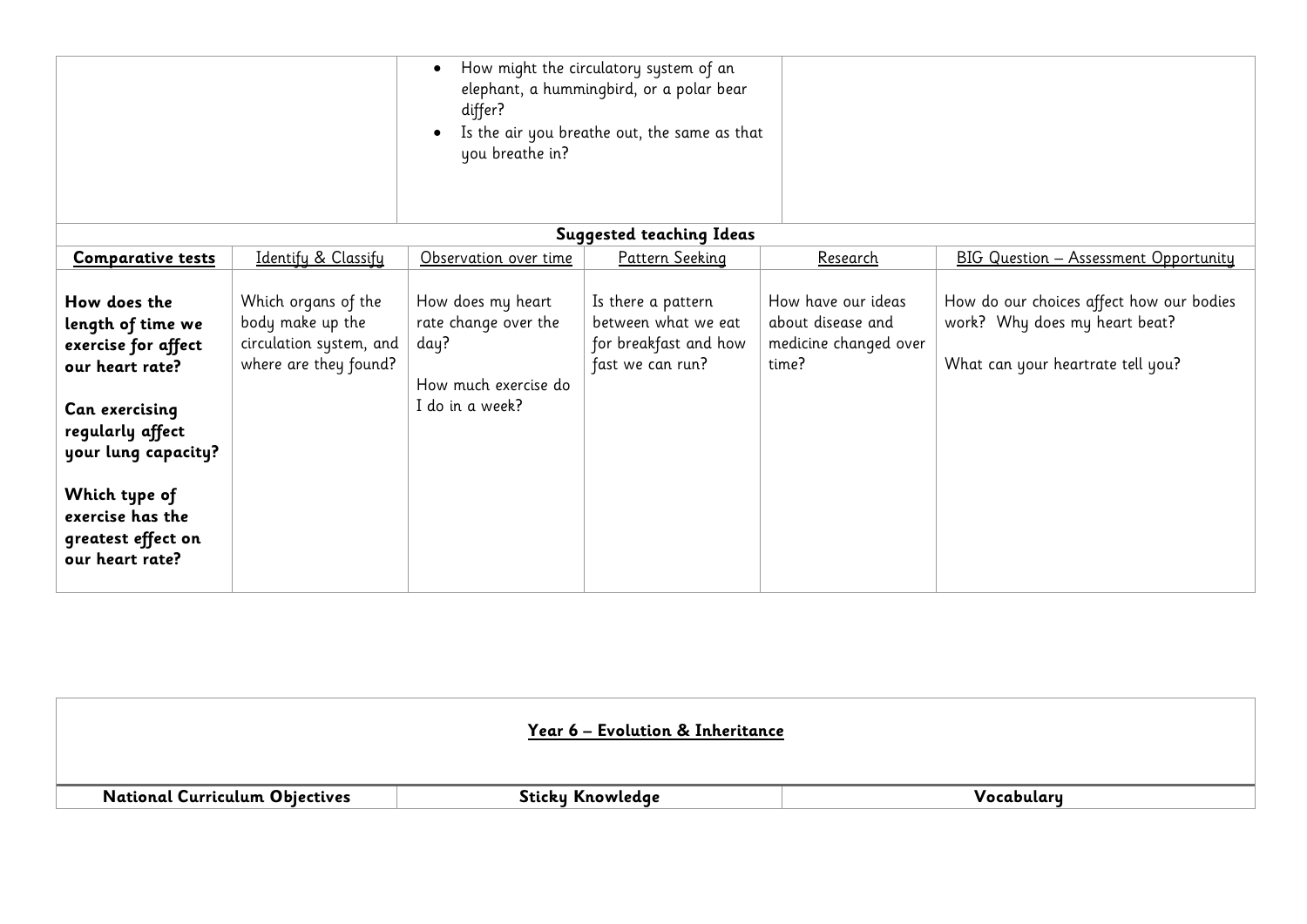| Know about evolution and can<br>explain what it is.<br>Know how fossils can be used to<br>find out about the past.<br>Recognise that living things<br>produce offspring of the same<br>kind, but normally offspring vary<br>and are not identical to their<br>parents<br>Identify how animals and plants<br>are adapted to suit their<br>environment in different ways<br>and that adaptation may lead to<br>evolution- recognise that living<br>things have changed over time<br>and that fossils provide<br>information about living things<br>that inhabited the Earth millions<br>of years ago | Life cycles have evolved to help organisms<br>survive to adulthood.<br>Over time the characteristics that are most<br>suited to the environment become<br>increasingly common.<br>NB: The following could be duplicated in Year 6<br>Living things and their habitats.<br>Organisms best suited to their environment<br>$\bullet$<br>are more likely to survive long enough to<br>reproduce. Organisms are best adapted to<br>reproduce are more likely to do so.<br>Organisms reproduce and offspring have<br>similar characteristic patterns.<br>Variation exists within a population (and<br>between offspring of some plants)<br>Competition exists for resources and mates | Genetics, Variation, Inherited, Environmental, Mutation,<br>Competition, Survival of the Fittest, Evidence,<br><b>Suggested Scientists</b><br><b>Charles Darwin and</b><br><b>Alfred Russel Wallace</b><br>(Theory of Evolution by<br>Natural Selection)<br><b>Mary Leakey</b> | Fossils, Adaptation, Evolution, Characteristics, Reproduction,<br><b>Suggested Texts</b><br><b>One Smart Fish</b><br>(Christopher Wormell)<br><b>The Molliebird</b><br>(Jules Pottle)<br><b>Our Family Tree</b><br>(Lisa Westberg Peters)                                                                                                                                                                                                                                                                                                                                                                    |
|----------------------------------------------------------------------------------------------------------------------------------------------------------------------------------------------------------------------------------------------------------------------------------------------------------------------------------------------------------------------------------------------------------------------------------------------------------------------------------------------------------------------------------------------------------------------------------------------------|---------------------------------------------------------------------------------------------------------------------------------------------------------------------------------------------------------------------------------------------------------------------------------------------------------------------------------------------------------------------------------------------------------------------------------------------------------------------------------------------------------------------------------------------------------------------------------------------------------------------------------------------------------------------------------|--------------------------------------------------------------------------------------------------------------------------------------------------------------------------------------------------------------------------------------------------------------------------------|--------------------------------------------------------------------------------------------------------------------------------------------------------------------------------------------------------------------------------------------------------------------------------------------------------------------------------------------------------------------------------------------------------------------------------------------------------------------------------------------------------------------------------------------------------------------------------------------------------------|
| <b>Prior Learning</b><br>From Key Stages 1 & 2, children should:<br>Understand there is a variety of<br>life on Earth<br>Know that some animal's<br>differences are important to their<br>survival<br>Know how animals and plants<br>reproduce<br>Know how fossils form over time                                                                                                                                                                                                                                                                                                                  | <b>Key Question(s):</b><br>Why are we all different?<br>What is variation, and why is it important?<br>How did life begin on Earth?<br>How do we change?<br>What is evolution?<br>What evidence is there for evolution?<br>How does evolution happen?<br>$\bullet$<br>What reasons do animals become extinct?<br>$\bullet$<br>Polar Bears habitat is rapidly changing,<br>$\bullet$<br>what possible futures do they face and can<br>we predict which is most likely?<br>How did Darwin come up with the theory?<br>Why was his theory not initially accepted?<br>$\bullet$                                                                                                     | In Key Stage 3 children will learn about: □<br>$\bullet$<br>graphical representation of variation<br>lead to extinction                                                                                                                                                        | <b>Future Learning</b><br>heredity as the process by which genetic information is<br>transmitted from one generation to the next<br>the variation between individuals within a species being<br>continuous or discontinuous, to include measurement and<br>the variation between species and between individuals of<br>the same species means some organisms compete more<br>successfully, which can drive natural selection<br>changes in the environment may leave individuals within<br>a species, and some entire species, less well adapted to<br>compete successfully and reproduce, which in turn may |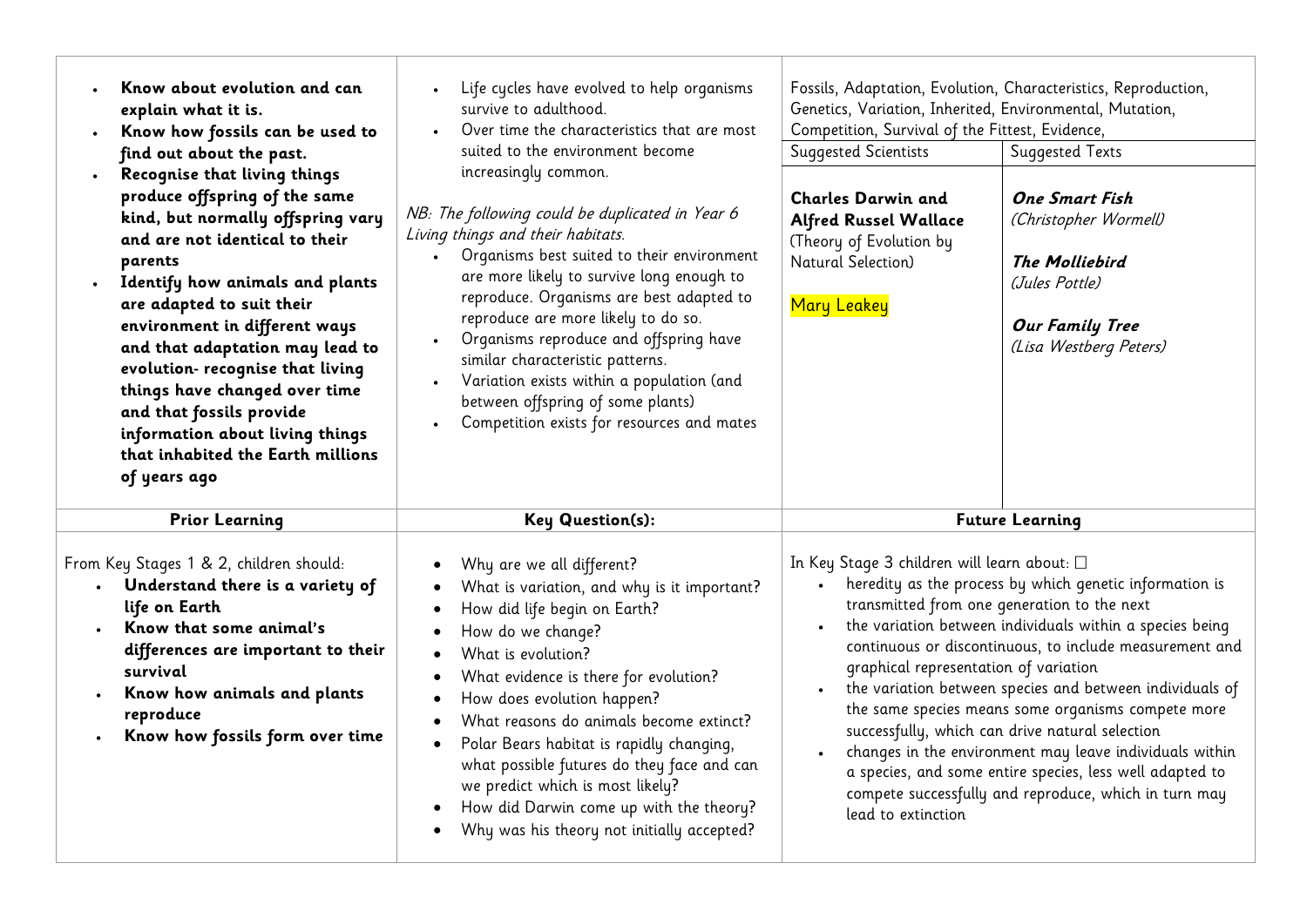|                                                        |                                                                                                                                                                                                                                              |                                                            |                                                                                                      | $\bullet$                                                                                                                                                                                   | the importance of maintaining biodiversity and the use of<br>gene banks to preserve hereditary material. |
|--------------------------------------------------------|----------------------------------------------------------------------------------------------------------------------------------------------------------------------------------------------------------------------------------------------|------------------------------------------------------------|------------------------------------------------------------------------------------------------------|---------------------------------------------------------------------------------------------------------------------------------------------------------------------------------------------|----------------------------------------------------------------------------------------------------------|
|                                                        |                                                                                                                                                                                                                                              |                                                            | <b>Suggested teaching Ideas</b>                                                                      |                                                                                                                                                                                             |                                                                                                          |
| <b>Comparative tests</b>                               | Identify & Classify                                                                                                                                                                                                                          | Observation over time                                      | Pattern Seeking                                                                                      | Research                                                                                                                                                                                    | <b>BIG Question - Assessment Opportunity</b>                                                             |
| What is the most<br>common eye colour<br>in our class? | Compare the skeletons<br>of apes, humans, and<br>Neanderthals - how<br>are they similar, and<br>how are they<br>different?<br>Can you classify these<br>observations into<br>evidence for the idea<br>of evolution, and<br>evidence against? | How has the skeleton<br>of the horse changed<br>over time? | Is there a pattern<br>between the size and<br>shape of a bird's beak<br>and the food it will<br>eat? | What happened when<br>Charles Darwin visited<br>the Galapagos islands?<br>What ideas did<br>American geneticist<br>Barbara McClintock<br>have about genes that<br>won her a Nobel<br>Prize? | What is evolution, how does it happen and<br>how do scientists know?                                     |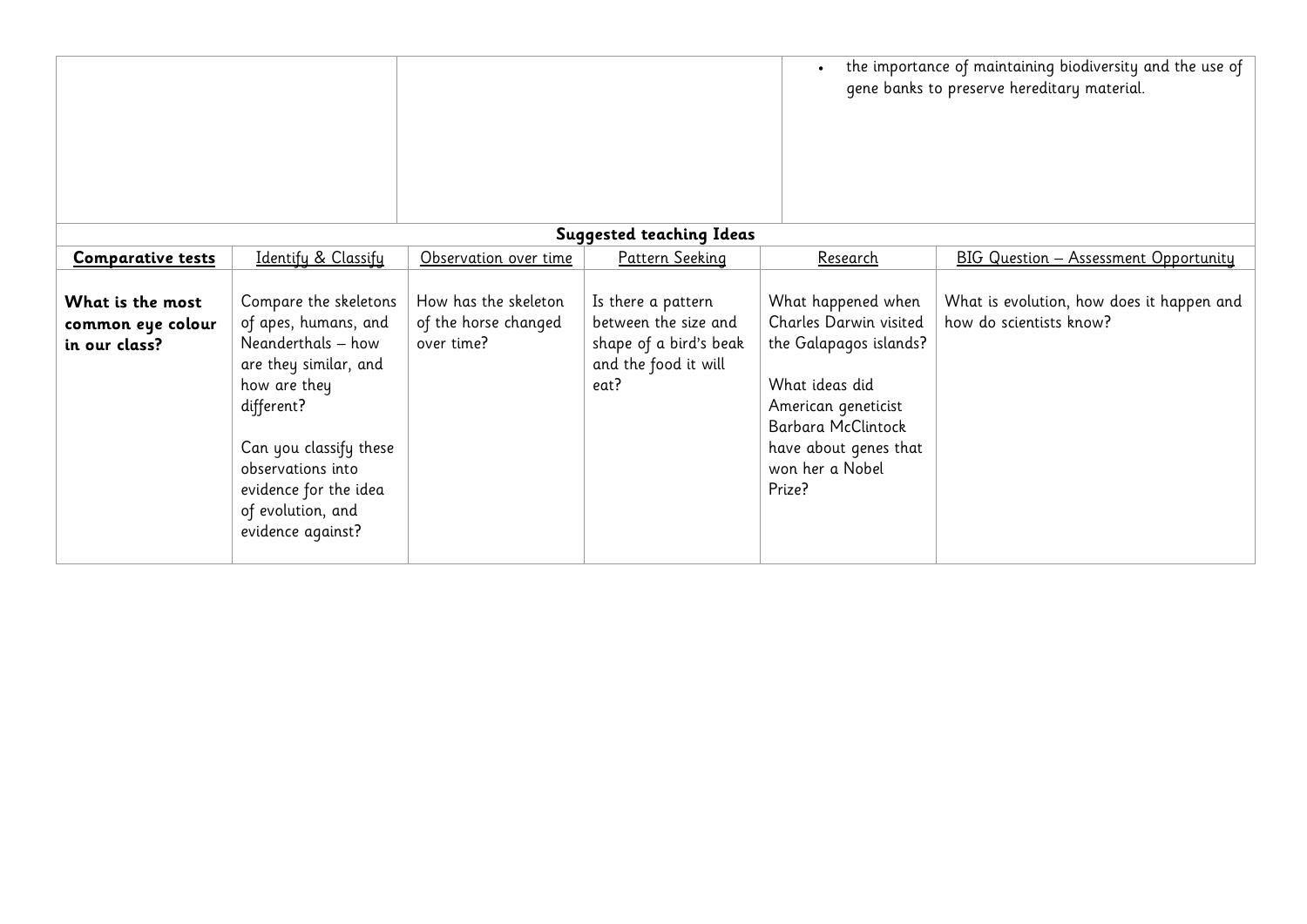|                                                                                                                                                                                                                                                                                                                                                                                                                                                                                                                                                           | $\frac{1}{2}$ $\frac{1}{2}$ $\frac{1}{2}$ $\frac{1}{2}$ $\frac{1}{2}$ $\frac{1}{2}$ $\frac{1}{2}$ $\frac{1}{2}$ $\frac{1}{2}$ $\frac{1}{2}$ $\frac{1}{2}$ $\frac{1}{2}$ $\frac{1}{2}$ $\frac{1}{2}$ $\frac{1}{2}$ $\frac{1}{2}$ $\frac{1}{2}$ $\frac{1}{2}$ $\frac{1}{2}$ $\frac{1}{2}$ $\frac{1}{2}$ $\frac{1}{2}$                                           |                                                                                                                                                                                                                                                                                           |                                                                                                                                                                                                                                                                                             |
|-----------------------------------------------------------------------------------------------------------------------------------------------------------------------------------------------------------------------------------------------------------------------------------------------------------------------------------------------------------------------------------------------------------------------------------------------------------------------------------------------------------------------------------------------------------|---------------------------------------------------------------------------------------------------------------------------------------------------------------------------------------------------------------------------------------------------------------------------------------------------------------------------------------------------------------|-------------------------------------------------------------------------------------------------------------------------------------------------------------------------------------------------------------------------------------------------------------------------------------------|---------------------------------------------------------------------------------------------------------------------------------------------------------------------------------------------------------------------------------------------------------------------------------------------|
| <b>National Curriculum Objectives</b>                                                                                                                                                                                                                                                                                                                                                                                                                                                                                                                     | <b>Sticky Knowledge</b><br>Vocabulary                                                                                                                                                                                                                                                                                                                         |                                                                                                                                                                                                                                                                                           |                                                                                                                                                                                                                                                                                             |
| <b>Explore and compare the</b><br>difference between things that are<br>living, dead and things that have<br>never been alive.<br>Identify that most living things<br>live in habitats to which they are<br>suited and describe how different<br>habitats provide for the basic<br>needs of different kinds of<br>animals and plants, and how<br>they depend on each other.<br>Identify and name a variety of<br>plants and animals in their<br>habitats, including micro<br>habitats.<br>Describe how animals obtain<br>their food from plants and other | Some things are living, some were once<br>living but now dead and some things never<br>lived.<br>There is variation between living things.<br>$\bullet$<br>Different animals and plants live in different<br>places. Living things are adapted to survive<br>in different habitats.<br>Environmental change can affect plants and<br>animals that live there. | conditions, desert, damp, shade,<br>Suggested Scientist<br>Jane Colden                                                                                                                                                                                                                    | Living, dead, never alive, habitats, micro-habitats, food, food<br>chain, leaf litter, shelter, sea shore, woodland, ocean, rainforest,<br><b>Suggested Texts</b><br>The Gruffalo<br>(Julia Donaldson)<br>Meerkat Mail<br>(Emily Gravett)<br><b>No Place Like Home</b><br>(Jonathon Emmett) |
| animals, using the idea of a<br>simple food chain, and identify<br>and name the different sources of<br>food.                                                                                                                                                                                                                                                                                                                                                                                                                                             |                                                                                                                                                                                                                                                                                                                                                               |                                                                                                                                                                                                                                                                                           |                                                                                                                                                                                                                                                                                             |
| <b>Prior Learning</b>                                                                                                                                                                                                                                                                                                                                                                                                                                                                                                                                     | <b>Key Question(s)</b>                                                                                                                                                                                                                                                                                                                                        |                                                                                                                                                                                                                                                                                           | <b>Future Learning</b>                                                                                                                                                                                                                                                                      |
| In Early Years children should:<br>Comments and questions about<br>the place they live or the natural<br>world.<br>Shows care and concern for living<br>things and the environment.                                                                                                                                                                                                                                                                                                                                                                       | How to animals eat?<br>Do all animals eat the same thing?<br>Which animals hunt, and which animals are<br>$\bullet$<br>hunted? Why?<br>What animals live in our school<br>$\bullet$<br>environment?<br>How are animals and plants 'adapted' to live<br>in their habitats                                                                                      | In Year 4 children will:<br>Recognise that living things can be grouped in a variety<br>of ways.<br>Explore and use classification keys to help group, identify<br>and name a variety of living things in their local and<br>wider environment.<br>Know and label the features of a river |                                                                                                                                                                                                                                                                                             |

## **Year 2 – Living Things & their Habitats**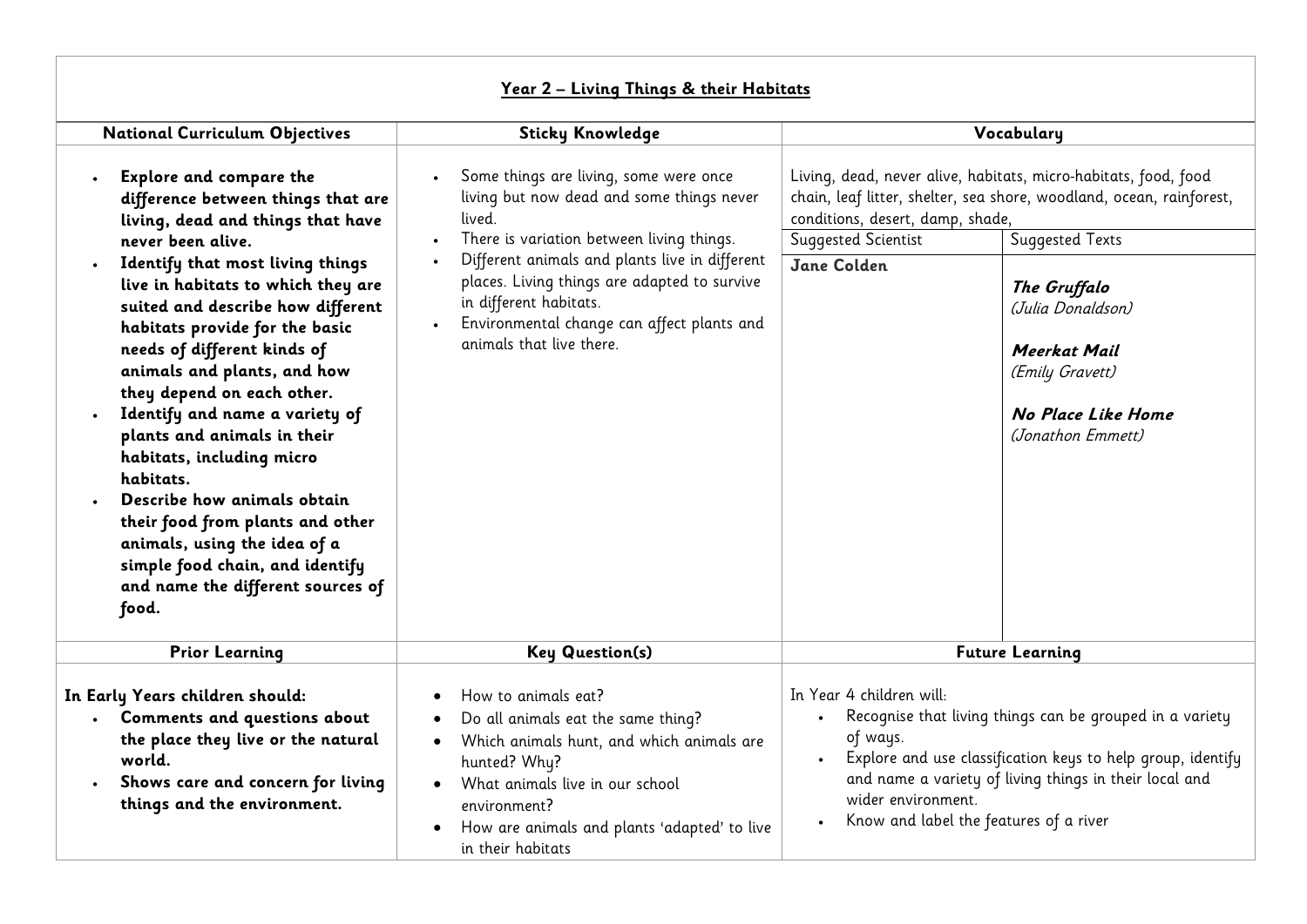| Can talk about things they have<br>observed such as plants and<br>animals.<br>Notices features of objects in<br>their environment.<br>Comments and asks questions<br>about their familiar world. |                                                                                                                                                                                                         | $\bullet$<br>different places?<br>$\bullet$<br>plants?<br>Which animals hibernate and why?<br>$\bullet$<br>year? | Why do animals and plants like to live in<br>How do seasons affect our animals and<br>Why do snails hibernate, but slugs don't?<br>How to habitats change over our school | $\bullet$                                                                                                                                                                                                                              | Recognise that environments can change and that this<br>can sometimes pose danger to living things. |
|--------------------------------------------------------------------------------------------------------------------------------------------------------------------------------------------------|---------------------------------------------------------------------------------------------------------------------------------------------------------------------------------------------------------|------------------------------------------------------------------------------------------------------------------|---------------------------------------------------------------------------------------------------------------------------------------------------------------------------|----------------------------------------------------------------------------------------------------------------------------------------------------------------------------------------------------------------------------------------|-----------------------------------------------------------------------------------------------------|
|                                                                                                                                                                                                  |                                                                                                                                                                                                         |                                                                                                                  | <b>Suggested teaching Ideas</b>                                                                                                                                           |                                                                                                                                                                                                                                        |                                                                                                     |
| <b>Comparative tests</b>                                                                                                                                                                         | Identify & Classify                                                                                                                                                                                     | Observation over time                                                                                            | Pattern Seeking                                                                                                                                                           | Research                                                                                                                                                                                                                               | <b>BIG Question - Assessment Opportunity</b>                                                        |
| Which pets are the<br>easiest to look<br>after?                                                                                                                                                  | How would you group<br>these plants and<br>animals based on<br>what habitat you<br>would find them in?<br>How would you group<br>things to show which<br>are living, dead, or<br>have never been alive? | How does the school<br>pond change over the<br>year?                                                             | What conditions do<br>woodlice prefer to live<br>in?<br>Which habitat do<br>worms prefer - where<br>can we find the most<br>worms?                                        | How are the animals<br>in Australia different<br>to the ones that we<br>find in Britain?<br>How does the habitat<br>of the Arctic compare<br>with the habitat of the<br>rainforest?<br>What ideas did<br>botanist Jane Colden<br>have? | Why do different animals live in different<br>places?                                               |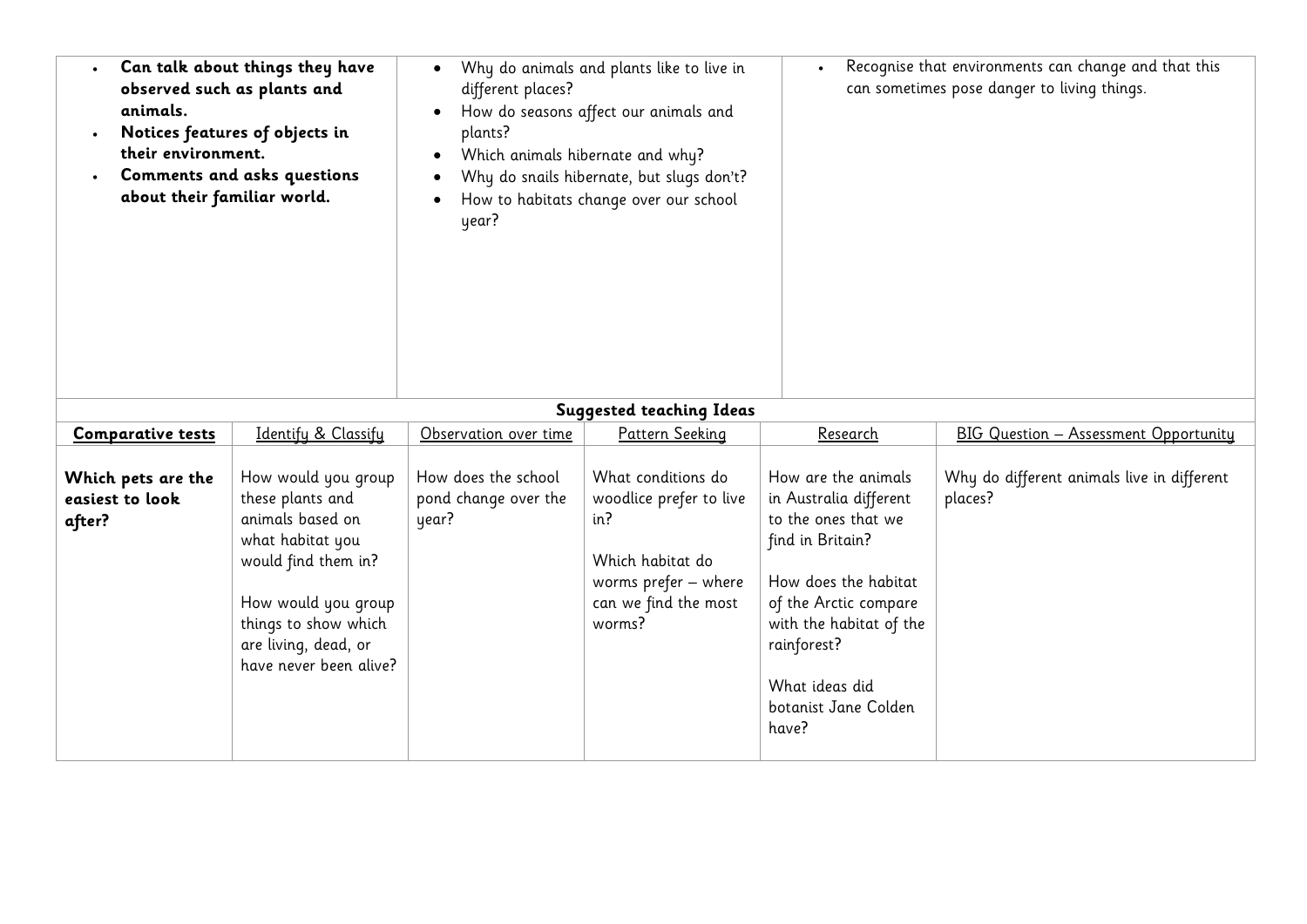|                                                                                                                                                                                                                                                                                                                                                                                                                                      | <u> Year 4 - Living Things &amp; their Habitats</u>                                                                                                                                                                                                                                                                                                                                                           |                                                                                                                                                                                                                                                                                                                                                                                                                                                                                                    |                                                                                                                                                                                                                                                                                                                                                                                                                                                                                        |  |
|--------------------------------------------------------------------------------------------------------------------------------------------------------------------------------------------------------------------------------------------------------------------------------------------------------------------------------------------------------------------------------------------------------------------------------------|---------------------------------------------------------------------------------------------------------------------------------------------------------------------------------------------------------------------------------------------------------------------------------------------------------------------------------------------------------------------------------------------------------------|----------------------------------------------------------------------------------------------------------------------------------------------------------------------------------------------------------------------------------------------------------------------------------------------------------------------------------------------------------------------------------------------------------------------------------------------------------------------------------------------------|----------------------------------------------------------------------------------------------------------------------------------------------------------------------------------------------------------------------------------------------------------------------------------------------------------------------------------------------------------------------------------------------------------------------------------------------------------------------------------------|--|
| <b>National Curriculum Objectives</b>                                                                                                                                                                                                                                                                                                                                                                                                | <b>Sticky Knowledge</b>                                                                                                                                                                                                                                                                                                                                                                                       | Vocabulary                                                                                                                                                                                                                                                                                                                                                                                                                                                                                         |                                                                                                                                                                                                                                                                                                                                                                                                                                                                                        |  |
| Recognise that living things can<br>be grouped in a variety of ways.<br>Explore and use classification<br>keys to help group, identify and<br>name a variety of living things in<br>their local and wider<br>environment.<br>Recognise that environments can<br>$\bullet$<br>change and that this can<br>sometimes pose danger to living<br>things.                                                                                  | Living things can be divided into groups<br>based upon their characteristics<br>Environmental change affects different<br>habitats differently<br>Different organisms are affected differently<br>by environmental change<br>Different food chains occur in different<br>habitats<br>Human activity significantly affects the<br>environment                                                                  |                                                                                                                                                                                                                                                                                                                                                                                                                                                                                                    | Environment, flowering, nonflowering, plants, animals,<br>vertebrates, fish, amphibians, reptiles, mammals, invertebrate,<br>human impact, nature reserves, deforestation.<br><b>Suggested Scientists</b><br>Suggested Texts<br><b>Cindy Looy</b><br>The Vanishing Rainforest<br>(Environmental Change and<br>(Richard Platt)<br>Extinction)<br>The Morning I Met a Whale<br>(Michael Morpurgo)<br>Jaques Cousteau<br>(Marine Biologist)<br>Journey to the River Sea<br>(Eva Ibbotson) |  |
| <b>Prior Learning</b>                                                                                                                                                                                                                                                                                                                                                                                                                | Key Question(s):                                                                                                                                                                                                                                                                                                                                                                                              | <b>Future Learning</b>                                                                                                                                                                                                                                                                                                                                                                                                                                                                             |                                                                                                                                                                                                                                                                                                                                                                                                                                                                                        |  |
| In Year 2, children should:<br><b>Explore and compare the</b><br>$\bullet$<br>difference between things that are<br>living, dead and things that have<br>never been alive.<br>Identify that most living things<br>$\bullet$<br>live in habitats to which they are<br>suited and describe how different<br>habitats provide for the basic<br>needs of different kinds of<br>animals and plants, and how<br>they depend on each other. | What food chains and webs are there in our<br>local habitat?<br>How does energy move through the food<br>chain?<br>How does removal of one species from an<br>environment, affect others? (keystone<br>species)<br>How does environmental change affect<br>different organisms?<br>What are the most important things we<br>could do to improve our outside area? (big<br>hotels, pond, compost, wildflowers) | In Year 5 (Animals, Including Humans):<br>Describe the differences in the life cycles of a mammal,<br>an amphibian, an insect and a bird.<br>Describe the life process of reproduction in some plants<br>and animals.<br>In Year 6 (Living things & their Habitats):<br>Classify living things into broad groups according to<br>observable characteristics and based on similarities and<br>differences.<br>Give reasons for classifying plants and animals based on<br>specific characteristics. |                                                                                                                                                                                                                                                                                                                                                                                                                                                                                        |  |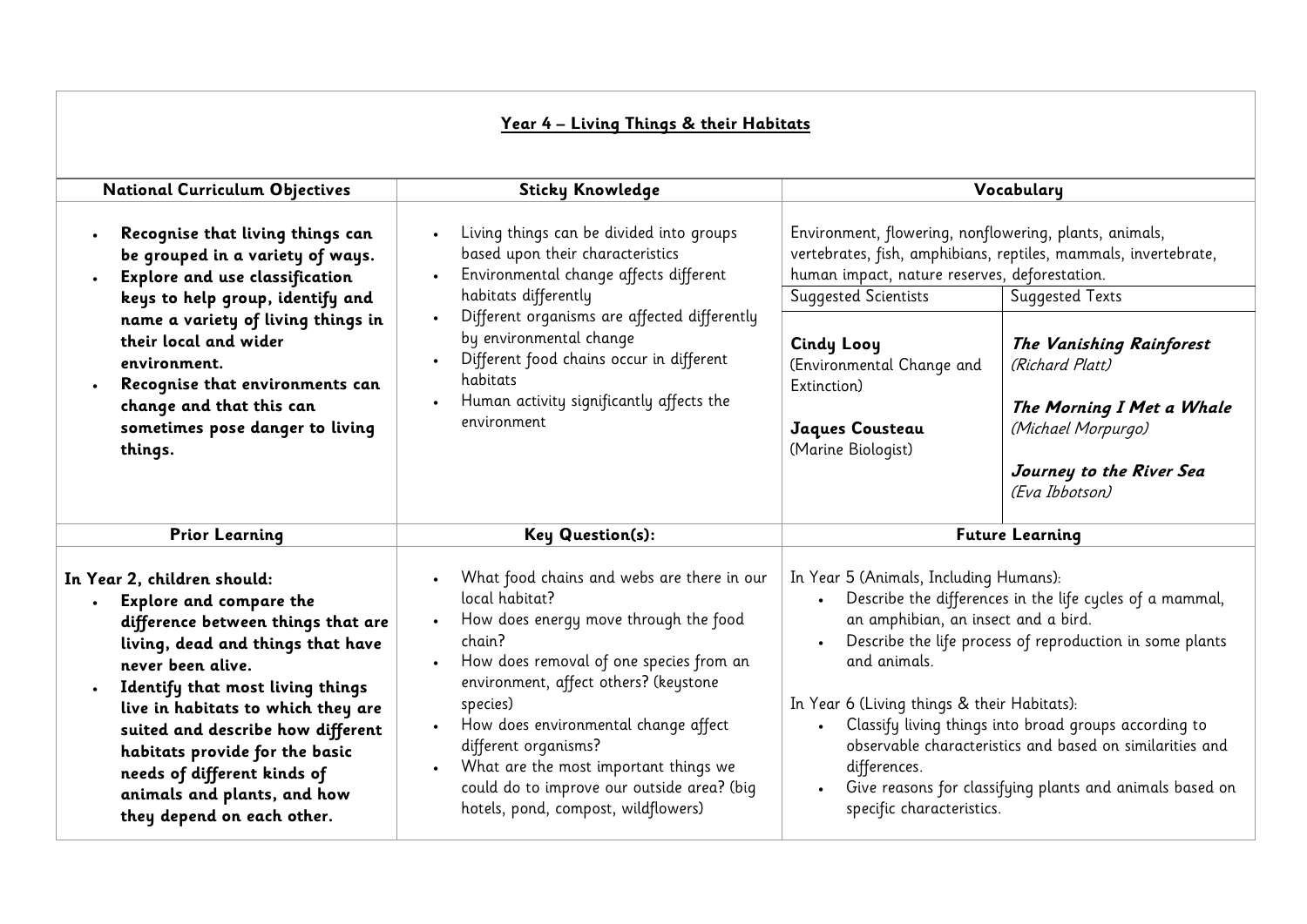| plants and animals in their<br>habitats, including micro<br>habitats.<br>animals, using the idea of a<br>food.                                                   | Identify and name a variety of<br>Describe how animals obtain<br>their food from plants and other<br>simple food chain, and identify<br>and name the different sources of | $\bullet$<br>Airport? KFC?)                                                              | How does human activity affect our<br>environment (ferries on the Solent? Sandown |                                                                                      |                                              |
|------------------------------------------------------------------------------------------------------------------------------------------------------------------|---------------------------------------------------------------------------------------------------------------------------------------------------------------------------|------------------------------------------------------------------------------------------|-----------------------------------------------------------------------------------|--------------------------------------------------------------------------------------|----------------------------------------------|
|                                                                                                                                                                  |                                                                                                                                                                           |                                                                                          | <b>Suggested teaching Ideas</b>                                                   |                                                                                      |                                              |
| <b>Comparative tests</b>                                                                                                                                         | Identify & Classify                                                                                                                                                       | Observation over time                                                                    | Pattern Seeking                                                                   | <b>Research</b>                                                                      | <b>BIG Question - Assessment Opportunity</b> |
| Does the amount of<br>light affect how<br>many woodlice<br>move around?<br>How does the<br>average<br>temperature of the<br>pond water change<br>in each season? | Can we use the<br>classification keys to<br>identify all the animals<br>that we caught pond<br>dipping?                                                                   | How does the variety<br>of invertebrates on the<br>school field change<br>over the year? | How has the use of<br>insecticides affected<br>bee population?                    | Why are people<br>cutting down the<br>rainforests and what<br>effect does that have? | Are living things in danger?                 |

|                                       | Year 6 - Living Things & their Habitats |            |
|---------------------------------------|-----------------------------------------|------------|
| <b>National Curriculum Objectives</b> | Sticky Knowledge                        | Vocabularu |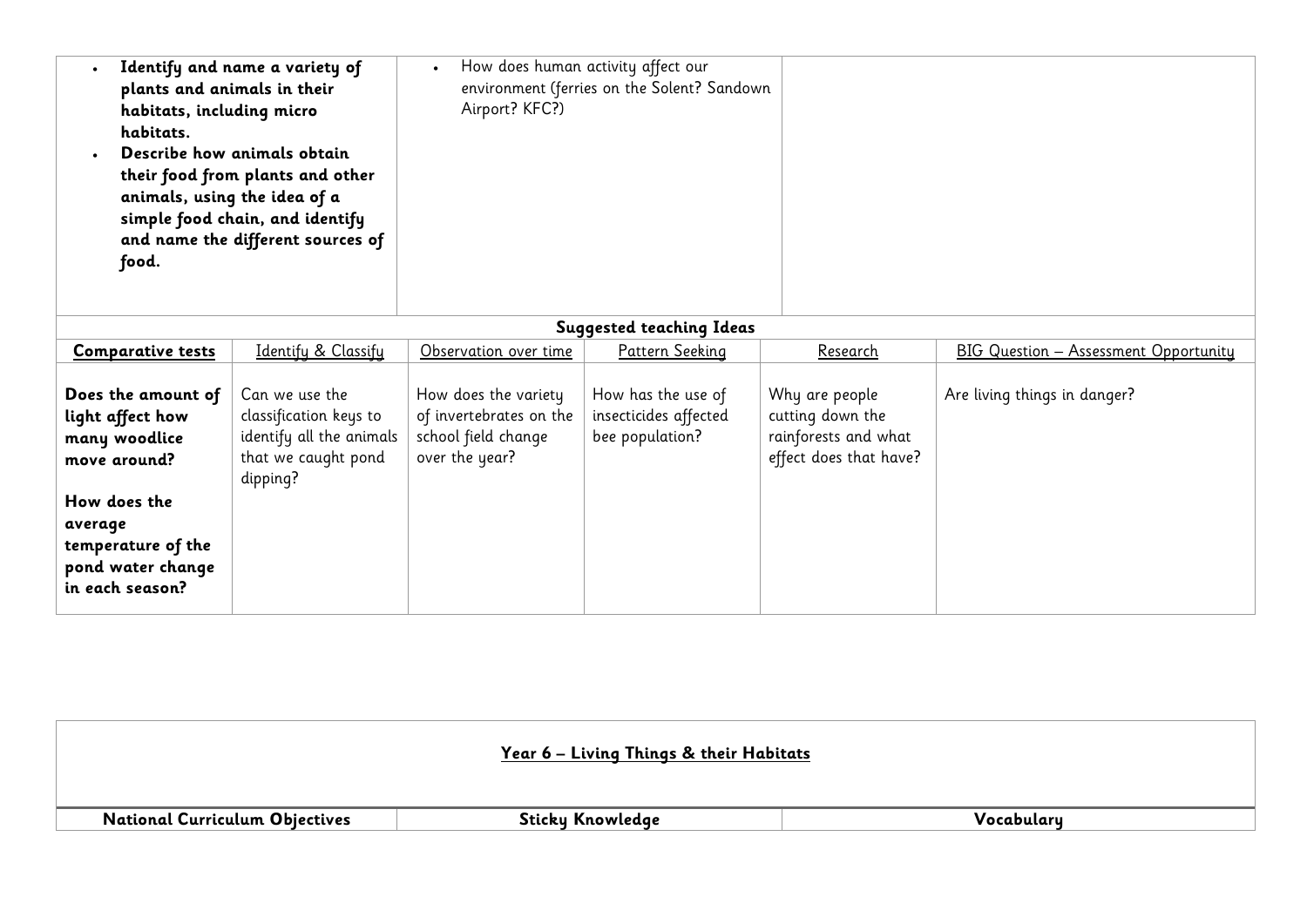| Classify living things into broad<br>groups according to observable<br>characteristics and based on<br>similarities and differences.<br>Give reasons for classifying<br>plants and animals based on<br>specific characteristics.                                                                                                                                      | Variation exists within a population (and<br>between offspring of some plants) $- NB$ : this<br>Key Idea is duplicated in Year 6 Evolution<br>and Inheritance.<br>Organisms best suited to their environment<br>are more likely to survive long enough to<br>reproduce.                                                                                                                                                                                                                                                                         | Variation Organisms Populations. Classification Characteristics<br>Environment, flowering, nonflowering, plants, animals,<br>vertebrates, fish, amphibians, reptiles, mammals, invertebrate,<br>human impact, nature reserves, deforestation. Classify, compare,<br>bacteria, microorganism, organism, invertebrates, vertebrates,<br>Linnaean.<br><b>Suggested Texts</b><br><b>Suggested Scientists</b>                                                                                                                                                                                                                                                                                                                    |  |  |
|-----------------------------------------------------------------------------------------------------------------------------------------------------------------------------------------------------------------------------------------------------------------------------------------------------------------------------------------------------------------------|-------------------------------------------------------------------------------------------------------------------------------------------------------------------------------------------------------------------------------------------------------------------------------------------------------------------------------------------------------------------------------------------------------------------------------------------------------------------------------------------------------------------------------------------------|-----------------------------------------------------------------------------------------------------------------------------------------------------------------------------------------------------------------------------------------------------------------------------------------------------------------------------------------------------------------------------------------------------------------------------------------------------------------------------------------------------------------------------------------------------------------------------------------------------------------------------------------------------------------------------------------------------------------------------|--|--|
|                                                                                                                                                                                                                                                                                                                                                                       | Organisms are best adapted to reproduce<br>are more likely to do so.<br>Organisms reproduce and offspring have<br>similar characteristic patterns.<br>Competition exists for resources and mates.                                                                                                                                                                                                                                                                                                                                               | <b>Beetle Boy</b><br><b>Libby Hyman</b><br>(M G Leonard)<br><b>Insect Soup</b><br>(Barry Louis Polisar)<br><b>Fur and Feathers</b><br>(Janet Halfmann)                                                                                                                                                                                                                                                                                                                                                                                                                                                                                                                                                                      |  |  |
| <b>Prior Learning</b>                                                                                                                                                                                                                                                                                                                                                 | <b>Key Question(s):</b>                                                                                                                                                                                                                                                                                                                                                                                                                                                                                                                         | <b>Future Learning</b>                                                                                                                                                                                                                                                                                                                                                                                                                                                                                                                                                                                                                                                                                                      |  |  |
| In Year 4, children should:<br>Recognise that living things can<br>be grouped in a variety of ways.<br>Explore and use classification<br>keys to help group, identify and<br>name a variety of living things in<br>their local and wider<br>environment.<br>Recognise that environments can<br>change and that this can<br>sometimes pose danger to living<br>things. | Why do we need to classify living things?<br>How do we classify?<br>What are the difficulties with classification?<br>$\bullet$<br>(penguins, whales, platypus)<br>How do animals change over time?<br>$\bullet$<br>Why does variation exist?<br>$\bullet$<br>What happens if animals of different species<br>$\bullet$<br>breed? (hybrids)<br>What happens to house plants outside?<br>What are microorganisms?<br>$\bullet$<br>How can we prevent the spread of disease?<br>Why do animals and plants compete - and<br>$\bullet$<br>what for? | In Key Stage 3 children will learn about:<br>the dependence of almost all life on Earth on the ability<br>of photosynthetic organisms, such as plants and algae, to<br>use sunlight in photosynthesis to build organic molecules<br>that are an essential energy store and to maintain levels<br>of oxygen and carbon dioxide in the atmosphere<br>the adaptations of leaves for photosynthesis.<br>the interdependence of organisms in an ecosystem,<br>including food webs and insect pollinated crops<br>the importance of plant reproduction through insect<br>pollination in human food security<br>how organisms affect, and are affected by, their<br>environment, including the accumulation of toxic<br>materials. |  |  |
|                                                                                                                                                                                                                                                                                                                                                                       | <b>Suggested teaching Ideas</b>                                                                                                                                                                                                                                                                                                                                                                                                                                                                                                                 |                                                                                                                                                                                                                                                                                                                                                                                                                                                                                                                                                                                                                                                                                                                             |  |  |
| Identify & Classify<br><b>Comparative tests</b>                                                                                                                                                                                                                                                                                                                       | Pattern Seeking<br>Observation over time                                                                                                                                                                                                                                                                                                                                                                                                                                                                                                        | BIG Question - Assessment Opportunity<br>Research                                                                                                                                                                                                                                                                                                                                                                                                                                                                                                                                                                                                                                                                           |  |  |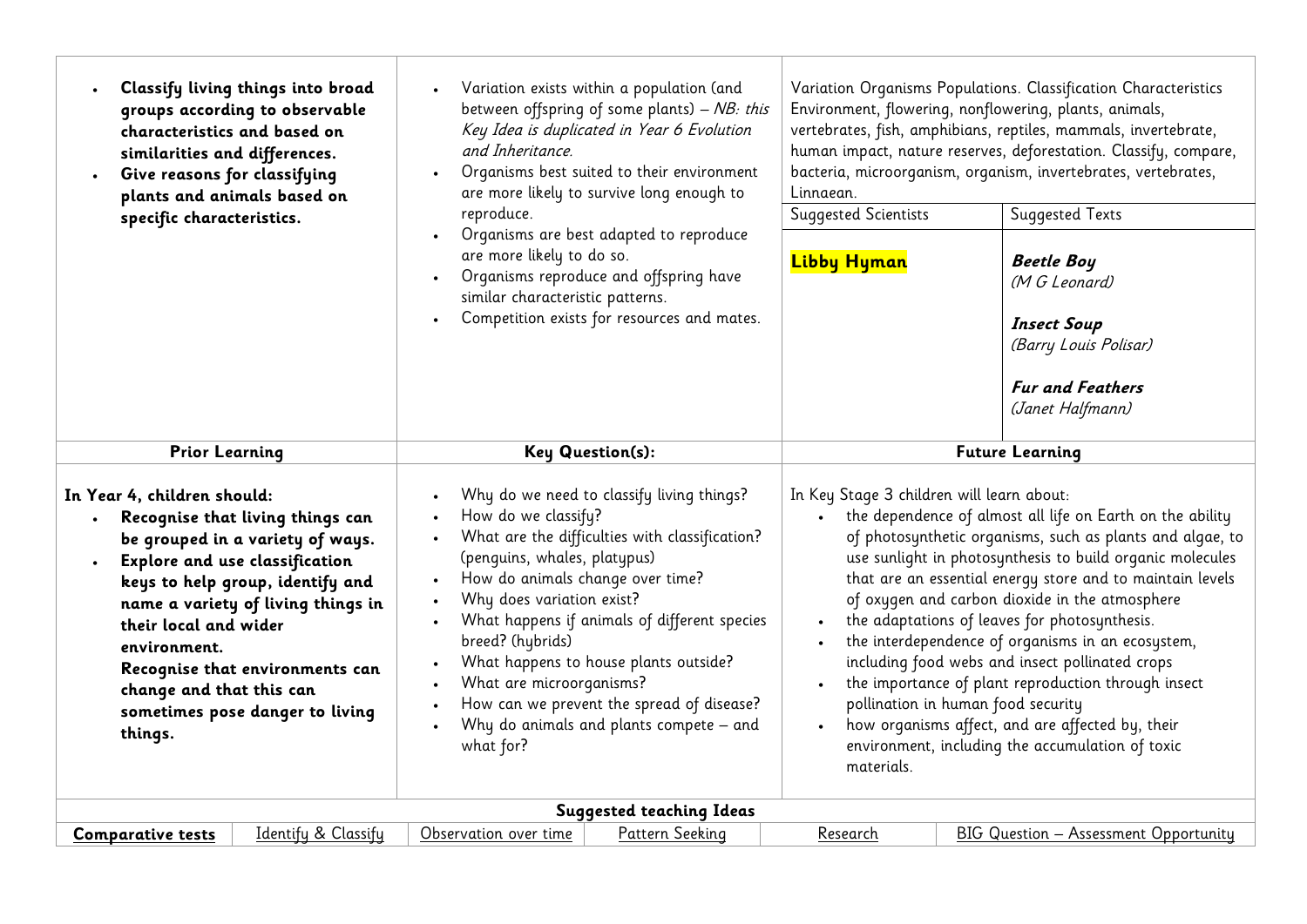| Year 4 - Electricity                                                                                                                                                                                                                                                                                                    |                                                                                                                                                                                                                                                                                                                                                                                 |                                                                                                                                                   |                                                                                                                                                                                                                                                                                 |  |  |  |
|-------------------------------------------------------------------------------------------------------------------------------------------------------------------------------------------------------------------------------------------------------------------------------------------------------------------------|---------------------------------------------------------------------------------------------------------------------------------------------------------------------------------------------------------------------------------------------------------------------------------------------------------------------------------------------------------------------------------|---------------------------------------------------------------------------------------------------------------------------------------------------|---------------------------------------------------------------------------------------------------------------------------------------------------------------------------------------------------------------------------------------------------------------------------------|--|--|--|
| <b>National Curriculum Objectives</b>                                                                                                                                                                                                                                                                                   | <b>Sticky Knowledge</b>                                                                                                                                                                                                                                                                                                                                                         |                                                                                                                                                   | Vocabulary                                                                                                                                                                                                                                                                      |  |  |  |
| Identify common appliances that<br>run on electricity.<br>Construct a simple series<br>electrical circuit, identifying and<br>naming its basic parts, including<br>cells, wires, bulbs, switches and<br>buzzers.<br>Identify whether or not a lamp<br>will light in a simple series<br>circuit, based on whether or not | A source of electricity (mains of battery) is<br>needed for electrical devices to work.<br>Electricity sources push electricity round a<br>circuit.<br>More batteries will push the electricity round<br>the circuit faster.<br>Devices work harder when more electricity<br>goes through them.<br>A complete circuit is needed for electricity to<br>flow and devices to work. | conductor, electrical insulator, component.<br><b>Suggested Scientists</b><br>Thomas Edison<br>(First Working Lightbulb)<br><b>Garrett Morgan</b> | Electricity, electric current, appliances, mains, crocodile clips,<br>wires, bulb, battery cell, battery holder, motor, buzzer, switch,<br><b>Suggested Texts</b><br>Until I Met Dudley<br>(Roger McGough)<br>Oscar and the Bird: A Book<br>about Electricity<br>(Geoff Waring) |  |  |  |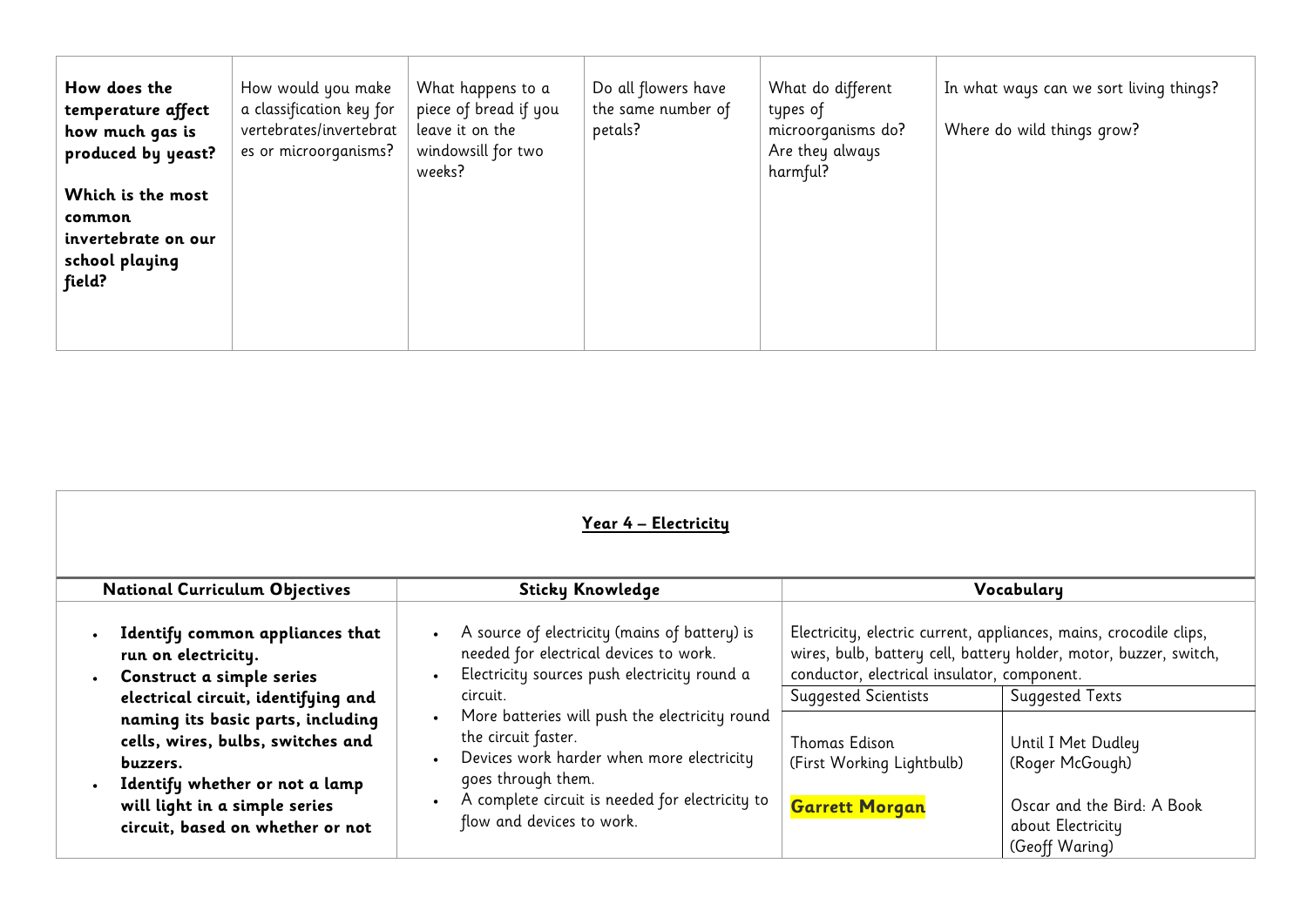| loop with a battery.<br>and closes the circuit and<br>common conductors and<br>with being good conductors.<br>conductor and an insulator;<br>giving examples of each.<br>$\bullet$ | the lamp is part of a complete<br>Recognise that a switch opens<br>associate this with whether or<br>not a lamp lights in a simple<br>series circuit. Recognise some<br>insulators, and associate metals<br>Know the difference between a<br>Safety when using electricity. | easily are called insulators.                                                                                                                                                                                                                                                                                                                                                                                                                                                                                                | Some materials allow electricity to flow<br>easily and these are called conductors.<br>Materials that don't allow electricity to flow |                                                                                         | Electrical Wizard: How Nikola<br>Tesla Lit Up the World<br>(Elizabeth Rusch)                                                                                                                                                                                                                                                             |
|------------------------------------------------------------------------------------------------------------------------------------------------------------------------------------|-----------------------------------------------------------------------------------------------------------------------------------------------------------------------------------------------------------------------------------------------------------------------------|------------------------------------------------------------------------------------------------------------------------------------------------------------------------------------------------------------------------------------------------------------------------------------------------------------------------------------------------------------------------------------------------------------------------------------------------------------------------------------------------------------------------------|---------------------------------------------------------------------------------------------------------------------------------------|-----------------------------------------------------------------------------------------|------------------------------------------------------------------------------------------------------------------------------------------------------------------------------------------------------------------------------------------------------------------------------------------------------------------------------------------|
| Prior Learning                                                                                                                                                                     |                                                                                                                                                                                                                                                                             |                                                                                                                                                                                                                                                                                                                                                                                                                                                                                                                              | Key Question(s):                                                                                                                      |                                                                                         | Future Learning                                                                                                                                                                                                                                                                                                                          |
| In Early Years children:<br>$\bullet$<br>work.                                                                                                                                     | May have some understanding<br>that objects need electricity to<br>May understand that a switch<br>will turn something on or off.                                                                                                                                           | What would life be like without electricity?<br>What sorts of things use/need electricity?<br>What electricity do I use?<br>In which ways can we 'get' electricity?<br>(mains/plugs/batteries/wireless)<br>How do we make electricity?<br>How do batteries work?<br>How quickly can batteries run out? Does this<br>make a difference depending on number of<br>components?<br>How does the number of batteries added to<br>the circuit affect a device?<br>What materials can carry electricity?<br>(conductors/insulators) |                                                                                                                                       | In Year 6 children will:<br>circuit.<br>$\bullet$<br>switches.<br>circuit in a diagram. | Associate the brightness of a lamp or the volume of a<br>buzzer with the number and voltage of cells used in the<br>Compare and give reasons for variations in how<br>components function, including the brightness of bulbs,<br>the loudness of buzzers and the on/off position of<br>Use recognised symbols when representing a simple |
|                                                                                                                                                                                    |                                                                                                                                                                                                                                                                             |                                                                                                                                                                                                                                                                                                                                                                                                                                                                                                                              | <b>Suggested teaching Ideas</b>                                                                                                       |                                                                                         |                                                                                                                                                                                                                                                                                                                                          |
| <b>Comparative tests</b>                                                                                                                                                           | Identify & Classify                                                                                                                                                                                                                                                         | Observation over time                                                                                                                                                                                                                                                                                                                                                                                                                                                                                                        | Pattern Seeking                                                                                                                       | Research                                                                                | <b>BIG Question - Assessment Opportunity</b>                                                                                                                                                                                                                                                                                             |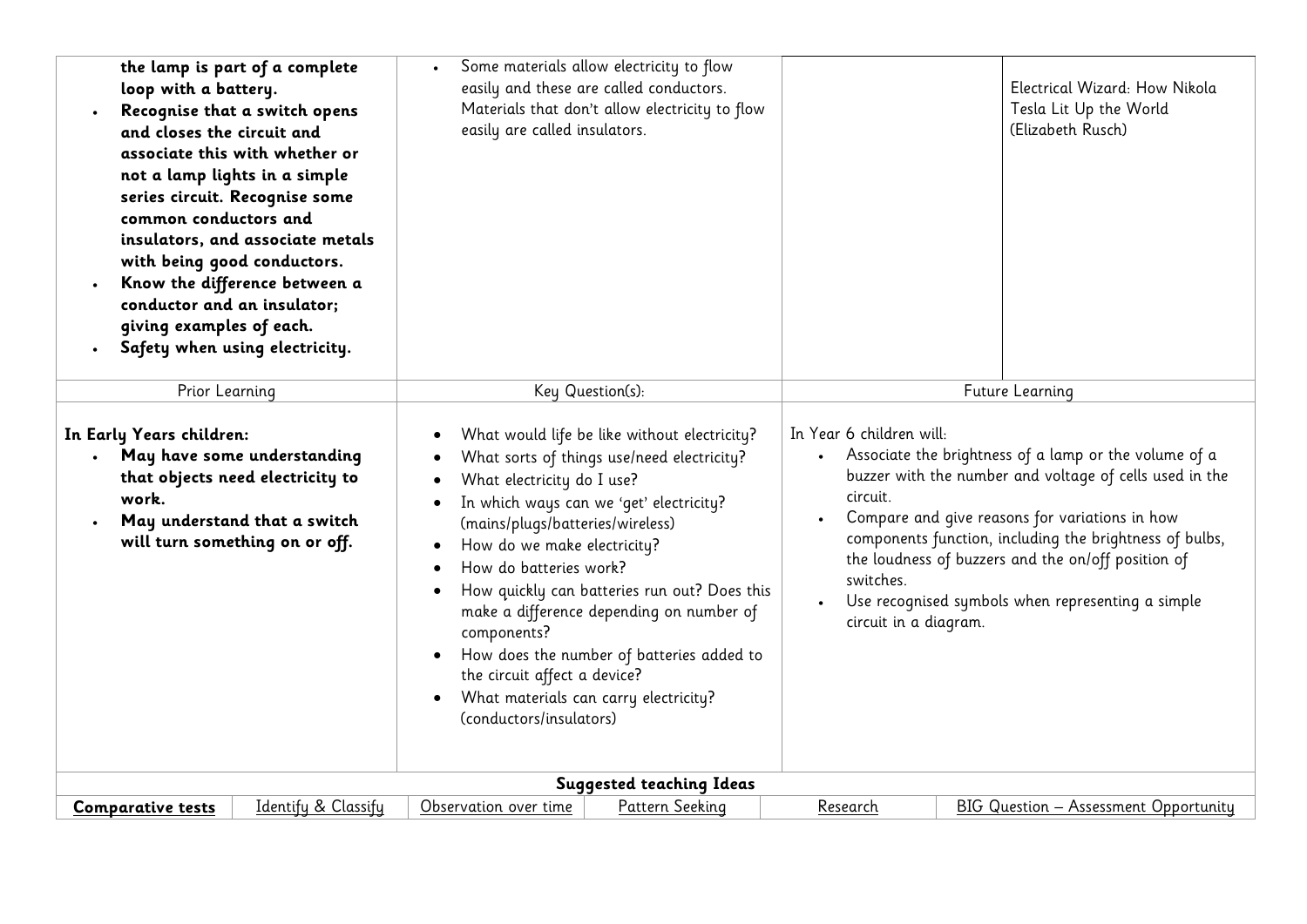| How does the<br>thickness of a<br>conducting material<br>affect how bright | How would you group<br>these electrical devices<br>based on where the<br>electricity comes from? | How long does a<br>battery light a torch<br>for? | Which room has the<br>most electrical sockets<br>in a house? | How has electricity<br>changed the way we<br>live? | What can we do with electricity?<br>How do plugs work? |
|----------------------------------------------------------------------------|--------------------------------------------------------------------------------------------------|--------------------------------------------------|--------------------------------------------------------------|----------------------------------------------------|--------------------------------------------------------|
| the lamp is?                                                               |                                                                                                  |                                                  |                                                              | How does a light bulb<br>work?                     |                                                        |
| Which metal is the<br>best conductor of<br>electricity?                    |                                                                                                  |                                                  |                                                              |                                                    |                                                        |

| Year 6 – Electricity                                                                                                                                                                             |                                                                                                                                                                                                                           |                                                                              |                                                                                                                                                                                                               |  |
|--------------------------------------------------------------------------------------------------------------------------------------------------------------------------------------------------|---------------------------------------------------------------------------------------------------------------------------------------------------------------------------------------------------------------------------|------------------------------------------------------------------------------|---------------------------------------------------------------------------------------------------------------------------------------------------------------------------------------------------------------|--|
| <b>National Curriculum Objectives</b>                                                                                                                                                            | <b>Sticky Knowledge</b>                                                                                                                                                                                                   |                                                                              | Vocabulary                                                                                                                                                                                                    |  |
| Associate the brightness of a lamp or<br>the volume of a buzzer with the<br>number and voltage of cells used in<br>the circuit.<br>Compare and give reasons for                                  | Batteries are a store of energy. This energy<br>pushes electricity round the circuit. When the<br>battery's energy is gone it stops pushing.<br>Voltage measures the 'push.'<br>The greater the current flowing through a | insulator, conductor.                                                        | Electricity, neutrons, protons, electrons, nucleus, atom, electric<br>current, appliances, mains, crocodile clips, wires, bulb, battery<br>cell, battery holder, motor, buzzer, switch, conductor, electrical |  |
| variations in how components                                                                                                                                                                     | device the harder it works.                                                                                                                                                                                               | <b>Suggested Scientists</b>                                                  | Suggested Texts                                                                                                                                                                                               |  |
| function, including the brightness of<br>bulbs, the loudness of buzzers and the<br>on/off position of switches.<br>Use recognised symbols when<br>representing a simple circuit in a<br>diagram. | Current is how much electricity is flowing<br>$\bullet$<br>round a circuit.<br>When current flows through wires heat is<br>released. The greater the current, the more<br>heat is released.                               | <b>Ernest Geoffrey</b><br>Cullwick<br>Nicola Tesla<br>(Alternating Currents) | Goodnight Mister Tom<br>(Michelle Magorian)<br>Blackout<br>(John Rocco)<br>Hitler's Canary                                                                                                                    |  |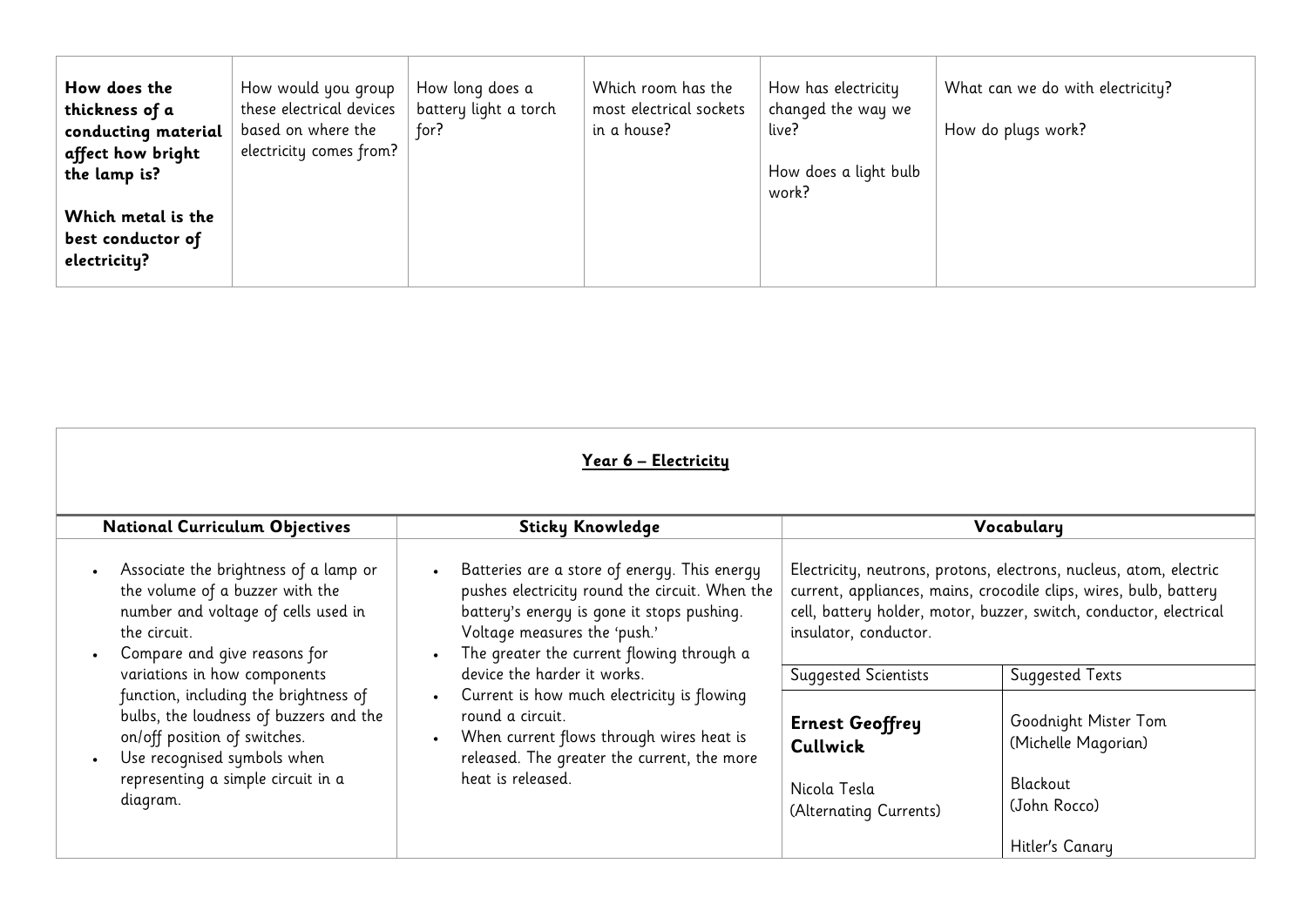|                                                                                                                                                                                                                                                                                                                                                                                                                                                                                                                                                                                                                                                                                                                                                                                                                |                                                                                                                                                                                                                                                                                                                                                                                                                                                                                                                                                                                                                                                                                                                                                             | (Sandi Toksvig)                                                                                                                                                                                                                                                                                                                                                                                                                                                                                                                                                                                                                                                                                              |
|----------------------------------------------------------------------------------------------------------------------------------------------------------------------------------------------------------------------------------------------------------------------------------------------------------------------------------------------------------------------------------------------------------------------------------------------------------------------------------------------------------------------------------------------------------------------------------------------------------------------------------------------------------------------------------------------------------------------------------------------------------------------------------------------------------------|-------------------------------------------------------------------------------------------------------------------------------------------------------------------------------------------------------------------------------------------------------------------------------------------------------------------------------------------------------------------------------------------------------------------------------------------------------------------------------------------------------------------------------------------------------------------------------------------------------------------------------------------------------------------------------------------------------------------------------------------------------------|--------------------------------------------------------------------------------------------------------------------------------------------------------------------------------------------------------------------------------------------------------------------------------------------------------------------------------------------------------------------------------------------------------------------------------------------------------------------------------------------------------------------------------------------------------------------------------------------------------------------------------------------------------------------------------------------------------------|
| <b>Prior Learning</b>                                                                                                                                                                                                                                                                                                                                                                                                                                                                                                                                                                                                                                                                                                                                                                                          | Key Question(s):                                                                                                                                                                                                                                                                                                                                                                                                                                                                                                                                                                                                                                                                                                                                            | <b>Future Learning</b>                                                                                                                                                                                                                                                                                                                                                                                                                                                                                                                                                                                                                                                                                       |
| In Year 4, children should:<br>Identify common appliances that<br>run on electricity.<br>Construct a simple series<br>electrical circuit, identifying and<br>naming its basic parts, including<br>cells, wires, bulbs, switches and<br>buzzers.<br>Identify whether or not a lamp<br>will light in a simple series<br>circuit, based on whether or not<br>the lamp is part of a complete<br>loop with a battery.<br>Recognise that a switch opens<br>and closes the circuit and<br>associate this with whether or<br>not a lamp lights in a simple<br>series circuit. Recognise some<br>common conductors and<br>insulators, and associate metals<br>with being good conductors.<br>Know the difference between a<br>conductor and an insulator;<br>giving examples of each.<br>Safety when using electricity. | Do all batteries push as hard as each other?<br>What is electricity?<br>How does the voltage of a batters affect<br>how much current is pushed?<br>How does the length of time I leave the<br>current flowing for affect the brightness of<br>the bulb?<br>How does number of bulbs affect the<br>brightness of a bulb?<br>Are all types of wires as good as conducting<br>electricity?<br>Why are wires insulated in plastic? Does<br>$\bullet$<br>type of material make a difference?<br>Does length of wire make a difference?<br>Does the type of circuit affect how the<br>components work/long the battery lasts?<br>What renewable ways can we generate<br>electricity?<br>How does current affect heat?<br>What are the dangers of a short circuit? | In Key Stage Three children will learn:<br>Electric current, measured in amperes, in circuits, series<br>and parallel circuits, currents add where branches meet<br>and current as flow of charge<br>Potential difference, measured in volts, battery and bulb<br>ratings; resistance, measured in ohms, as the ratio of<br>potential difference (p.d.) to current<br>Differences in resistance between conducting and<br>insulating components (quantitative).<br>Separation of positive or negative charges when objects<br>are rubbed together: transfer of electrons, forces between<br>charged objects<br>The idea of electric field, forces acting across the space<br>between objects not in contact. |
|                                                                                                                                                                                                                                                                                                                                                                                                                                                                                                                                                                                                                                                                                                                                                                                                                | <b>Suggested teaching Ideas</b>                                                                                                                                                                                                                                                                                                                                                                                                                                                                                                                                                                                                                                                                                                                             |                                                                                                                                                                                                                                                                                                                                                                                                                                                                                                                                                                                                                                                                                                              |
| Identify & Classify<br><b>Comparative tests</b>                                                                                                                                                                                                                                                                                                                                                                                                                                                                                                                                                                                                                                                                                                                                                                | Pattern Seeking<br>Observation over time                                                                                                                                                                                                                                                                                                                                                                                                                                                                                                                                                                                                                                                                                                                    | BIG Question - Assessment Opportunity<br>Research                                                                                                                                                                                                                                                                                                                                                                                                                                                                                                                                                                                                                                                            |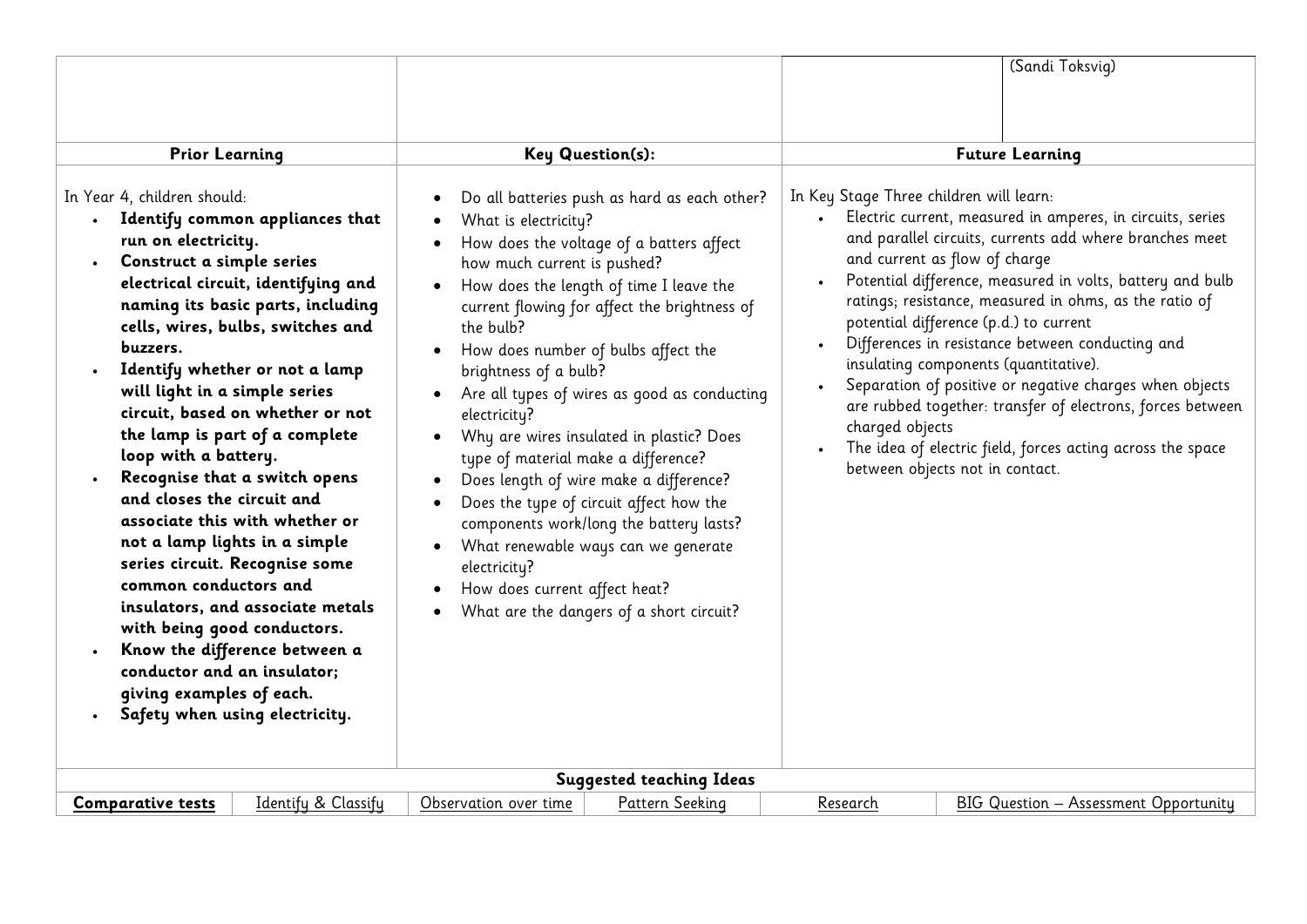| How does the<br>voltage of the<br>batteries in a circuit<br>affect the<br>brightness of the<br>lamp?<br>How does the<br>voltage of the<br>batteries in a circuit<br>affect the volume of<br>the buzzer? | How would you group<br>electrical components<br>and appliances based<br>on what electricity<br>makes them do? | How does brightness<br>of bulb change as the<br>battery runs out?<br>How can we measure<br>how quickly a battery<br>is used up? | Does the temperature<br>of a light bulb go up<br>the longer it is on? | How has our<br>understanding of<br>electricity changed<br>over time? | Can we vary the effects of electricity? |
|---------------------------------------------------------------------------------------------------------------------------------------------------------------------------------------------------------|---------------------------------------------------------------------------------------------------------------|---------------------------------------------------------------------------------------------------------------------------------|-----------------------------------------------------------------------|----------------------------------------------------------------------|-----------------------------------------|
| Which make of<br>battery lasts the<br>longest?                                                                                                                                                          |                                                                                                               |                                                                                                                                 |                                                                       |                                                                      |                                         |
| Which type of fruit<br>makes the best<br>fruity battery?                                                                                                                                                |                                                                                                               |                                                                                                                                 |                                                                       |                                                                      |                                         |

| Year 2 – Forces                                                            |                                                                                                                                          |                                                                                    |                                    |  |
|----------------------------------------------------------------------------|------------------------------------------------------------------------------------------------------------------------------------------|------------------------------------------------------------------------------------|------------------------------------|--|
| <b>National Curriculum Objectives</b>                                      | <b>Sticky Knowledge</b>                                                                                                                  |                                                                                    | Vocabulary                         |  |
| There are no specified National<br>Curriculum Objectives for forces at KS1 | Pushing and pulling can make things move<br>faster or slower.                                                                            | Force, push, pull, surface, attract, repel, compass<br><b>Suggested Scientists</b> | Suggested Texts                    |  |
|                                                                            | Pushing and pulling can make things move<br>or stop.<br>Things can move in different ways.<br>Larger masses take bigger pushes and pulls | The Wright Brothers<br>(Airoplanes)                                                | <b>Traction Man</b><br>(Mini Grey) |  |
|                                                                            | to move or stop them.                                                                                                                    | Henry Ford                                                                         | Three Little Pigs                  |  |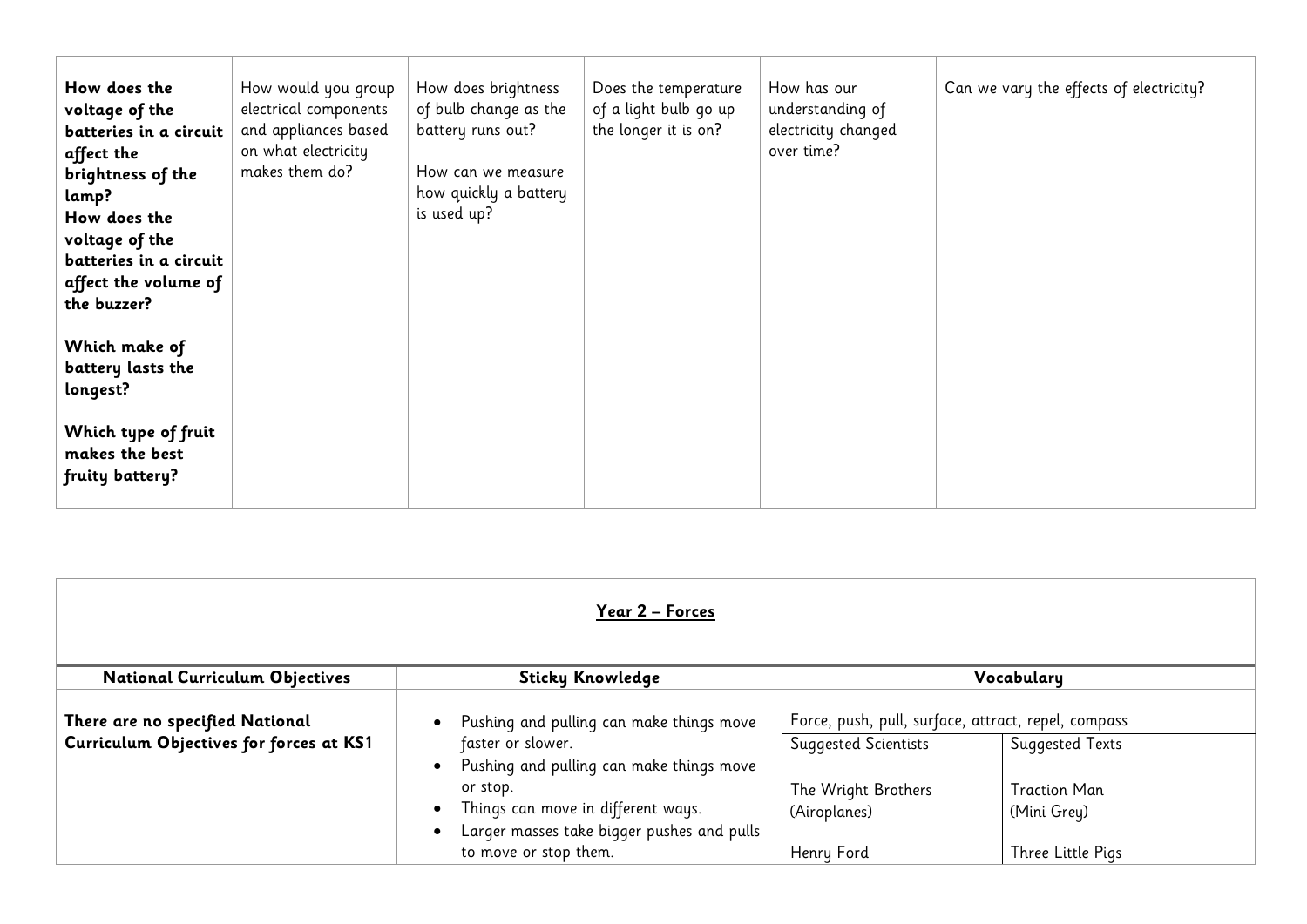|                                                                                                                                                                                                                                                                                                                                                                                                       | (Lesley Sims)<br>(Cars)<br>Pushing and pulling can change the shape of<br>things.<br>Bigger pushes and pulls have bigger effects                                                                                                                                                      |                                                                                                                                                                                                                                                                                                                                                                                                                                                                                                                                                                                                           |                                               |                                                                                                                                                                                                                                                                                                                                                                                                                                                                                                                                                                                                                                          |
|-------------------------------------------------------------------------------------------------------------------------------------------------------------------------------------------------------------------------------------------------------------------------------------------------------------------------------------------------------------------------------------------------------|---------------------------------------------------------------------------------------------------------------------------------------------------------------------------------------------------------------------------------------------------------------------------------------|-----------------------------------------------------------------------------------------------------------------------------------------------------------------------------------------------------------------------------------------------------------------------------------------------------------------------------------------------------------------------------------------------------------------------------------------------------------------------------------------------------------------------------------------------------------------------------------------------------------|-----------------------------------------------|------------------------------------------------------------------------------------------------------------------------------------------------------------------------------------------------------------------------------------------------------------------------------------------------------------------------------------------------------------------------------------------------------------------------------------------------------------------------------------------------------------------------------------------------------------------------------------------------------------------------------------------|
| <b>Prior Learning</b>                                                                                                                                                                                                                                                                                                                                                                                 |                                                                                                                                                                                                                                                                                       | <b>Key Question(s):</b>                                                                                                                                                                                                                                                                                                                                                                                                                                                                                                                                                                                   |                                               | <b>Future Learning</b>                                                                                                                                                                                                                                                                                                                                                                                                                                                                                                                                                                                                                   |
| In Early Years children should:<br>know about similarities and<br>differences in relation to places,<br>objects, materials and living<br>things.<br>talk about the features of their<br>own immediate environment and<br>how environments might vary<br>from one another.<br>make observations of animals<br>$\bullet$<br>and plants and explain why some<br>things occur, and talk about<br>changes. | How can we move objects?<br>moves?<br>rolls down a slope?<br>end?<br>further?<br>toy for affect how high it jumps?<br>Is it the same for sliding?<br>bungee cord?<br>how elastic it is?<br>Which sock is the most elastic?<br>push to squash it?<br>could use wet tissue paper balls) | How can we change the way an object<br>How does a material affect how fast a ball<br>How does the length/steepness of a slope<br>affect how far a ball/car/tin will roll off the<br>What it a push or a pull that makes it go<br>How does how hard/long I press a pop up<br>On what surface do objects roll the best on?<br>Which material would be best for a teddy<br>How does length of an elastic band affect<br>Which tights are the most elastic (denier)?<br>Which recipe play dough needs the greatest<br>How does the height an egg is dropped from<br>affect how big the splat pattern is? (you | In Year 3 children will:<br>an object simpler | Compare how things move on different surfaces.<br>Know how a simple pulley works and use making lifting<br>Notice that some forces need contact between two<br>objects, but magnetic forces can act at a distance.<br>Observe how magnets attract and repel each other and<br>attract some materials and not others.<br>Compare and group together a variety of everyday<br>materials on the basis of whether they are attracted to a<br>magnet, and identify some magnetic materials.<br>Describe magnets as having two poles.<br>Predict whether two magnets with attract or repel each<br>other, depending on which poles are facing. |
|                                                                                                                                                                                                                                                                                                                                                                                                       |                                                                                                                                                                                                                                                                                       | <b>Suggested teaching Ideas</b>                                                                                                                                                                                                                                                                                                                                                                                                                                                                                                                                                                           |                                               |                                                                                                                                                                                                                                                                                                                                                                                                                                                                                                                                                                                                                                          |
| Identify & Classify<br><b>Comparative tests</b>                                                                                                                                                                                                                                                                                                                                                       | Observation over time                                                                                                                                                                                                                                                                 | Pattern Seeking                                                                                                                                                                                                                                                                                                                                                                                                                                                                                                                                                                                           | Research                                      | BIG Question - Assessment Opportunity                                                                                                                                                                                                                                                                                                                                                                                                                                                                                                                                                                                                    |
| <b>Which material</b><br>Which materials will<br>float and which will<br>would be best for<br>sink?                                                                                                                                                                                                                                                                                                   | Would a paper boat<br>float forever?                                                                                                                                                                                                                                                  | How does changing<br>the force change the<br>speed of a toy car?                                                                                                                                                                                                                                                                                                                                                                                                                                                                                                                                          | Why do objects float<br>or sink?              | How can we change how things move?                                                                                                                                                                                                                                                                                                                                                                                                                                                                                                                                                                                                       |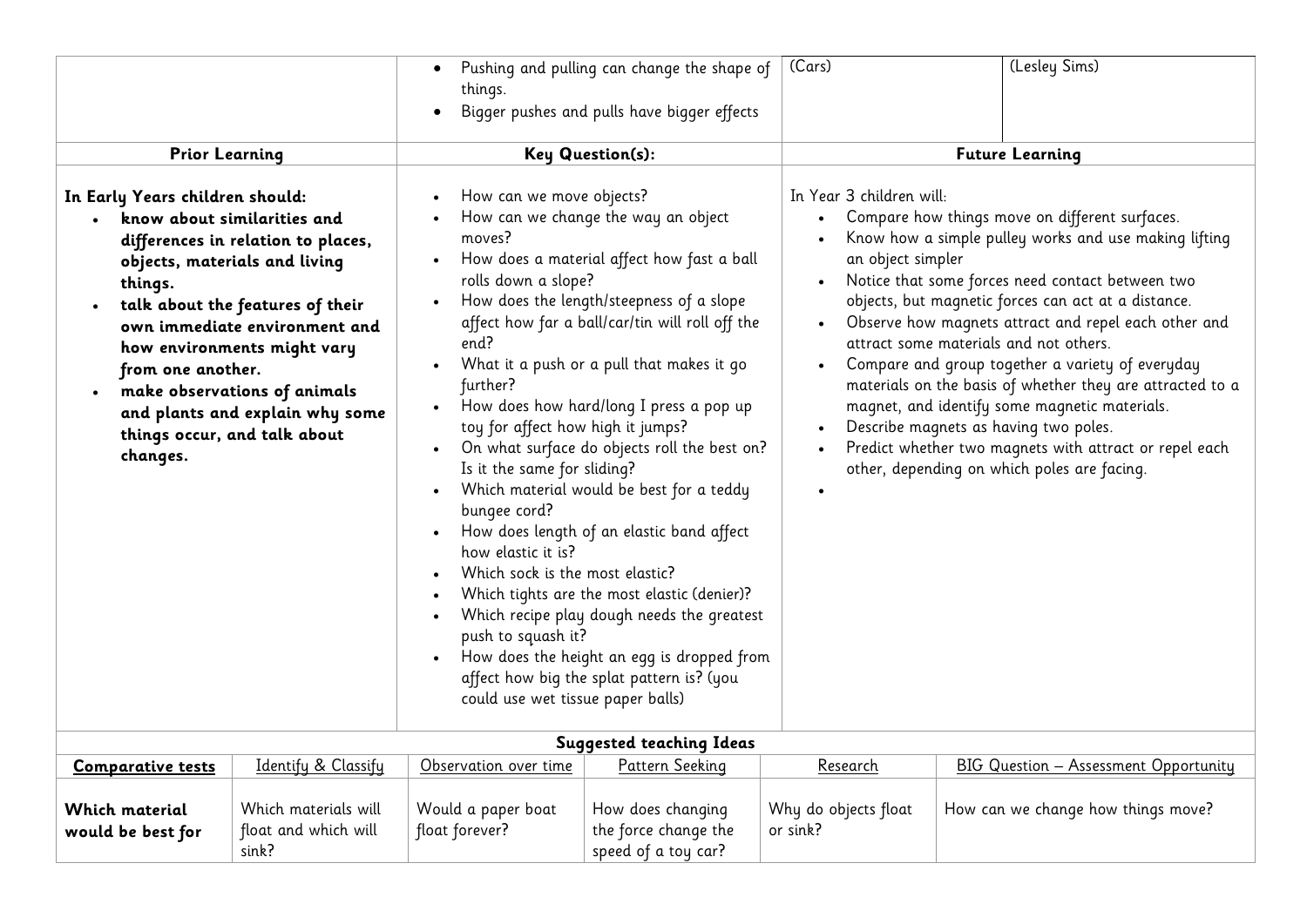| the roof of the little<br>  pig's house? |  |  |  |
|------------------------------------------|--|--|--|
|                                          |  |  |  |
|                                          |  |  |  |
|                                          |  |  |  |
|                                          |  |  |  |

| <u> Year 3 – Forces (&amp; Magnetism)</u>                                                                                                                                                                                                                                                                                                                                                                                                                                                                             |                                                                                                                                                                      |                                                                                         |                                                                                                                             |  |
|-----------------------------------------------------------------------------------------------------------------------------------------------------------------------------------------------------------------------------------------------------------------------------------------------------------------------------------------------------------------------------------------------------------------------------------------------------------------------------------------------------------------------|----------------------------------------------------------------------------------------------------------------------------------------------------------------------|-----------------------------------------------------------------------------------------|-----------------------------------------------------------------------------------------------------------------------------|--|
| <b>National Curriculum Objectives</b>                                                                                                                                                                                                                                                                                                                                                                                                                                                                                 | <b>Sticky Knowledge</b>                                                                                                                                              |                                                                                         | Vocabulary                                                                                                                  |  |
| Compare how things move on<br>different surfaces.<br>Know how a simple pulley works<br>and use making lifting an object                                                                                                                                                                                                                                                                                                                                                                                               | Magnets exert attractive and repulsive forces<br>on each other.<br>Magnets exert non-contact forces, which<br>work through some materials.                           | field, pole, north, south, attract, repel, compass<br><b>Suggested Scientists</b>       | Force, push, pull, friction, surface, magnet, magnetic, magnetic<br><b>Suggested Texts</b>                                  |  |
| simpler<br>Notice that some forces need<br>contact between two objects, but<br>magnetic forces can act at a<br>distance.<br>Observe how magnets attract and<br>repel each other and attract some<br>materials and not others.<br>Compare and group together a<br>variety of everyday materials on<br>the basis of whether they are<br>attracted to a magnet, and<br>identify some magnetic materials.<br>Describe magnets as having two<br>poles.<br>Predict whether two magnets<br>with attract or repel each other, | Magnets exert attractive forces on some<br>materials.<br>Magnet forces are affected by magnet<br>strength, object mass, distance from object<br>and object material. | William Gilbert<br>(Theories on Magnetism)<br><b>Ernest Geoffrey</b><br><b>Cullwick</b> | The Iron Man<br>(Ted Hughes)<br>Mrs Armitage: Queen of the Road<br>(Quentin Blake)<br>Mr Archimedes' Bath<br>(Pamela Allen) |  |
| depending on which poles are<br>facing.                                                                                                                                                                                                                                                                                                                                                                                                                                                                               |                                                                                                                                                                      |                                                                                         |                                                                                                                             |  |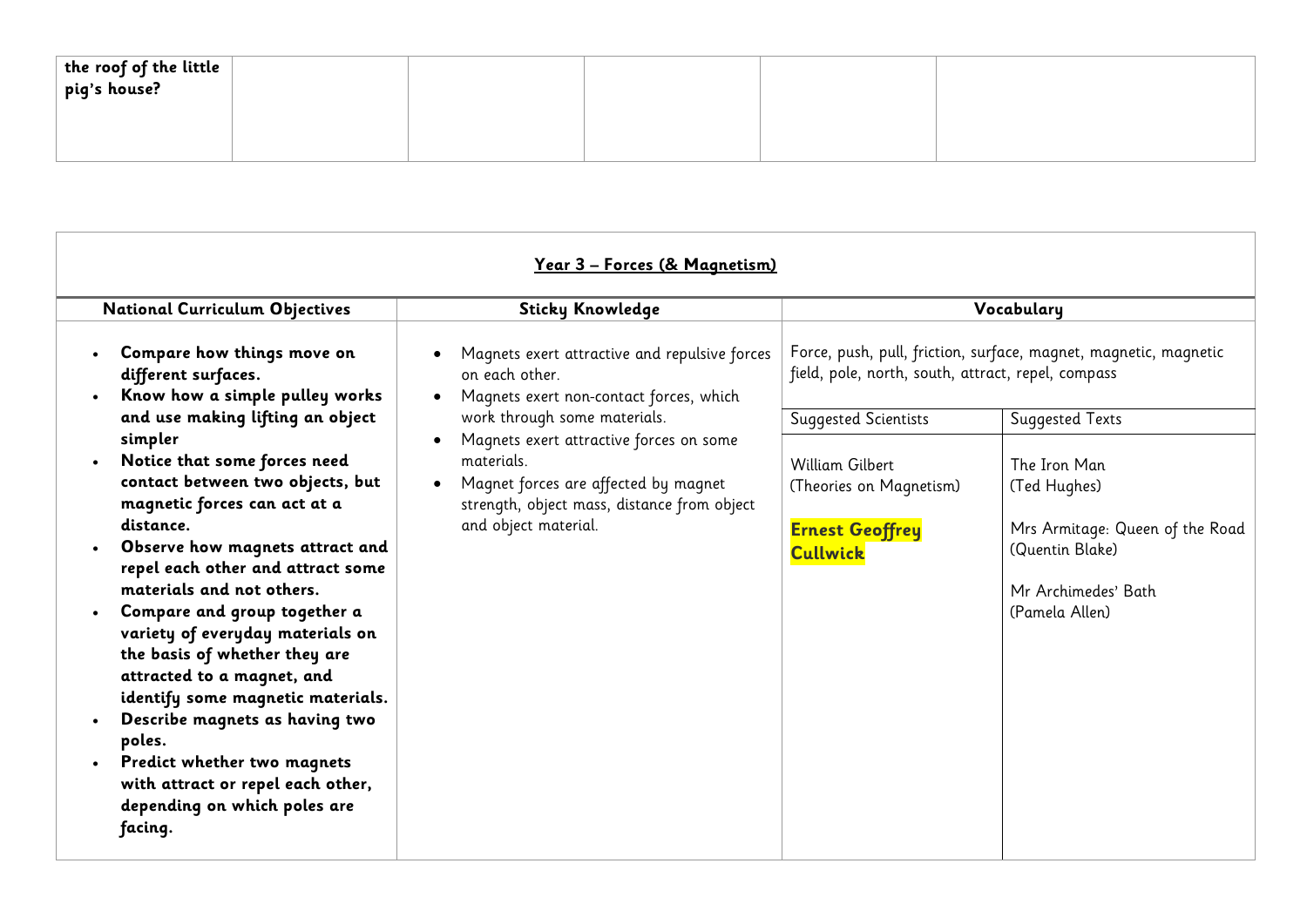| <b>Prior Learning</b>                                                                                                        |                                                                                                                                  |                                                                                                                                                                                                                                                                                                                                                                                                                                                                                                                                                  | <b>Key Question(s):</b>                                                                                                       | <b>Future Learning</b>                                                                                                                                                                                                                                                                                                                                                                                                                                                                                                                                                                                                                                                                                                                                                                                                                                 |                                                               |  |
|------------------------------------------------------------------------------------------------------------------------------|----------------------------------------------------------------------------------------------------------------------------------|--------------------------------------------------------------------------------------------------------------------------------------------------------------------------------------------------------------------------------------------------------------------------------------------------------------------------------------------------------------------------------------------------------------------------------------------------------------------------------------------------------------------------------------------------|-------------------------------------------------------------------------------------------------------------------------------|--------------------------------------------------------------------------------------------------------------------------------------------------------------------------------------------------------------------------------------------------------------------------------------------------------------------------------------------------------------------------------------------------------------------------------------------------------------------------------------------------------------------------------------------------------------------------------------------------------------------------------------------------------------------------------------------------------------------------------------------------------------------------------------------------------------------------------------------------------|---------------------------------------------------------------|--|
| In Year 2 children:<br>and sinking.                                                                                          | May have an awareness of how<br>to make things stop and start,<br>using simple pushes and pulls.<br>They may know about floating | What are magnetic materials? How can we<br>find out?<br>Can I make a magnetic material non-<br>magnetic?<br>How far away does a magnet have to be<br>before it attracts a magnetic material?<br>How far away can the magnetic attraction<br>between two magnets be experiences?<br>Is the repulsive force the same size?<br>How is the magnetic attraction of repulsion<br>force affected by putting materials between<br>the magnets?<br>Are bigger magnets stronger?<br>How could you use magnets to measure the<br>number of pages in a book? |                                                                                                                               | In Year 5 children will:<br>Explain that unsupported objects fall towards the Earth<br>because of the force of gravity acting between the Earth<br>and the falling object and the impact of gravity on our<br>lives.<br>Identify the effects of air resistance, water resistance and<br>friction, which act between moving surfaces.<br>Recognise that some mechanisms, including levers, pulleys<br>and gears, allow a smaller force to have a greater effect.<br>Describe the movement of the Earth, and other planets,<br>relative to the Sun in the solar system<br>Describe the movement of the Moon relative to the Earth<br>Describe the Sun, Earth and Moon as approximately<br>spherical bodies<br>Describe the idea of the Earth's rotation to explain day<br>$\bullet$<br>and night and the apparent movement of the sun across<br>the sky. |                                                               |  |
|                                                                                                                              |                                                                                                                                  |                                                                                                                                                                                                                                                                                                                                                                                                                                                                                                                                                  | <b>Suggested teaching Ideas</b>                                                                                               |                                                                                                                                                                                                                                                                                                                                                                                                                                                                                                                                                                                                                                                                                                                                                                                                                                                        |                                                               |  |
| <b>Comparative tests</b>                                                                                                     | Identify & Classify                                                                                                              | Observation over time                                                                                                                                                                                                                                                                                                                                                                                                                                                                                                                            | Pattern Seeking                                                                                                               | Research                                                                                                                                                                                                                                                                                                                                                                                                                                                                                                                                                                                                                                                                                                                                                                                                                                               | <b>BIG Question - Assessment Opportunity</b>                  |  |
| How does the mass<br>of an object affect<br>how much force is<br>needed to make it<br>move?<br>Which magnet is<br>strongest? | Which materials are<br>magnetic?                                                                                                 | If we magnetise a pin,<br>how long does it stay<br>magnetised for?                                                                                                                                                                                                                                                                                                                                                                                                                                                                               | Do magnetic materials<br>always conduct<br>electricity?<br>Does the size and<br>shape of a magnet<br>affect how strong it is? | How have our ideas<br>about forces changed<br>over time?<br>How does a compass<br>work?                                                                                                                                                                                                                                                                                                                                                                                                                                                                                                                                                                                                                                                                                                                                                                | How can we move magnets?<br>Why do magnets attract and repel? |  |
| Which surface is<br>best to stop you                                                                                         |                                                                                                                                  |                                                                                                                                                                                                                                                                                                                                                                                                                                                                                                                                                  |                                                                                                                               |                                                                                                                                                                                                                                                                                                                                                                                                                                                                                                                                                                                                                                                                                                                                                                                                                                                        |                                                               |  |

**slipping?**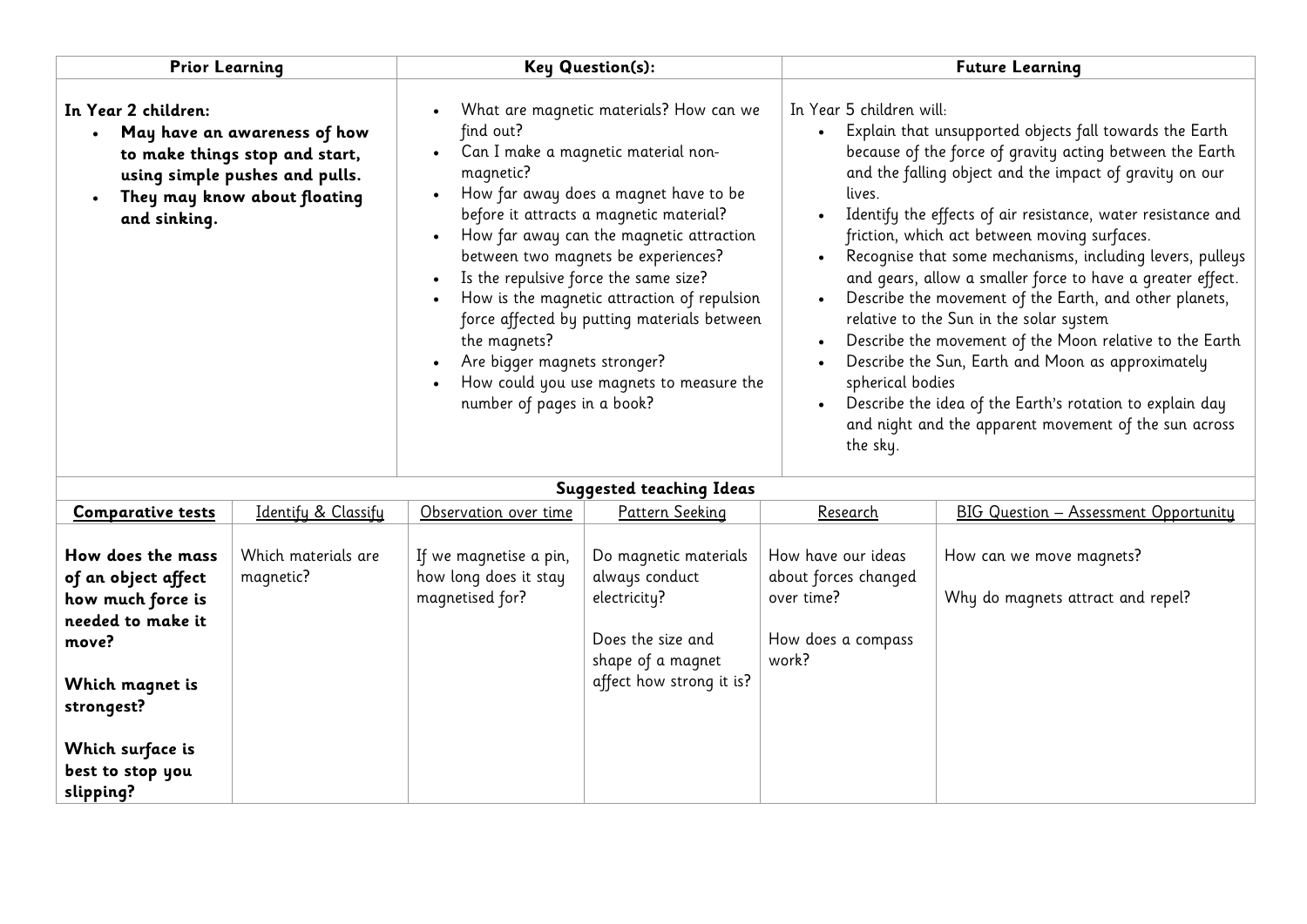# **Year 5 – Forces**

| <b>National Curriculum Objectives</b>                                                                                                                                                                                                                                                                                                                                                                                                                                           | <b>Sticky Knowledge</b>                                                                                                                                                                                                                                                                                                                                                                                                                                                                                                                            |                                                                                                                                                                                                                   | Vocabulary                                                                                                                                                                                                                                                                                                 |
|---------------------------------------------------------------------------------------------------------------------------------------------------------------------------------------------------------------------------------------------------------------------------------------------------------------------------------------------------------------------------------------------------------------------------------------------------------------------------------|----------------------------------------------------------------------------------------------------------------------------------------------------------------------------------------------------------------------------------------------------------------------------------------------------------------------------------------------------------------------------------------------------------------------------------------------------------------------------------------------------------------------------------------------------|-------------------------------------------------------------------------------------------------------------------------------------------------------------------------------------------------------------------|------------------------------------------------------------------------------------------------------------------------------------------------------------------------------------------------------------------------------------------------------------------------------------------------------------|
| Explain that unsupported objects<br>$\bullet$<br>fall towards the Earth because of<br>the force of gravity acting<br>between the Earth and the falling<br>object and the impact of gravity<br>on our lives.<br>Identify the effects of air<br>$\bullet$<br>resistance, water resistance and<br>friction, which act between<br>moving surfaces.<br>Recognise that some mechanisms,<br>including levers, pulleys and<br>gears, allow a smaller force to<br>have a greater effect. | Air resistance and water resistance are<br>forces against motion caused by objects<br>having to move air and water out of their<br>way.<br>Friction is a force against motion caused by<br>$\bullet$<br>two surfaces rubbing against each other.<br>Some objects require large forces to make<br>them move; gears, pulley and levers can<br>reduce the force needed to make things<br>move                                                                                                                                                         | lever, cog, machine, pulley.<br>Suggested Scientists<br>Galileo Galilei<br>(Gravity and Acceleration)<br><b>Isaac Newton</b><br>(Gravitation)<br>Archimedes of Syracuse<br>(Levers)<br>John Walker<br>(The Match) | Air resistance, Water resistance, Friction, Gravity, Newton, Gears,<br>Pulleys, force, push, pull, opposing, streamline, brake, mechanism,<br><b>Suggested Texts</b><br>The Enormous Turnip<br>(Katie Daynes)<br>Leonardo's Dream<br>(Hans de Beer)<br>The Aerodynamics of Biscuits<br>(Clare Helen Welsh) |
| <b>Prior Learning</b>                                                                                                                                                                                                                                                                                                                                                                                                                                                           | <b>Key Question(s):</b>                                                                                                                                                                                                                                                                                                                                                                                                                                                                                                                            |                                                                                                                                                                                                                   | <b>Future Learning</b>                                                                                                                                                                                                                                                                                     |
| In Year 3 children should:<br>Compare how things move on<br>$\bullet$<br>different surfaces.<br>Know how a simple pulley works<br>and use making lifting an object<br>simpler<br>Notice that some forces need<br>$\bullet$<br>contact between two objects, but<br>magnetic forces can act at a<br>distance.                                                                                                                                                                     | What actually is a force?<br>How can a force act on an object?<br>How can we see forces?<br>$\bullet$<br>How can we measure forces?<br>$\bullet$<br>How does the saltiness (salinity) of water<br>$\bullet$<br>affect the water resistance?<br>How does the length of a piece of a paper<br>helicopter's wings affect the time it takes to<br>fall?<br>How does the changing the shape of a piece<br>$\bullet$<br>of plasticine affect water resistance?<br>How does adding holes to a parachute affect<br>$\bullet$<br>the time it takes to fall? | In KS3 children will learn about:<br>$\bullet$<br>$\bullet$<br>(qualitative only)                                                                                                                                 | opposing forces and equilibrium: weight held by stretched<br>spring or supported on a compressed surface<br>forces being needed to cause objects to stop or start<br>moving, or to change their speed or direction of motion<br>change depending on direction of force and its size.                       |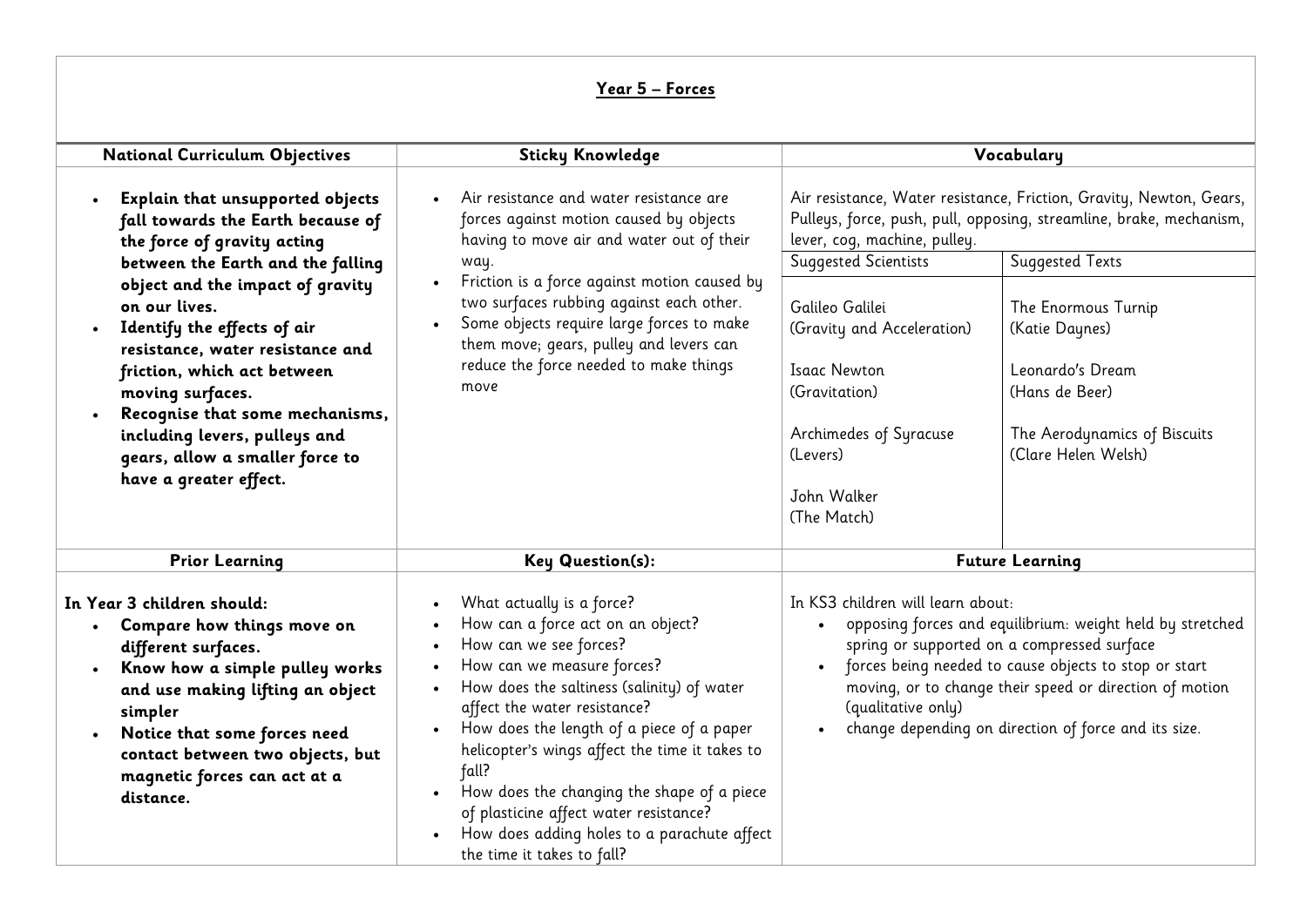| materials and not others.<br>attracted to a magnet, and<br>poles.<br>facing. | Observe how magnets attract and<br>repel each other and attract some<br>Compare and group together a<br>variety of everyday materials on<br>the basis of whether they are<br>identify some magnetic materials.<br>Describe magnets as having two<br>Predict whether two magnets<br>with attract or repel each other,<br>depending on which poles are | How can we use levers to lit more?<br>object?<br>How do see-saws work?<br>given load? | How does the amount/depth of tread affect<br>the friction between a shoe and a surface?<br>What is the most effective way to move an<br>Can you create a pulley system to life a |                                               |                                              |
|------------------------------------------------------------------------------|------------------------------------------------------------------------------------------------------------------------------------------------------------------------------------------------------------------------------------------------------------------------------------------------------------------------------------------------------|---------------------------------------------------------------------------------------|----------------------------------------------------------------------------------------------------------------------------------------------------------------------------------|-----------------------------------------------|----------------------------------------------|
|                                                                              |                                                                                                                                                                                                                                                                                                                                                      |                                                                                       | <b>Suggested teaching Ideas</b>                                                                                                                                                  |                                               |                                              |
| <b>Comparative tests</b>                                                     | Identify & Classify                                                                                                                                                                                                                                                                                                                                  | Observation over time                                                                 | <b>Pattern Seeking</b>                                                                                                                                                           | <u>Research</u>                               | <b>BIG Question - Assessment Opportunity</b> |
| How does the angle<br>.flL.ff                                                | Can you label and<br>nama all the forces                                                                                                                                                                                                                                                                                                             | How long does a<br>nondulum cuing for                                                 | Do all objects fall<br>through water in the                                                                                                                                      | How do submarines<br>cinh if thou are full of | How and why do objects move?                 |

| of launch affect   | name all the forces   | pendulum swing for | through water in the    | sink if they are full of |                         |  |
|--------------------|-----------------------|--------------------|-------------------------|--------------------------|-------------------------|--|
| how far a paper    | acting on the objects | before it stops?   | same way?               | air?                     | How do leavers help us? |  |
| rocket will go?    | in each of these      |                    |                         |                          |                         |  |
|                    | situations?           |                    | How does surface area   |                          |                         |  |
| How does the       |                       |                    | of parachute affect the |                          |                         |  |
| surface area of an |                       |                    | time it takes to fall?  |                          |                         |  |
| object affect the  |                       |                    |                         |                          |                         |  |
| time it takes to   |                       |                    |                         |                          |                         |  |
| sink?              |                       |                    |                         |                          |                         |  |
|                    |                       |                    |                         |                          |                         |  |
|                    |                       |                    |                         |                          |                         |  |

|                                       | <u> Year 5 –  Earth &amp; Space </u> |             |
|---------------------------------------|--------------------------------------|-------------|
| <b>National Curriculum Objectives</b> | Sticky Knowledge                     | _Vocabuları |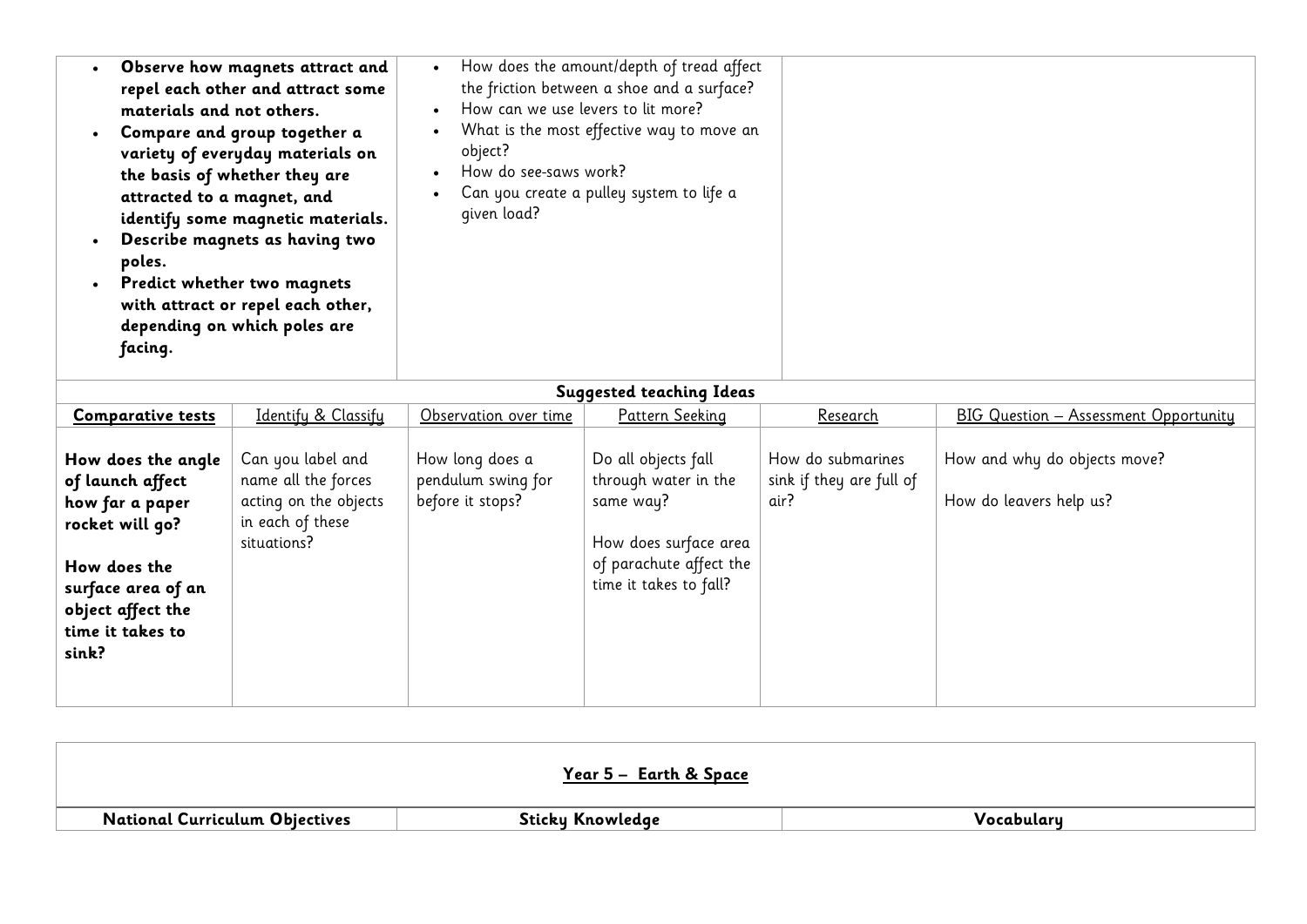| Describe the movement of the<br>$\bullet$<br>Earth, and other planets, relative<br>to the Sun in the solar system<br>Describe the movement of the<br>$\bullet$<br>Moon relative to the Earth<br>Describe the Sun, Earth and<br>$\bullet$<br>Moon as approximately spherical<br>bodies<br>Describe the idea of the Earth's<br>rotation to explain day and night<br>and the apparent movement of<br>the sun across the sky. | Stars, planets and moons have so much<br>$\bullet$<br>mass they attract other things, including<br>each other due to a force called gravity.<br>Gravity works over distance.<br>Objects with larger masses exert bigger<br>gravitational forces.<br>Objects like planets, moons and stars spin.<br>$\bullet$<br>Smaller mass objects like planets orbit large<br>mass objects like stars.<br>Stars produce vast amounts of heat and<br>light.<br>All other objects are lumps of rock, metal or<br>ice and can be seen because they reflect the<br>light of stars. | Earth, Sun, Moon, Axis, Rotation, Day, Night, Phases of the<br>heliocentric.<br><b>Suggested Scientists</b><br><b>Claudius Ptolemy and</b><br>Nicolaus Copernicus<br>(Heliocentric vs Geocentric<br>Universe)<br><b>Neil Armstrong</b><br>(First man on the Moon)<br><b>Helen Sharman</b><br>(First British astronaut)<br><b>Tim Peake</b><br>(First British ESA astronaut)                                                                                                                                                         | Moon, star, constellation, waxing, waning, crescent, gibbous.<br>Mercury, Venus, Mars, Jupiter, Saturn, Uranus, Neptune, planets,<br>solar system, day, night, rotate, orbit, axis, spherical, geocentric,<br><b>Suggested Texts</b><br>The Skies Above My Eyes<br>(Charlotte Guillain & Yuval<br>Zommer)<br>George's Secret Key to the<br><b>Universe</b><br>(Lucy and Stephen Hawking with<br>Christophe Galfard)<br>The Way Back Home<br>(Oliver Jeffers) |
|---------------------------------------------------------------------------------------------------------------------------------------------------------------------------------------------------------------------------------------------------------------------------------------------------------------------------------------------------------------------------------------------------------------------------|-------------------------------------------------------------------------------------------------------------------------------------------------------------------------------------------------------------------------------------------------------------------------------------------------------------------------------------------------------------------------------------------------------------------------------------------------------------------------------------------------------------------------------------------------------------------|-------------------------------------------------------------------------------------------------------------------------------------------------------------------------------------------------------------------------------------------------------------------------------------------------------------------------------------------------------------------------------------------------------------------------------------------------------------------------------------------------------------------------------------|--------------------------------------------------------------------------------------------------------------------------------------------------------------------------------------------------------------------------------------------------------------------------------------------------------------------------------------------------------------------------------------------------------------------------------------------------------------|
| <b>Prior Learning</b>                                                                                                                                                                                                                                                                                                                                                                                                     | Key Question(s):                                                                                                                                                                                                                                                                                                                                                                                                                                                                                                                                                  |                                                                                                                                                                                                                                                                                                                                                                                                                                                                                                                                     | <b>Future Learning</b>                                                                                                                                                                                                                                                                                                                                                                                                                                       |
| In Key Stage 1 and in Year 3 children<br>should:<br>• Understand changes in weather<br>patterns and seasons.<br>Compare how things move on<br>different surfaces.<br>Notice that some forces need<br>$\bullet$<br>contact between two objects, but<br>magnetic forces can act at a<br>distance.<br>Describe magnets as having two<br>poles. Predict whether two                                                           | How does temperature/size/day length/year length<br>change as you get closer/further to the sun?<br>How does distance from a light source affect how<br>much light hits an object?<br>Does having more moons result in more light hitting<br>a planet? How could you test this?<br>How does speed/size of a meteorite affect the size of<br>the moon crater formed?<br>If the moon became heavier as a result of meteorite<br>collisions what would happen to its position relative<br>to Earth?                                                                  | In KS3 children will learn about:<br>Gravity force, weight = mass x gravitational field strength<br>$\bullet$<br>(q), on Earth g=10 N/kg, different on other planets and<br>stars; gravity forces between Earth and Moon, and<br>between Earth and Sun (qualitative only)<br>Our Sun as a star, other stars in our galaxy, other<br>$\bullet$<br>galaxies<br>The seasons and the Earth's tilt, day length at different<br>$\bullet$<br>times of year, in different hemispheres the light year as a<br>unit of astronomical distance |                                                                                                                                                                                                                                                                                                                                                                                                                                                              |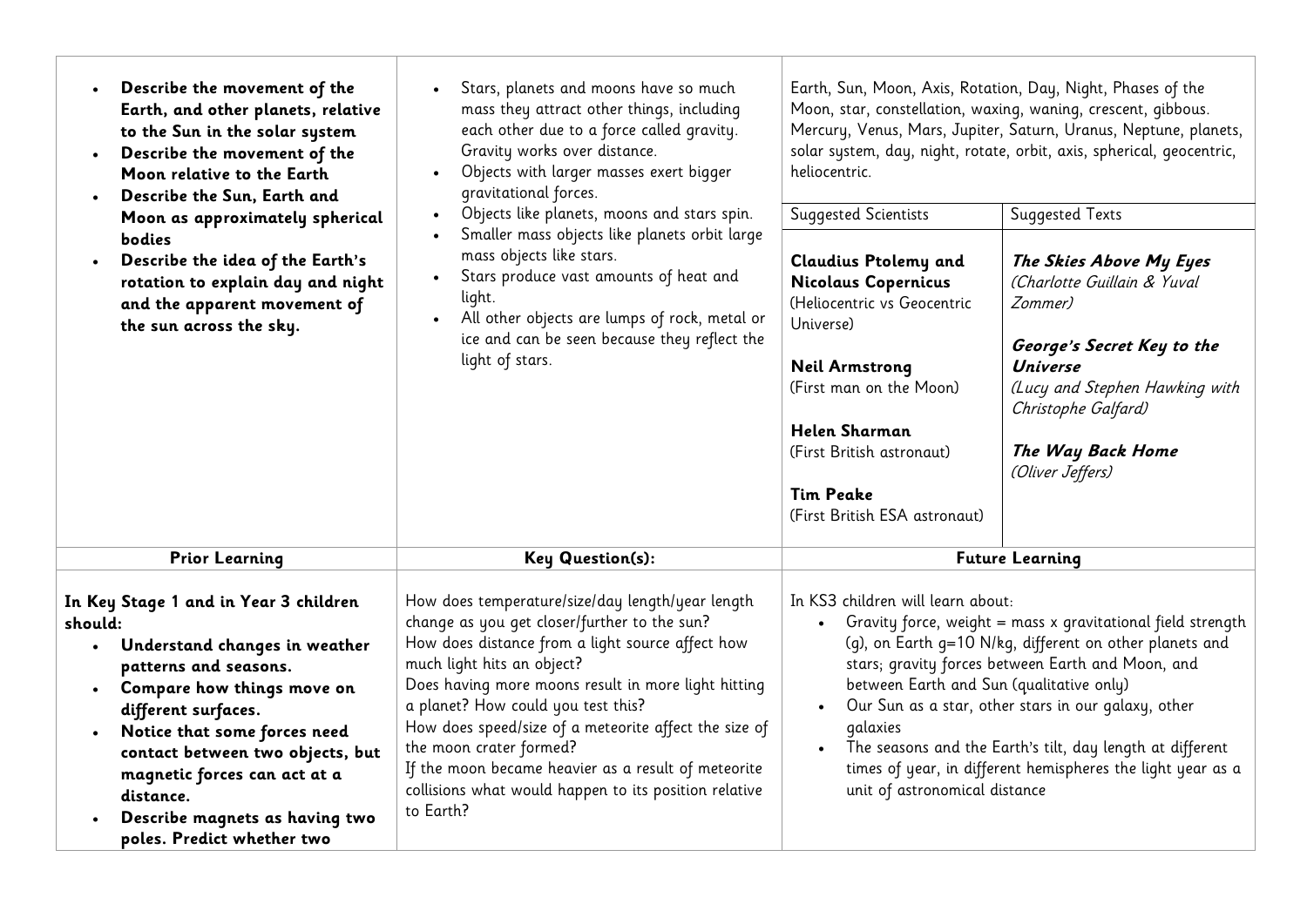| magnets with attract or repel<br>each other, depending on which<br>poles are facing |                                                                                  | If the mass of the Earth is 80x that of the moon,<br>why is the gravity at the Earth's surface only 6x<br>greater than at the surface of the moon?<br>Why do we have day/night/months/years/seasons?<br>Why does day length change?<br>Why does shadow size change over the course of a<br>day? |                                                                                                             |                                                                                                                                                                                              |                                                                                     |
|-------------------------------------------------------------------------------------|----------------------------------------------------------------------------------|-------------------------------------------------------------------------------------------------------------------------------------------------------------------------------------------------------------------------------------------------------------------------------------------------|-------------------------------------------------------------------------------------------------------------|----------------------------------------------------------------------------------------------------------------------------------------------------------------------------------------------|-------------------------------------------------------------------------------------|
|                                                                                     |                                                                                  |                                                                                                                                                                                                                                                                                                 | <b>Suggested teaching Ideas</b>                                                                             |                                                                                                                                                                                              |                                                                                     |
| <b>Comparative tests</b>                                                            | Identify & Classify                                                              | Observation over time                                                                                                                                                                                                                                                                           | Pattern Seeking                                                                                             | <u>Research</u>                                                                                                                                                                              | <b>BIG Question - Assessment Opportunity</b>                                        |
| How does the<br>length of daylight<br>hours change in<br>each season?               | How could you<br>organise all the objects<br>in the solar system<br>into groups? | Can you observe and<br>identify all the phases<br>in the cycle of the<br>Moon?                                                                                                                                                                                                                  | Is there a pattern<br>between the size of a<br>planet and the time it<br>takes to travel around<br>the Sun? | What unusual objects<br>did Jocelyn Bell<br>Burnell discover?<br>How do astronomers<br>know what stars are<br>made of?<br>How have our ideas<br>about the solar system<br>changed over time? | Sun, Earth & Moon: What is moving and<br>how do we know?<br>How does the moon move? |

| <u>Year 1 – (ENERGY) Seasons and How they Change</u>      |                                                                                                                                                                    |                            |                                                                               |  |  |
|-----------------------------------------------------------|--------------------------------------------------------------------------------------------------------------------------------------------------------------------|----------------------------|-------------------------------------------------------------------------------|--|--|
| <b>National Curriculum Objectives</b>                     | <b>Sticky Knowledge</b>                                                                                                                                            |                            | Vocabulary                                                                    |  |  |
| Observe changes across the four<br>seasons                | Weather can change<br>Seasons, spring, summer, autumn, winter, windy, sunny, overcast,<br>There are lots of different types of weather:<br>snow, rain, temperature |                            |                                                                               |  |  |
| Observe and describe weather                              | Rain, Sun, Cloud, Wind, Snow, etc                                                                                                                                  | Suggested Scientist        | Suggested Texts                                                               |  |  |
| associated with the seasons and<br>how day length varies. | Days are longer and hotter in the summer<br>Days are shorter and colder in the winter<br>There are four seasons: Spring, Summer,<br>Autumn, Winter                 | <b>George James Symons</b> | Tree: Seasons Come, Seasons Go<br>(Patricia Hegarty and Britta<br>Teckentrup) |  |  |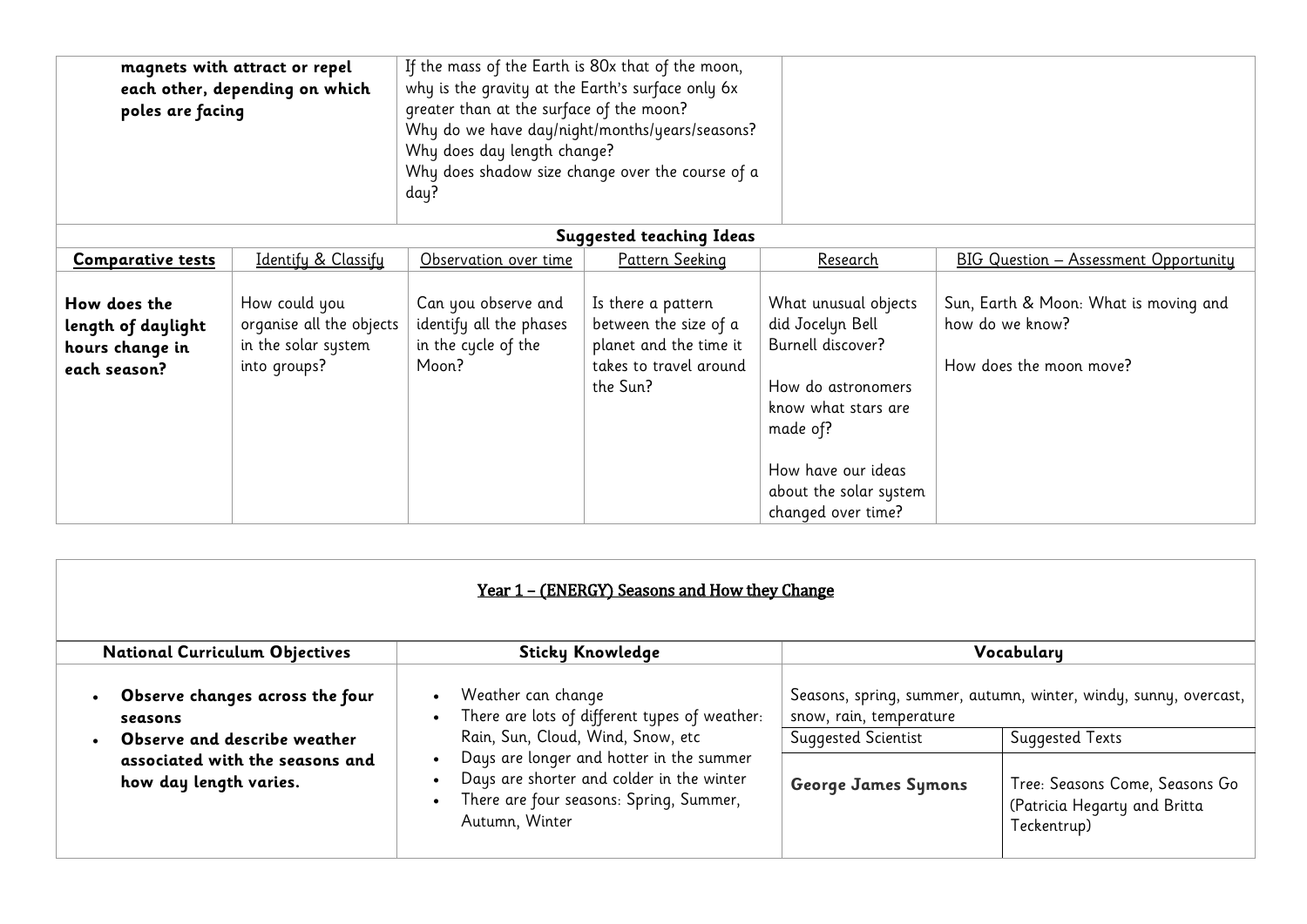| <b>Prior Learning</b>                                                                                                                                                                                                                                                                                                                                                                                                                                                                                                                                                                                                                                                                                                                                                                                                                                                                                                                                                                                                                                                                                                                                              |                                           |                                                      | <b>Key Question(s):</b>                                                                                                                                                                                                                                                                                                                                                                                                 |                                                 | One Year with Kipper<br>(Mick Inkpen)<br>After the Storm<br>(Nick Butterworth)<br><b>Future Learning</b> |
|--------------------------------------------------------------------------------------------------------------------------------------------------------------------------------------------------------------------------------------------------------------------------------------------------------------------------------------------------------------------------------------------------------------------------------------------------------------------------------------------------------------------------------------------------------------------------------------------------------------------------------------------------------------------------------------------------------------------------------------------------------------------------------------------------------------------------------------------------------------------------------------------------------------------------------------------------------------------------------------------------------------------------------------------------------------------------------------------------------------------------------------------------------------------|-------------------------------------------|------------------------------------------------------|-------------------------------------------------------------------------------------------------------------------------------------------------------------------------------------------------------------------------------------------------------------------------------------------------------------------------------------------------------------------------------------------------------------------------|-------------------------------------------------|----------------------------------------------------------------------------------------------------------|
| Why do more frequent days of rain saturate<br>In Early Years children should:<br>the ground?<br>Developing an understanding of<br>How long does it take for the ground to dry<br>change.<br>after it has been raining?<br>Observe and explain why certain<br>Does more rain take longer to dry?<br>things may occur (e.g leaves<br>Do countries with higher temperatures have<br>falling off trees, weather<br>less rain?<br>changes).<br>How does rainfall and temperature change<br>Look closely at similarities,<br>$\bullet$<br>over time in our school grounds?<br>differences, patterns and change.<br>Which leaf is the strongest/best shade<br>$\bullet$<br>Comments and questions about<br>cover/best at directing water?<br>the place they live or the natural<br>What do you notice about different leaves?<br>world.<br>What purpose to leaves serve for a tree?<br>Why do you think leaves turn brown in<br>Winter?<br>What colours can we find outside? Does this<br>change across the seasons?<br>What effect does rain have on the<br>environment?<br>What would happen if there was too much<br>rain?<br>What would happen if there wasn't enough |                                           | In Year 3 children will:<br>change.                  | Recognise that they need light in order to see things and<br>that dark is the absence of light.<br>Notice that light is reflected from surfaces.<br>Recognise that light from the sun can be dangerous and<br>that there are ways to protect their eyes.<br>Recognise that shadows are formed when the light from a<br>light source is blocked by a solid object.<br>Find patterns in the way that the sizes of shadows |                                                 |                                                                                                          |
|                                                                                                                                                                                                                                                                                                                                                                                                                                                                                                                                                                                                                                                                                                                                                                                                                                                                                                                                                                                                                                                                                                                                                                    |                                           |                                                      | <b>Suggested teaching Ideas</b>                                                                                                                                                                                                                                                                                                                                                                                         |                                                 |                                                                                                          |
| <b>Comparative tests</b>                                                                                                                                                                                                                                                                                                                                                                                                                                                                                                                                                                                                                                                                                                                                                                                                                                                                                                                                                                                                                                                                                                                                           | Identify & Classify                       | Observation over time                                | Pattern Seeking                                                                                                                                                                                                                                                                                                                                                                                                         | Research                                        | <b>BIG Question - Assessment Opportunity</b>                                                             |
| In which season<br>does it rain the<br>most?                                                                                                                                                                                                                                                                                                                                                                                                                                                                                                                                                                                                                                                                                                                                                                                                                                                                                                                                                                                                                                                                                                                       | How could you<br>organise all the objects | How does the<br>temperature change<br>over the year? | Does the wind always<br>blow the same way?                                                                                                                                                                                                                                                                                                                                                                              | Are there plants that<br>are in flower in every | What is it like in Winter, Spring, Summer<br>and Autumn?                                                 |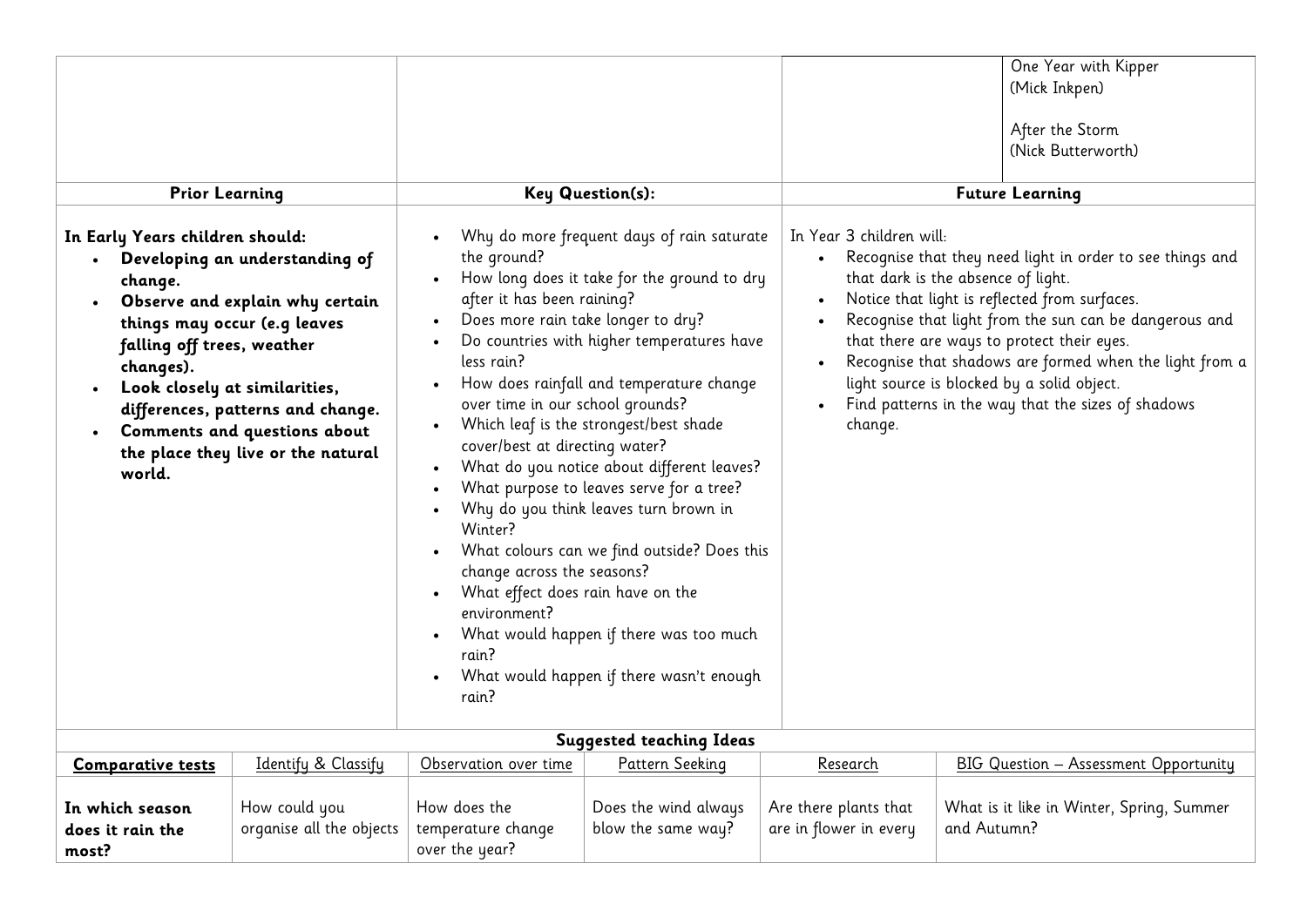| in the solar system<br>into groups? |  | season? What are<br>they? | $\mid$ Do pine cones know it's raining? |
|-------------------------------------|--|---------------------------|-----------------------------------------|
|                                     |  |                           |                                         |
|                                     |  |                           |                                         |
|                                     |  |                           |                                         |

|                                                                                                                                                                                                                                                                                                                                                                                                                                                   | <u> Year 3 – (ENERGY) Light &amp; Sight</u>                                                                                                                                                                                                                                                                                                                                                                                       |                                                                                                                                                                                                                       |                                                                                                                                                                                                                                                   |
|---------------------------------------------------------------------------------------------------------------------------------------------------------------------------------------------------------------------------------------------------------------------------------------------------------------------------------------------------------------------------------------------------------------------------------------------------|-----------------------------------------------------------------------------------------------------------------------------------------------------------------------------------------------------------------------------------------------------------------------------------------------------------------------------------------------------------------------------------------------------------------------------------|-----------------------------------------------------------------------------------------------------------------------------------------------------------------------------------------------------------------------|---------------------------------------------------------------------------------------------------------------------------------------------------------------------------------------------------------------------------------------------------|
| <b>National Curriculum Objectives</b>                                                                                                                                                                                                                                                                                                                                                                                                             | <b>Sticky Knowledge</b>                                                                                                                                                                                                                                                                                                                                                                                                           |                                                                                                                                                                                                                       | Vocabulary                                                                                                                                                                                                                                        |
| Recognise that they need light in<br>order to see things and that dark<br>is the absence of light.<br>Notice that light is reflected from<br>surfaces.<br>Recognise that light from the sun<br>can be dangerous and that there<br>are ways to protect their eyes.<br>Recognise that shadows are<br>formed when the light from a<br>light source is blocked by a solid<br>object.<br>Find patterns in the way that the<br>sizes of shadows change. | There must be light for us to see. Without<br>$\bullet$<br>light it is dark.<br>We need light to see things even shiny<br>things.<br>Transparent materials let light through them<br>and opaque materials don't let light through.<br>Beams of light bounce off some materials<br>(reflection).<br>Shiny materials reflect light beams better<br>$\bullet$<br>than non-shiny materials.<br>Light comes from a source<br>$\bullet$ | glare, travel, straight, opaque, shadow, block, transparent,<br>translucent.<br><b>Suggested Scientists</b><br><b>James Clerk Maxwell</b><br>(Visible and Invisible Waves)<br>of Light)<br><b>Arthur James Wilson</b> | Light source, dark, reflect, ray, mirror, bounce, visible, beam, sun,<br><b>Suggested Texts</b><br>The Owl Who Was Afraid of the<br>Dark<br>(Jill Tomlinson)<br>The Dark<br>(Lemony Snicket)<br>The Firework-Maker's Daughter<br>(Philip Pullman) |
| <b>Prior Learning</b>                                                                                                                                                                                                                                                                                                                                                                                                                             | <b>Key Question(s):</b>                                                                                                                                                                                                                                                                                                                                                                                                           | <b>Future Learning</b>                                                                                                                                                                                                |                                                                                                                                                                                                                                                   |
| In Year 1 children should have:                                                                                                                                                                                                                                                                                                                                                                                                                   |                                                                                                                                                                                                                                                                                                                                                                                                                                   | In Year 6 children will:                                                                                                                                                                                              |                                                                                                                                                                                                                                                   |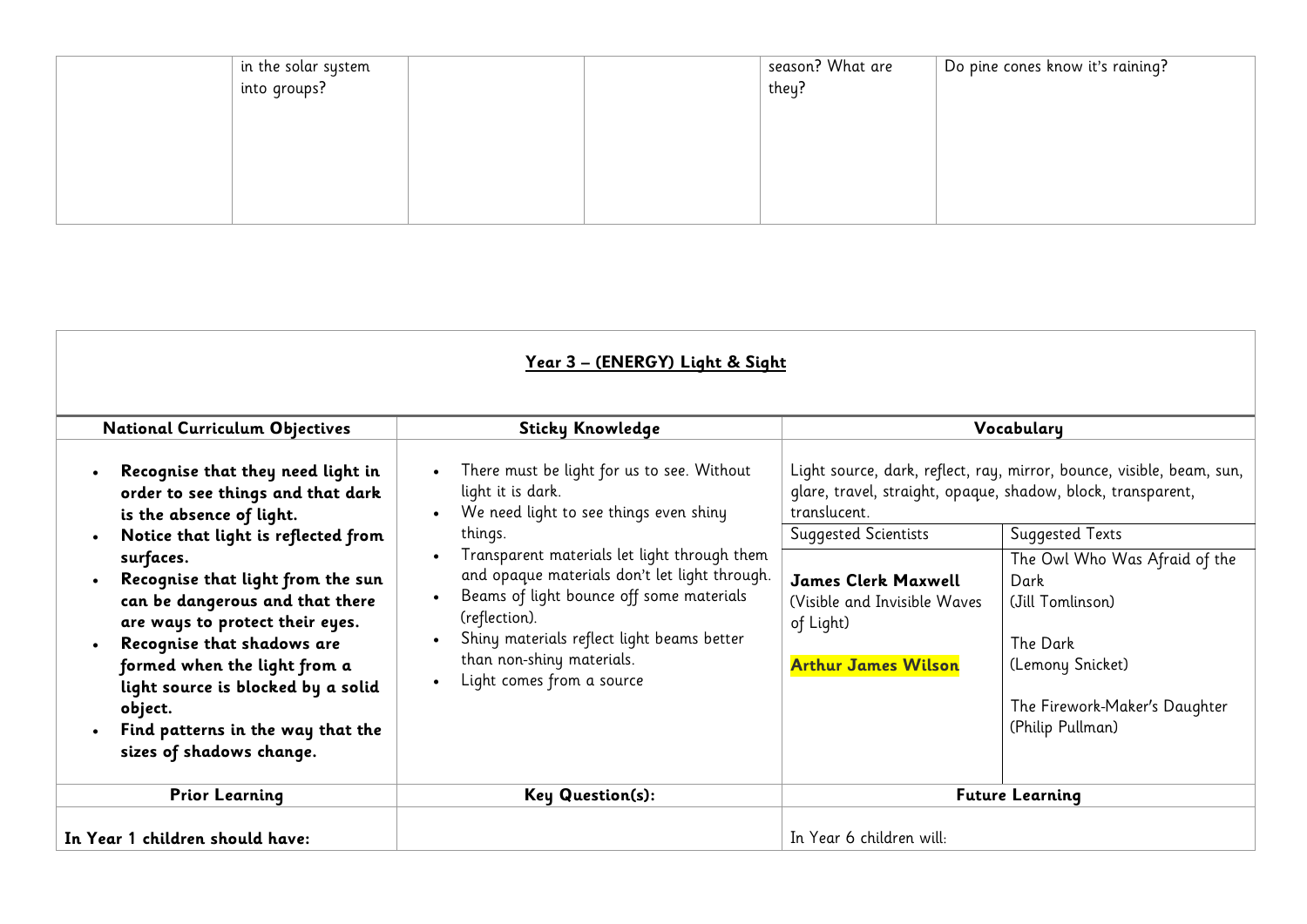| <b>Suggested teaching Ideas</b>                                                                              |                                                                                          |                                                                                 |                                                                                          |                                 |                                             |  |
|--------------------------------------------------------------------------------------------------------------|------------------------------------------------------------------------------------------|---------------------------------------------------------------------------------|------------------------------------------------------------------------------------------|---------------------------------|---------------------------------------------|--|
| <b>Comparative tests</b>                                                                                     | Identify & Classify                                                                      | Observation over time                                                           | Pattern Seeking                                                                          | Research                        | BIG Question - Assessment Opportunity       |  |
| How does the<br>distance between<br>the shadow puppet<br>and the screen<br>affect the size of the<br>shadow? | How would you<br>organise these light<br>sources into natural<br>and artificial sources? | When is our classroom<br>darkest?<br>Is the Sun the same<br>brightness all day? | Are you more likely to<br>have bad eye sight<br>and to wear glasses if<br>you are older? | How does the Sun<br>make light? | What is a shadow?<br>Why do shadows change? |  |
| Which pair of<br>sunglasses will be<br>best at protecting<br>our eyes?                                       |                                                                                          |                                                                                 |                                                                                          |                                 |                                             |  |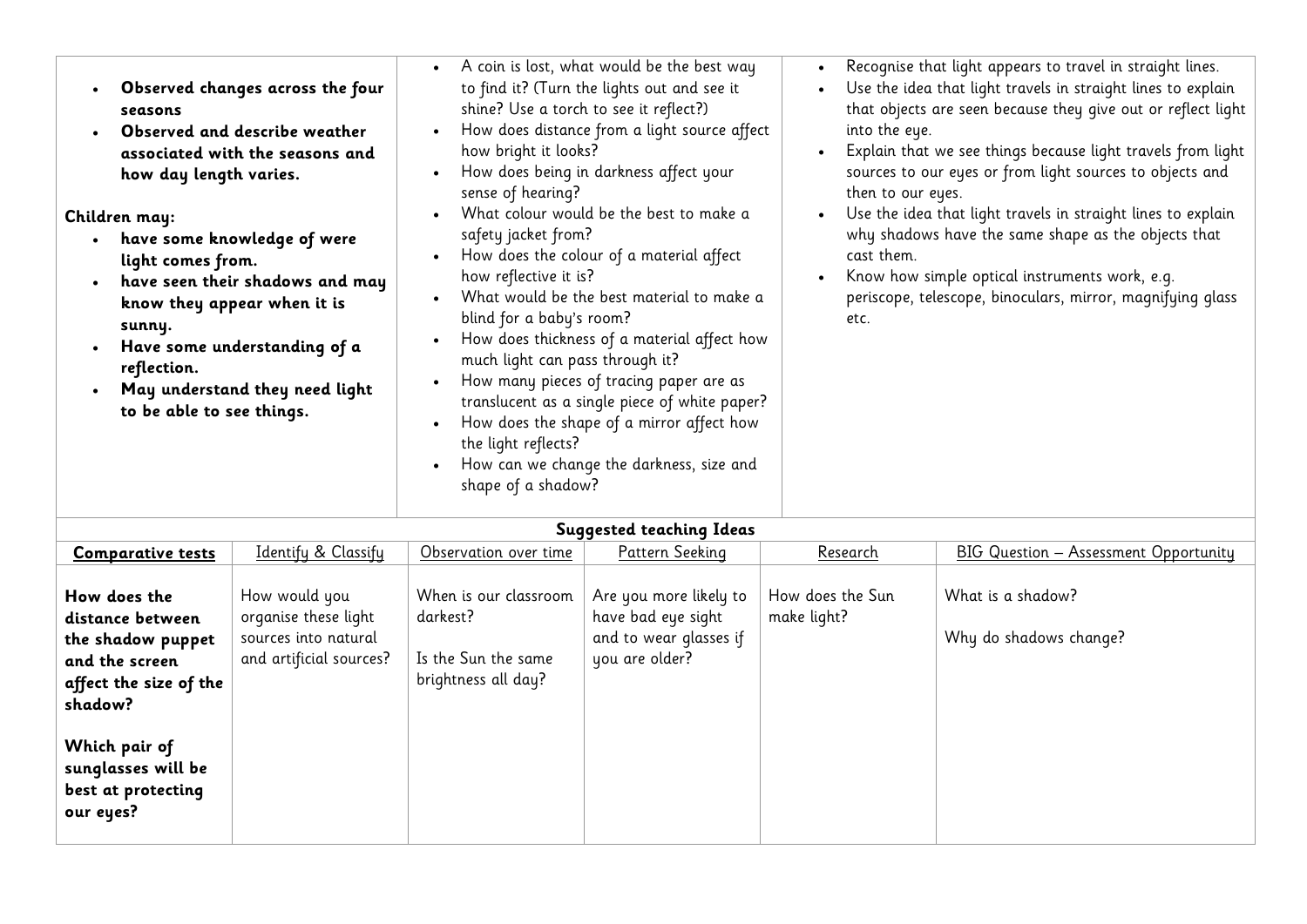## **Year 4 – (ENERGY) Sound**

| <b>National Curriculum Objectives</b>                                                                                                                                                                                                                  | <b>Sticky Knowledge</b>                                                                                                                                                                                                                                                                                                                                                                                                                                                                                                                                                                              |                                                                                                                                                                                                                                                                                                                                                                                                                                           | Vocabulary                                                                                                                                    |
|--------------------------------------------------------------------------------------------------------------------------------------------------------------------------------------------------------------------------------------------------------|------------------------------------------------------------------------------------------------------------------------------------------------------------------------------------------------------------------------------------------------------------------------------------------------------------------------------------------------------------------------------------------------------------------------------------------------------------------------------------------------------------------------------------------------------------------------------------------------------|-------------------------------------------------------------------------------------------------------------------------------------------------------------------------------------------------------------------------------------------------------------------------------------------------------------------------------------------------------------------------------------------------------------------------------------------|-----------------------------------------------------------------------------------------------------------------------------------------------|
| Know how sound is made<br>associating some of them with<br>vibrating.<br>Know what happens to a sound<br>as it travels from its source to our<br>ears.                                                                                                 | Sound travels from its source in all directions<br>$\bullet$<br>and we hear it when it travels to our ears.<br>Sound travel can be blocked.<br>Sound spreads out as it travels.<br>Changing the shape, size and material of an<br>$\bullet$<br>object will change the sound it produces.<br>Sound is produced when an object vibrates.                                                                                                                                                                                                                                                               | instruments, wave.<br><b>Suggested Scientists</b><br>Aristotle<br>(Sound Waves)                                                                                                                                                                                                                                                                                                                                                           | Amplitude, volume, quiet, loud, ear, pitch, high, low, particles,<br><b>Suggested Texts</b><br><b>Horrid Henry Rocks</b><br>(Francesca Simon) |
| Know the correlation between the<br>volume of a sound and the<br>strength of the vibrations that<br>produced it.<br>Know how sound travels from a<br>source to our ears.<br>Know the correlation between<br>pitch and the object producing a<br>sound. | Sound moves through all materials by<br>making them vibrate.<br>Changing the way an object vibrates<br>changes it's sound.<br>Bigger vibrations produce louder sounds and<br>smaller vibrations produce quieter sounds.<br>Faster vibrations (higher frequencies)<br>$\bullet$<br>produce higher pitched sounds                                                                                                                                                                                                                                                                                      | Gailileo Galilei<br>(Frequency and Pitch of<br>Sound Waves)<br>Alexander Graham Bell<br>(Invented the Telephone)                                                                                                                                                                                                                                                                                                                          | Moonbird<br>(Joyce Dunbar)<br>The Pied Piper of Hamelin<br>(Natalia Vasquez)                                                                  |
| <b>Prior Learning</b>                                                                                                                                                                                                                                  | <b>Key Question(s):</b>                                                                                                                                                                                                                                                                                                                                                                                                                                                                                                                                                                              | <b>Future Learning</b>                                                                                                                                                                                                                                                                                                                                                                                                                    |                                                                                                                                               |
| In KS1 children:<br>May have some understanding<br>that objects make different<br>sounds.<br>Some understanding that they<br>use their ears to hear sounds.<br>Know about their different<br>senses.                                                   | How can you change the volume of a sound?<br>$\bullet$<br>How does the size of an ear trumpet affect<br>the volume of sound detected?<br>How does the type of material affect how<br>$\bullet$<br>well is blocks a sound?<br>How does thickness of material affect how<br>well it blocks a sound?<br>Which materials vibrate better and produce<br>$\bullet$<br>louder sounds? Can we identify any<br>patterns?<br>Which materials make the best string<br>$\bullet$<br>telephone components? (tin cans, paper cups,<br>plastic cups, wire, cable, string, plastic or<br>elastic - predict and test) | In KS3 children will learn about:<br>frequencies of sound waves, measured in hertz (Hz);<br>echoes, reflection and absorption of sound<br>sound needs a medium to travel, the speed of sound in<br>air, in water, in solids<br>sound produced by vibrations of objects, in loud speakers,<br>detected by their effects on microphone diaphragm and<br>the ear drum; sound waves are longitudinal<br>auditory range of humans and animals. |                                                                                                                                               |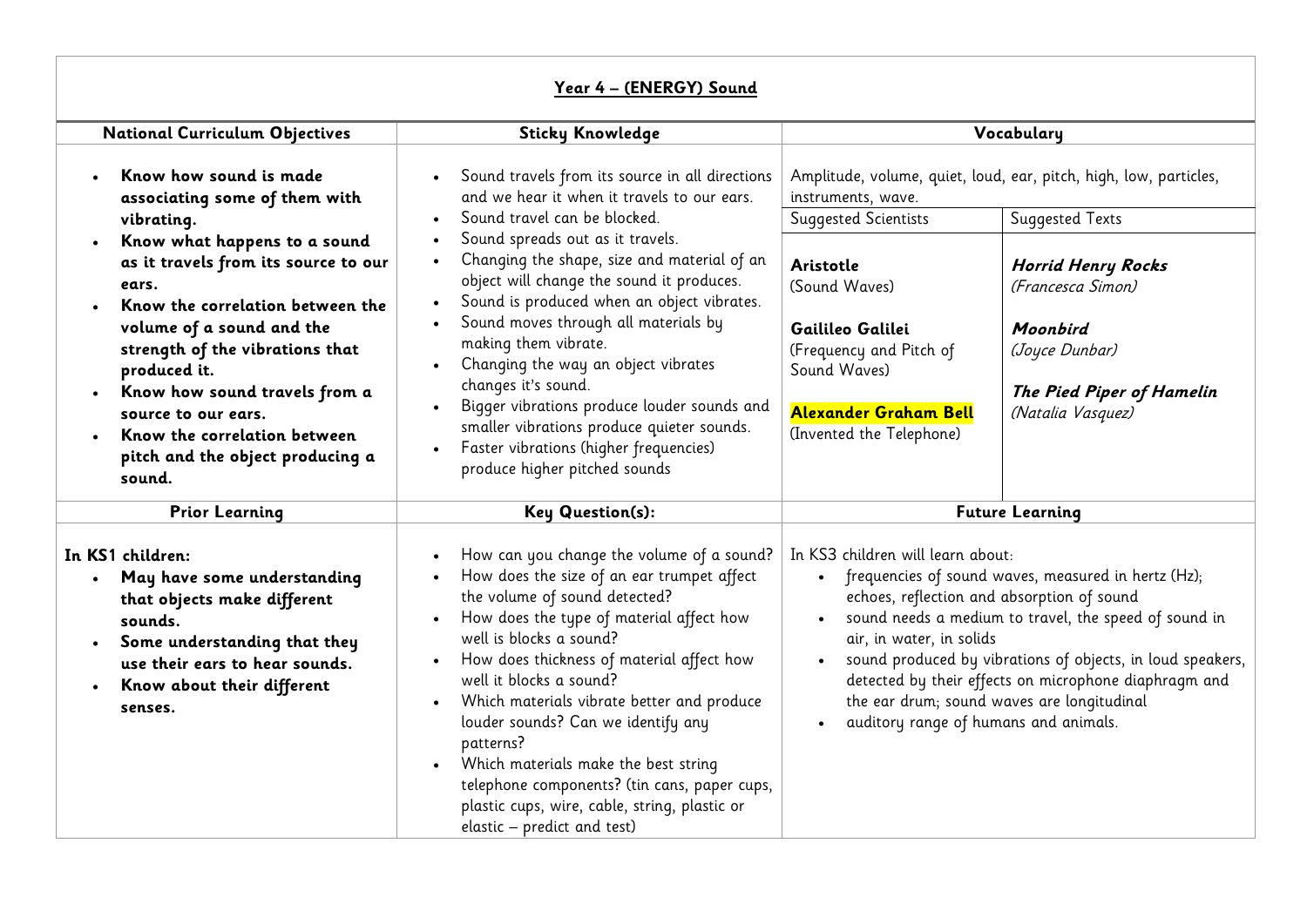|                                                                                                                                                                                                                         |                                                                             | How does length of the tube (when making a<br>straw oboe) affect the pitch and volume?<br>Can you predict the relative pitch of tuning<br>forks from the patterns of ripples they make<br>in the water? |                                                                                                                                                            |                                                   |                                                          |  |
|-------------------------------------------------------------------------------------------------------------------------------------------------------------------------------------------------------------------------|-----------------------------------------------------------------------------|---------------------------------------------------------------------------------------------------------------------------------------------------------------------------------------------------------|------------------------------------------------------------------------------------------------------------------------------------------------------------|---------------------------------------------------|----------------------------------------------------------|--|
|                                                                                                                                                                                                                         |                                                                             |                                                                                                                                                                                                         | <b>Suggested teaching Ideas</b>                                                                                                                            |                                                   |                                                          |  |
| <b>Comparative tests</b>                                                                                                                                                                                                | Identify & Classify                                                         | Observation over time                                                                                                                                                                                   | <b>Pattern Seeking</b>                                                                                                                                     | Research                                          | <b>BIG Question - Assessment Opportunity</b>             |  |
| How does the<br>volume of a drum<br>change as you move<br>further away from<br>it?<br>How does the<br>length of a guitar<br>string/tuning fork<br>affect the pitch of<br>the sound?<br>Are two ears better<br>than one? | Which material is best<br>to use for muffling<br>sound in ear<br>defenders? | When is our classroom<br>the quietest?                                                                                                                                                                  | Is there a link between<br>how loud it is in<br>school and the time of<br>day? If there is a<br>pattern, is it the same<br>in every area of the<br>school? | Do all animals have<br>the same hearing<br>range? | How can we make different sounds?<br>Can we block sound? |  |

| Year 6 - (ENERGY) Light and Sight                                                                                                                                     |                                                                                                                                                                           |                                                                                                                                                         |                                                                                          |  |  |  |
|-----------------------------------------------------------------------------------------------------------------------------------------------------------------------|---------------------------------------------------------------------------------------------------------------------------------------------------------------------------|---------------------------------------------------------------------------------------------------------------------------------------------------------|------------------------------------------------------------------------------------------|--|--|--|
| <b>National Curriculum Objectives</b>                                                                                                                                 | <b>Sticky Knowledge</b>                                                                                                                                                   |                                                                                                                                                         | Vocabulary                                                                               |  |  |  |
| Recognise that light appears to<br>travel in straight lines.<br>Use the idea that light travels in<br>straight lines to explain that<br>objects are seen because they | Animals see light sources when light travels<br>from the source into their eyes.<br>Animals see objects when light is reflected<br>off that object and enters their eyes. | glare, travel, straight, opaque, shadow, block, transparent,<br>translucent. Reflect Absorb Emitted Scattered Refraction<br><b>Suggested Scientists</b> | Light source, dark, reflect, ray, mirror, bounce, visible, beam, sun,<br>Suggested Texts |  |  |  |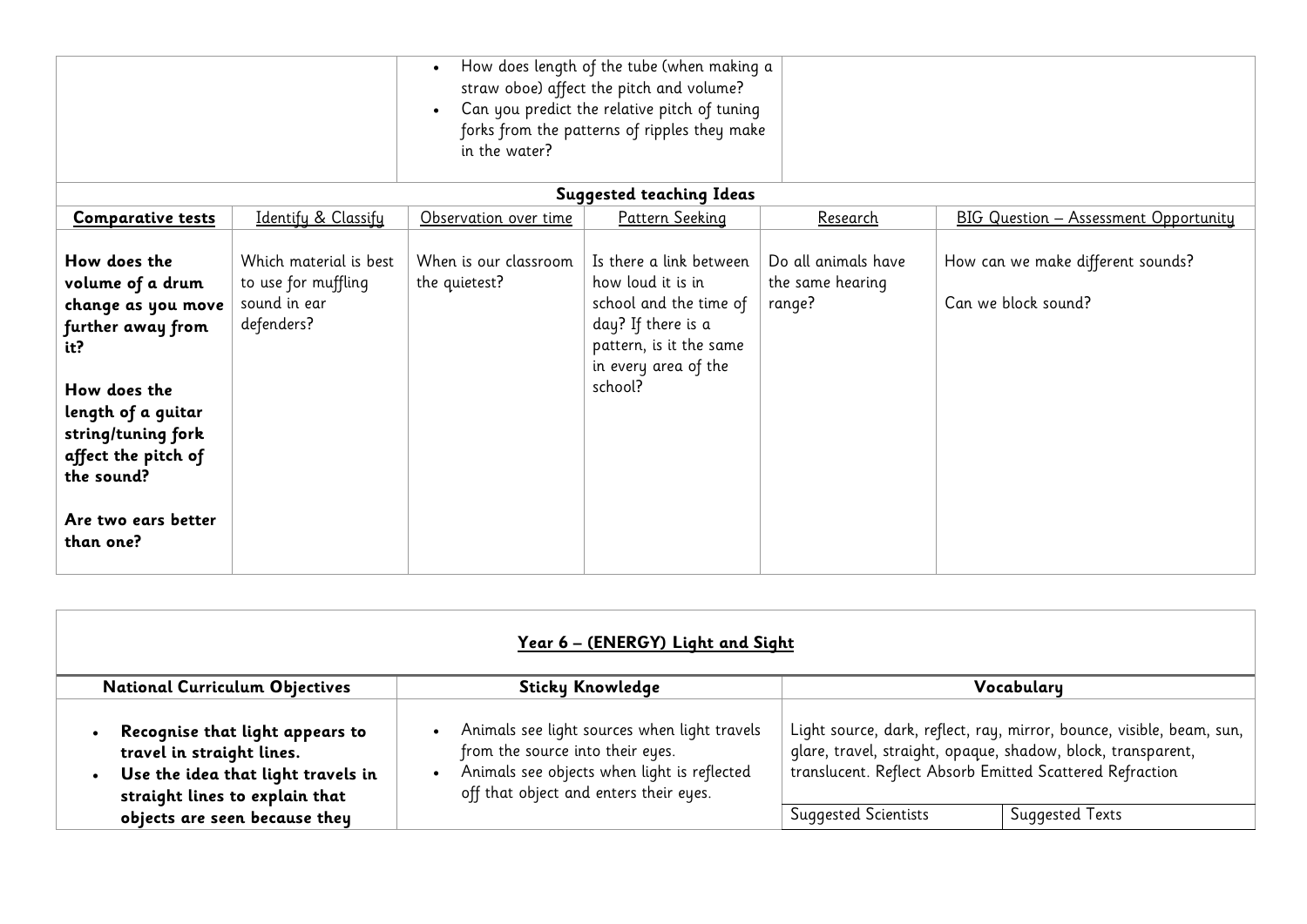| give out or reflect light into the<br>eye.<br>Explain that we see things<br>because light travels from light<br>sources to our eyes or from light<br>sources to objects and then to our<br>eyes.<br>Use the idea that light travels in<br>straight lines to explain why<br>shadows have the same shape as<br>the objects that cast them.<br>Know how simple optical<br>instruments work, e.g. periscope,<br>telescope, binoculars, mirror,<br>magnifying glass etc.                          | Light reflects off all objects (unless they are<br>black). Non shiny surfaces scatter the light<br>so we don't see the beam.<br>Light travels in straight lines.                                                                                                                                                                                                                                                                                                                                                                                                                                                                                                                                                                                                                   | <b>Thomas Young</b><br>(Wave Theory of Light)<br>Ibn al-Haytham<br>(Alhazen)<br>(Light and our Eyes)<br>Percy Shaw<br>(The Cats Eye)                                                                                                                                                                                                                                                                                                                                                                                                                                                                                                                                                                                                                                                                                                                        | Letters from the Lighthouse<br>(Emma Carroll)<br>The Gruffalo's Child<br>(Julia Donaldson)<br>The King Who Banned the<br>Dark<br>(Emily Haworth-Booth) |
|----------------------------------------------------------------------------------------------------------------------------------------------------------------------------------------------------------------------------------------------------------------------------------------------------------------------------------------------------------------------------------------------------------------------------------------------------------------------------------------------|------------------------------------------------------------------------------------------------------------------------------------------------------------------------------------------------------------------------------------------------------------------------------------------------------------------------------------------------------------------------------------------------------------------------------------------------------------------------------------------------------------------------------------------------------------------------------------------------------------------------------------------------------------------------------------------------------------------------------------------------------------------------------------|-------------------------------------------------------------------------------------------------------------------------------------------------------------------------------------------------------------------------------------------------------------------------------------------------------------------------------------------------------------------------------------------------------------------------------------------------------------------------------------------------------------------------------------------------------------------------------------------------------------------------------------------------------------------------------------------------------------------------------------------------------------------------------------------------------------------------------------------------------------|--------------------------------------------------------------------------------------------------------------------------------------------------------|
| <b>Prior Learning</b>                                                                                                                                                                                                                                                                                                                                                                                                                                                                        | <b>Key Question(s):</b>                                                                                                                                                                                                                                                                                                                                                                                                                                                                                                                                                                                                                                                                                                                                                            |                                                                                                                                                                                                                                                                                                                                                                                                                                                                                                                                                                                                                                                                                                                                                                                                                                                             |                                                                                                                                                        |
| In Year 3 children should:<br>Recognise that they need light in<br>$\bullet$<br>order to see things and that dark<br>is the absence of light.<br>Notice that light is reflected from<br>surfaces.<br>Recognise that light from the sun<br>can be dangerous and that there<br>are ways to protect their eyes.<br>Recognise that shadows are<br>formed when the light from a<br>light source is blocked by a solid<br>object.<br>Find patterns in the way that the<br>sizes of shadows change. | How does the size of an object affect the size<br>of a shadow?<br>How does the distance between the light and<br>the object change the size of a shadow?<br>How does the distance between the object<br>and the size of the screen affect the size of a<br>shadow?<br>How would a solar eclipse be different if:<br>- The moon was a different size?<br>- The earth span faster or slower?<br>- The sun was larger or smaller?<br>- If the earth and moon where the same size<br>but further away in the solar system?<br>How does the amount of aluminium foil<br>scrunched affect how much light is scatters?<br>How does the amount of polishing affect<br>how well a piece of metal scatters light?<br>How perfect are our mirrors? Do some<br>scatter light more than others? | <b>Future Learning</b><br>In Key Stage 3, children will learn about:<br>the similarities and differences between light waves and<br>waves in matter<br>light waves travelling through a vacuum; speed of light<br>the transmission of light through materials: absorption,<br>diffuse scattering and specular reflection at a surface<br>Science<br>use of ray model to explain imaging in mirrors, the<br>pinhole camera, the refraction of light and action of<br>convex lens in focusing (qualitative); the human eye<br>light transferring energy from source to absorber leading<br>to chemical and electrical effects; photo-sensitive material<br>in the retina and in cameras<br>colours and the different frequencies of light, white light<br>and prisms (qualitative only); differential colour effects in<br>absorption and diffuse reflection. |                                                                                                                                                        |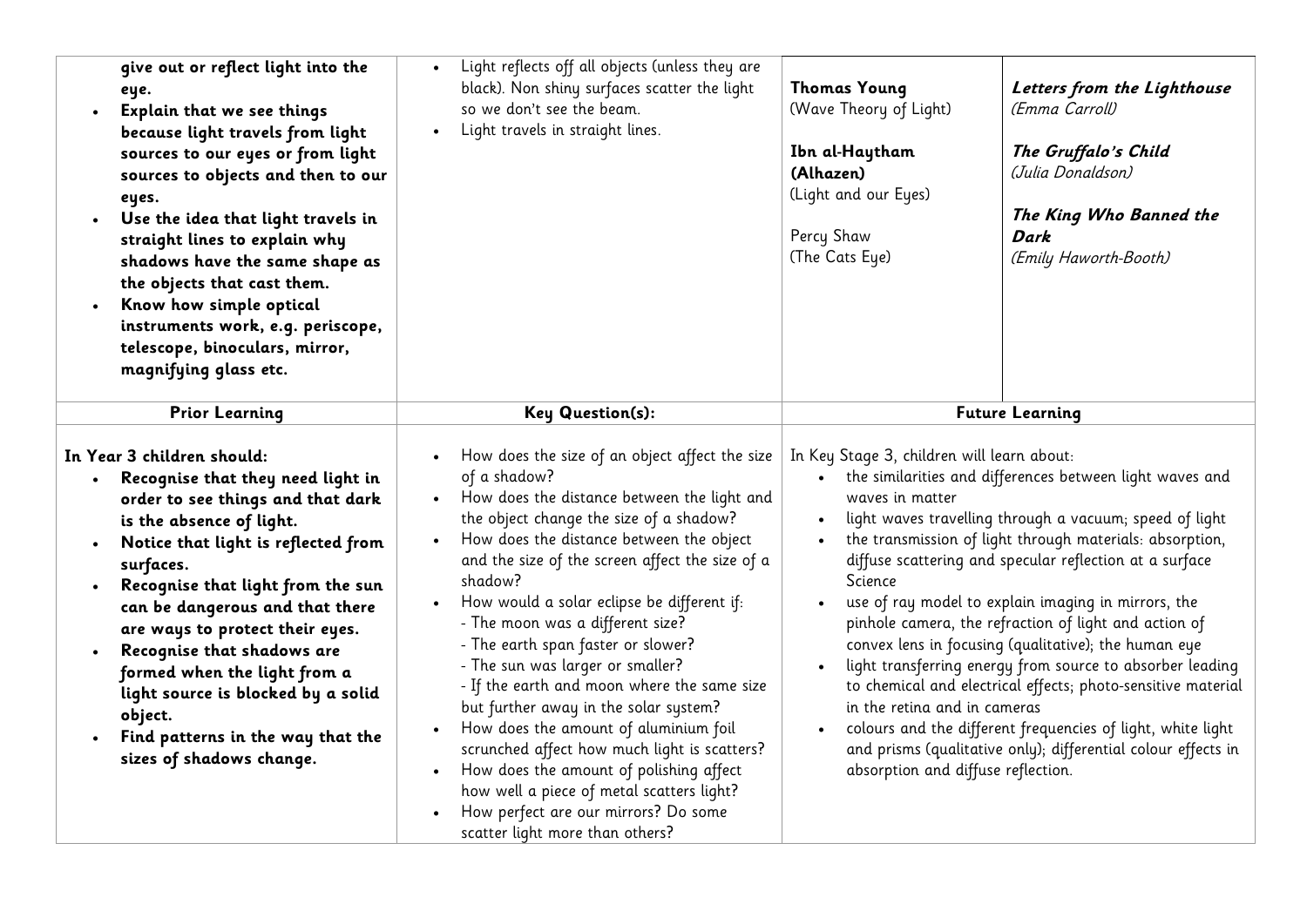| What happens to light when it is shone<br>through water? How is this affected by<br>putting glitter, salt or talc in the water?<br>How does a periscope/microscope/telescope<br>work?                                                                                                                 |                                                                                                                                                                                      |                                                                                                                     |                                                                                                                                                                                                                           |                                                                                                                       |  |                                                                                                                              |
|-------------------------------------------------------------------------------------------------------------------------------------------------------------------------------------------------------------------------------------------------------------------------------------------------------|--------------------------------------------------------------------------------------------------------------------------------------------------------------------------------------|---------------------------------------------------------------------------------------------------------------------|---------------------------------------------------------------------------------------------------------------------------------------------------------------------------------------------------------------------------|-----------------------------------------------------------------------------------------------------------------------|--|------------------------------------------------------------------------------------------------------------------------------|
|                                                                                                                                                                                                                                                                                                       |                                                                                                                                                                                      |                                                                                                                     | <b>Suggested teaching Ideas</b>                                                                                                                                                                                           |                                                                                                                       |  |                                                                                                                              |
| <b>Comparative tests</b>                                                                                                                                                                                                                                                                              | Identify & Classify                                                                                                                                                                  | Observation over time                                                                                               | Pattern Seeking                                                                                                                                                                                                           | Research                                                                                                              |  | <b>BIG Question - Assessment Opportunity</b>                                                                                 |
| How does the angle<br>that a light ray hits<br>a plane mirror<br>affect the angle at<br>which it reflects off<br>the surface?<br>Which material is<br>most reflective?                                                                                                                                | Can you identify all<br>the<br>colours of light that<br>make white light when<br>mixed together? What<br>colours do you get if<br>you mix different<br>colours of light<br>together? | Does the temperature<br>of a light bulb go up<br>the longer it is on?<br>How does my shadow<br>change over the day? | Is there a pattern to<br>how bright it is in<br>school over the day?<br>And, if there is a<br>pattern, is it the same<br>in every classroom?                                                                              | Why do some people<br>need to wear glasses<br>to see clearly?<br>How do our eyes<br>adapt to different<br>conditions? |  | Why does my shadow change length over<br>the course of a day?<br>What are reflections?                                       |
|                                                                                                                                                                                                                                                                                                       |                                                                                                                                                                                      |                                                                                                                     | Year 1 - Materials                                                                                                                                                                                                        |                                                                                                                       |  |                                                                                                                              |
| <b>National Curriculum Objectives</b>                                                                                                                                                                                                                                                                 |                                                                                                                                                                                      |                                                                                                                     | <b>Sticky Knowledge</b>                                                                                                                                                                                                   |                                                                                                                       |  | Vocabulary                                                                                                                   |
| $\bullet$                                                                                                                                                                                                                                                                                             | Distinguish between and object<br>and the material from which it is                                                                                                                  |                                                                                                                     | There are many different materials that have<br>different describable and measurable                                                                                                                                      |                                                                                                                       |  | Hard, soft, stretchy, stiff, shiny, dull, rough, smooth, bendy/not<br>bendy, waterproof/not waterproof, absorbent, opaque,   |
| made.                                                                                                                                                                                                                                                                                                 |                                                                                                                                                                                      | properties.                                                                                                         |                                                                                                                                                                                                                           | Suggested Scientist                                                                                                   |  | <b>Suggested Texts</b>                                                                                                       |
| Identify and name a variety of<br>$\bullet$<br>everyday materials, including<br>wood, metal, plastic, glass, water<br>and rock,<br>Describe the simple physical<br>properties of a variety of<br>everyday materials.<br>Compare and group together a<br>$\bullet$<br>variety of everyday materials on |                                                                                                                                                                                      | $\bullet$<br>$\bullet$                                                                                              | Materials that have similar properties are<br>grouped into metals, rocks, fabrics, wood,<br>plastic and ceramics (including glass).<br>The properties of a material determine<br>whether they are suitable for a purpose. | Ole Kirk Christiansen                                                                                                 |  | The Great Paper Caper<br>(Oliver Jeffers)<br>Who Sank the Boat<br>(Pamela Allen)<br>The Story of Cinderella<br>(Walt Disney) |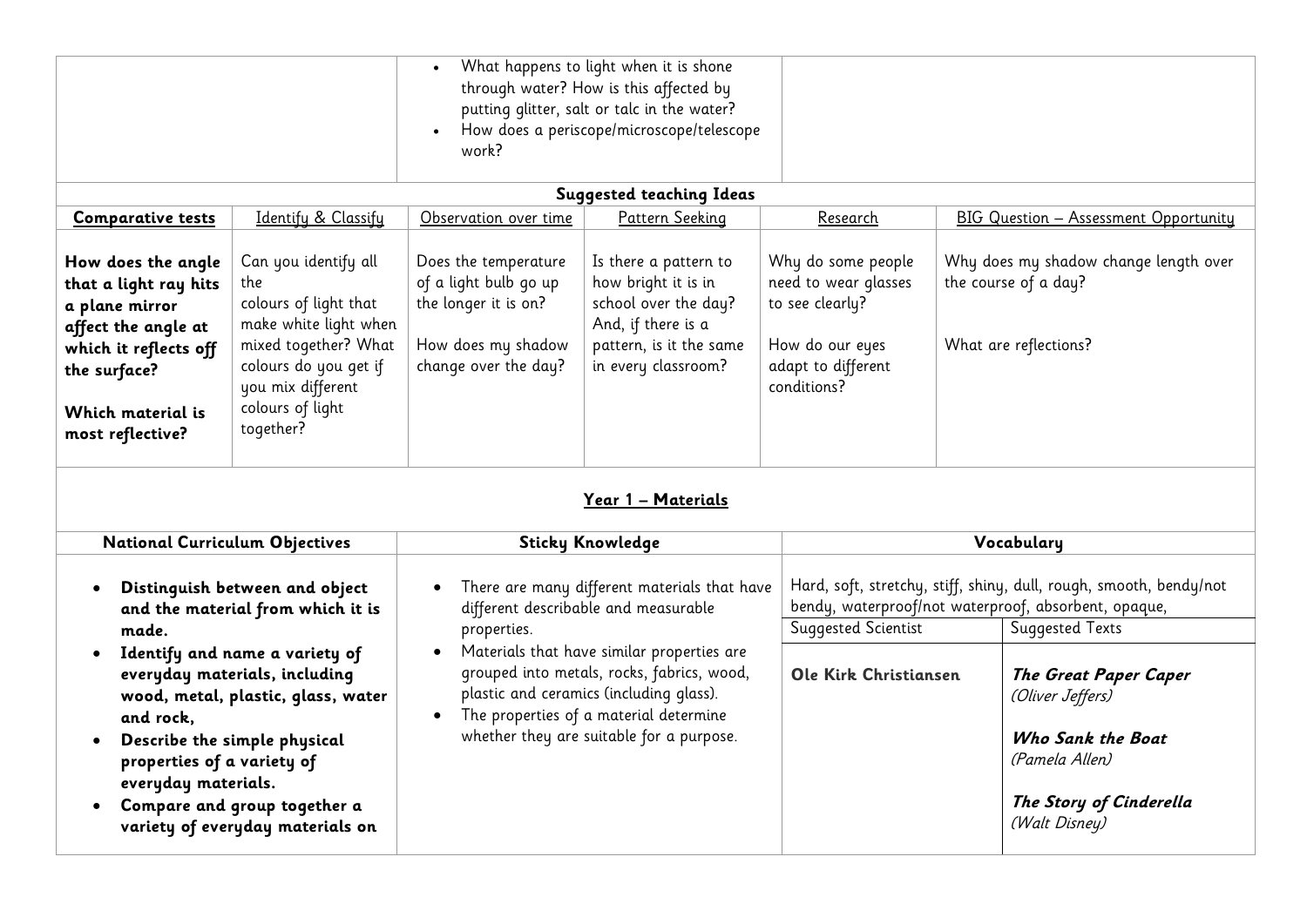| the basis of their simple<br>properties                                                                                                                                                                                                                                                                                             |                                                                                                                                                                                                                                                                                                                                                                                                                                                                                                                                                                                                                                                                                                                                                                                                                                                                                                                                                                                                                                                                                                                                                      |                                                                                                                                                                                                                                                                                                                                               |
|-------------------------------------------------------------------------------------------------------------------------------------------------------------------------------------------------------------------------------------------------------------------------------------------------------------------------------------|------------------------------------------------------------------------------------------------------------------------------------------------------------------------------------------------------------------------------------------------------------------------------------------------------------------------------------------------------------------------------------------------------------------------------------------------------------------------------------------------------------------------------------------------------------------------------------------------------------------------------------------------------------------------------------------------------------------------------------------------------------------------------------------------------------------------------------------------------------------------------------------------------------------------------------------------------------------------------------------------------------------------------------------------------------------------------------------------------------------------------------------------------|-----------------------------------------------------------------------------------------------------------------------------------------------------------------------------------------------------------------------------------------------------------------------------------------------------------------------------------------------|
| <b>Key Question(s):</b><br><b>Prior Learning</b>                                                                                                                                                                                                                                                                                    |                                                                                                                                                                                                                                                                                                                                                                                                                                                                                                                                                                                                                                                                                                                                                                                                                                                                                                                                                                                                                                                                                                                                                      | <b>Future Learning</b>                                                                                                                                                                                                                                                                                                                        |
| In Early Years children should:<br>be able to ask questions about<br>the place they live.<br>Talk about why things happen<br>$\bullet$<br>and how things work.<br>Discuss the things they have<br>$\bullet$<br>observed such as natural and<br>found objects.<br>Manipulates materials to achieve<br>$\bullet$<br>a planned effect. | Plan to investigate a couple of classes of materials<br>and properties in each topic so children get a depth<br>of experience each topic and cover all the classes of<br>materials over the key stage<br>Which rocks are the least crumbly?<br>Which materials absorb the most water?<br>Which type of brick would be the easiest to<br>drag to make a pyramid?<br>Which material would be the strongest to<br>use as a floor tile?<br>Which fabric would make the softest<br>blanket?<br>Your teacher has spilt her drink, which<br>material would absorb the drink the best?<br>We want to make a really slippy slide, which<br>$\bullet$<br>liquid would be best to use?<br>Which chocolate will melt the fastest on a<br>warm plate (a model of a warm hand)<br>Which wrapping papers are strong enough<br>to wrap and send a present?<br>Which material could be used to make a<br>waterproof hat for the teacher when she is<br>on the playground at playtime?<br>Which plastic would be flexible enough to<br>make a belt?<br>Which material could I wrap my ice egg /<br>snowman in to stop it melting, or would it<br>make it melt quicker? | In Year 2 children will:<br>Identify and compare the suitability of a variety of<br>everyday materials, including wood, metal, plastic, glass,<br>brick, rock, paper and cardboard for particular uses.<br>Find out how shapes of solid objects made from some<br>materials can be changed by squashing, bending, twisting<br>and stretching. |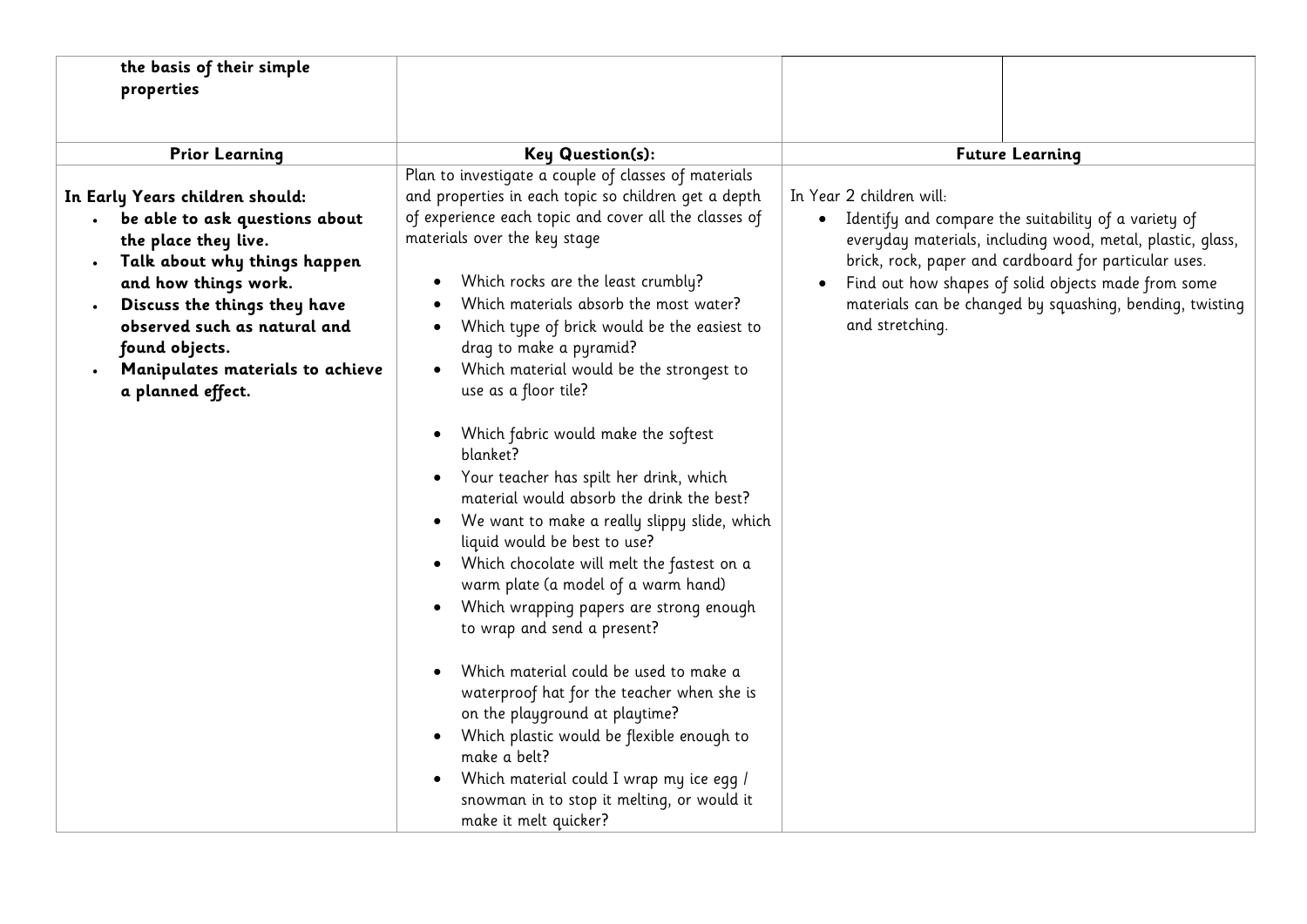|                                                                                                             |                                                                                               |                                                                                                                   | What could I wrap a chicken egg in to keep<br>it warm when it is waiting to hatch?               |                                                             |                                                                      |
|-------------------------------------------------------------------------------------------------------------|-----------------------------------------------------------------------------------------------|-------------------------------------------------------------------------------------------------------------------|--------------------------------------------------------------------------------------------------|-------------------------------------------------------------|----------------------------------------------------------------------|
|                                                                                                             |                                                                                               |                                                                                                                   | <b>Suggested teaching Ideas</b>                                                                  |                                                             |                                                                      |
| <b>Comparative tests</b>                                                                                    | Identify & Classify                                                                           | Observation over time                                                                                             | Pattern Seeking                                                                                  | Research                                                    | BIG Question - Assessment Opportunity                                |
| <b>Which materials</b><br>are the most<br>flexible?<br><b>Which materials</b><br>are the most<br>absorbent? | We need to choose a<br>material to make an<br>umbrella. Which<br>materials are<br>waterproof? | What happens to<br>materials over time if<br>we bury them in the<br>ground?<br>What happens to clay<br>over time? | Is there a pattern in<br>the types of materials<br>that are used to make<br>objects in a school? | How are bricks made?<br>Which materials can<br>be recycled? | What are the things I use made from?<br>Are raindrops the same size? |

| Year 2 - Materials                    |                  |            |  |  |  |  |
|---------------------------------------|------------------|------------|--|--|--|--|
| <b>National Curriculum Objectives</b> | Sticky Knowledge | Vocabulary |  |  |  |  |
|                                       |                  |            |  |  |  |  |
|                                       |                  |            |  |  |  |  |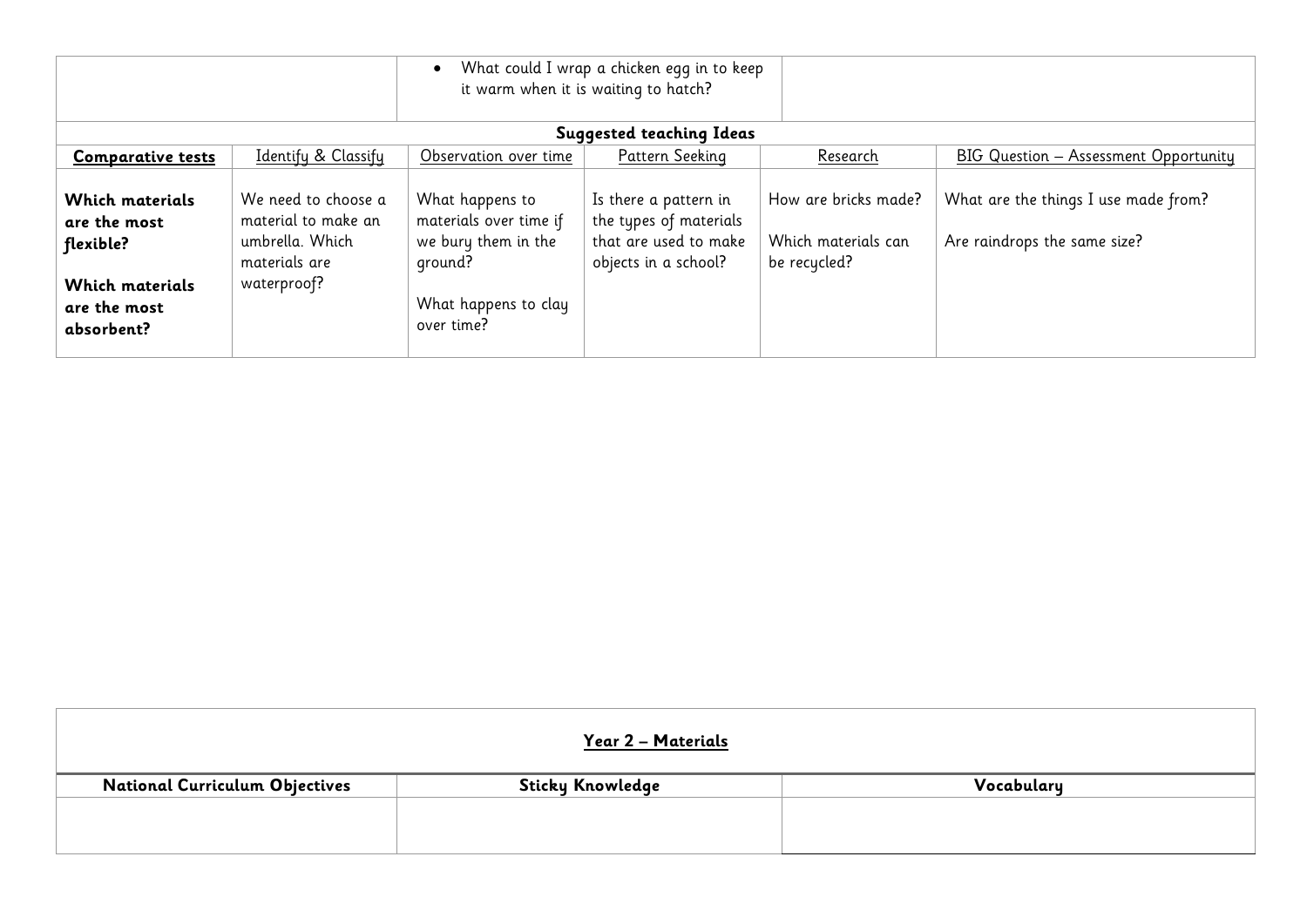| Identify and compare the<br>suitability of a variety of<br>everyday materials, including<br>wood, metal, plastic, glass, brick,<br>rock, paper and cardboard for<br>particular uses.<br>Find out how shapes of solid<br>$\bullet$<br>objects made from some<br>materials can be changed by<br>squashing, bending, twisting and<br>stretching.                                                                                                                                | Materials can be changed by physical force<br>(twisting, bending, squashing and stretching)                                                                                                                                                                                                                                                                                                                                                                                                                                                                                                                                                                          | cans, spoons,<br>Suggested Scientist<br><b>Charles Macintosh</b>                         | Waterproof, fabric, rubber, cars, rock, paper, cardboard, wood,<br>metal, plastic, glass, brick, twisting, squashing, bending, matches,<br>Suggested Texts<br><b>The Tin Forest</b><br>(Helen Ward)<br><b>Traction Man</b><br>(Mini Grey)<br><b>Three Little Pigs</b><br>(Lesley Sims) |
|------------------------------------------------------------------------------------------------------------------------------------------------------------------------------------------------------------------------------------------------------------------------------------------------------------------------------------------------------------------------------------------------------------------------------------------------------------------------------|----------------------------------------------------------------------------------------------------------------------------------------------------------------------------------------------------------------------------------------------------------------------------------------------------------------------------------------------------------------------------------------------------------------------------------------------------------------------------------------------------------------------------------------------------------------------------------------------------------------------------------------------------------------------|------------------------------------------------------------------------------------------|----------------------------------------------------------------------------------------------------------------------------------------------------------------------------------------------------------------------------------------------------------------------------------------|
| <b>Prior Learning</b>                                                                                                                                                                                                                                                                                                                                                                                                                                                        | Key Question(s):                                                                                                                                                                                                                                                                                                                                                                                                                                                                                                                                                                                                                                                     |                                                                                          | <b>Future Learning</b>                                                                                                                                                                                                                                                                 |
| In Year 1 children should:<br>Distinguish between and object<br>$\bullet$<br>and the material from which it is<br>made.<br>Identify and name a variety of<br>$\bullet$<br>everyday materials, including<br>wood, metal, plastic, glass, water<br>and rock,<br>Describe the simple physical<br>properties of a variety of<br>everyday materials.<br>Compare and group together a<br>$\bullet$<br>variety of everyday materials on<br>the basis of their simple<br>properties. | It is recommended that materials be taught three<br>times through KS1.<br>Which rocks are the least crumbly?<br>$\bullet$<br>Which materials absorb the most water?<br>Which type of brick would be the easiest to<br>drag to make a pyramid?<br>Which material would be the strongest to<br>$\bullet$<br>use as a floor tile?<br>The baby has spilt her drink, which material<br>$\bullet$<br>would absorb the drink the best?<br>Which paper was the best to make your<br>$\bullet$<br>bridge?<br>What could you paint on the runaway<br>$\bullet$<br>gingerbread man that would allow him to<br>swim the river and get away from the fox<br>and not turn to mush? | In Year 3 children will:<br>$\bullet$<br>properties<br>$\bullet$<br>$\bullet$<br>matter. | Compare and group together different kinds of rocks on<br>the basis of their appearance and simple physical<br>Describe in simple terms how fossils are formed when<br>things that have lived are trapped within rock<br>Recognise that soils are made from rocks and organic          |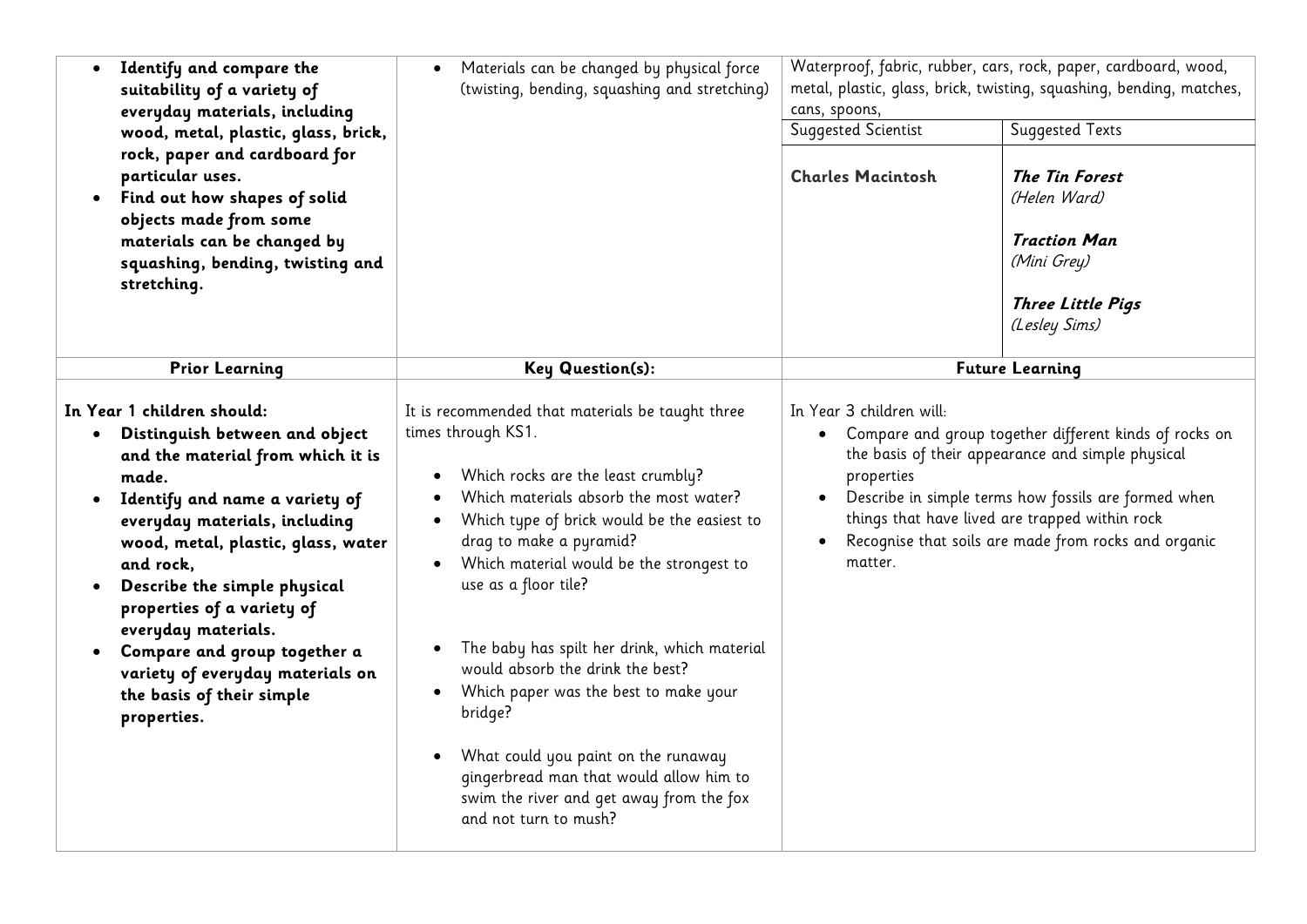| <b>Suggested teaching Ideas</b> |                      |                        |                        |                    |                                       |  |
|---------------------------------|----------------------|------------------------|------------------------|--------------------|---------------------------------------|--|
| <b>Comparative tests</b>        | Identify & Classify  | Observation over time  | Pattern Seeking        | Research           | BIG Question - Assessment Opportunity |  |
|                                 |                      |                        |                        |                    |                                       |  |
| Which shapes make               | Which materials will | How long do bubble     | How do materials       | How have the       | Can we change materials?              |  |
| the strongest paper             | float and which will | bath bubbles last for? | change with heat?      | materials we use   |                                       |  |
| bridge?                         | sink?                |                        | leave outside in       | changed over time? | How do we choose the best material?   |  |
|                                 |                      | What will happen to    | sunshine/windowsill/ra |                    |                                       |  |
| <b>Which material</b>           |                      | our snowman?           | diator                 | How are plastics   |                                       |  |
| would be best for               | Which materials are  |                        |                        | made?              |                                       |  |
| the roof of the                 | shiny and which are  |                        | How does amount of     |                    |                                       |  |
| house?                          | dull?                |                        | water affect the       |                    |                                       |  |
|                                 |                      |                        | strength of a kitchen  |                    |                                       |  |
|                                 |                      |                        | towel?                 |                    |                                       |  |

| <b>Teaching Ideas</b>                                                                                                                |                                                                                                                                                                                                    |                                                                                     |                                                                                                                                                                            |                                                                                     |                                                                 |  |
|--------------------------------------------------------------------------------------------------------------------------------------|----------------------------------------------------------------------------------------------------------------------------------------------------------------------------------------------------|-------------------------------------------------------------------------------------|----------------------------------------------------------------------------------------------------------------------------------------------------------------------------|-------------------------------------------------------------------------------------|-----------------------------------------------------------------|--|
| <b>Comparative tests</b>                                                                                                             | Identify & Classify                                                                                                                                                                                | Observation over time                                                               | Pattern Seeking                                                                                                                                                            | <u>Research</u>                                                                     | BIG Question - Assessment Opportunity                           |  |
| Which shapes make<br>the strongest paper<br>bridge?<br>Which material<br>would be best for<br>the roof of the little<br>pig's house? | Which materials will<br>float and which will<br>sink?<br>Which materials will<br>let electricity go<br>through them, and<br>which will not?<br>Which materials are<br>shiny and which are<br>dull? | How long do bubble<br>bath bubbles last for?<br>What will happen to<br>our snowman? | How do materials<br>change with heat?<br>leave outside in<br>sunshine/windowsill/ra<br>diator<br>How does amount of<br>water affect the<br>strength of a kitchen<br>towel? | How have the<br>materials we use<br>changed over time?<br>How are plastics<br>made? | Can we change materials?<br>How do we choose the best material? |  |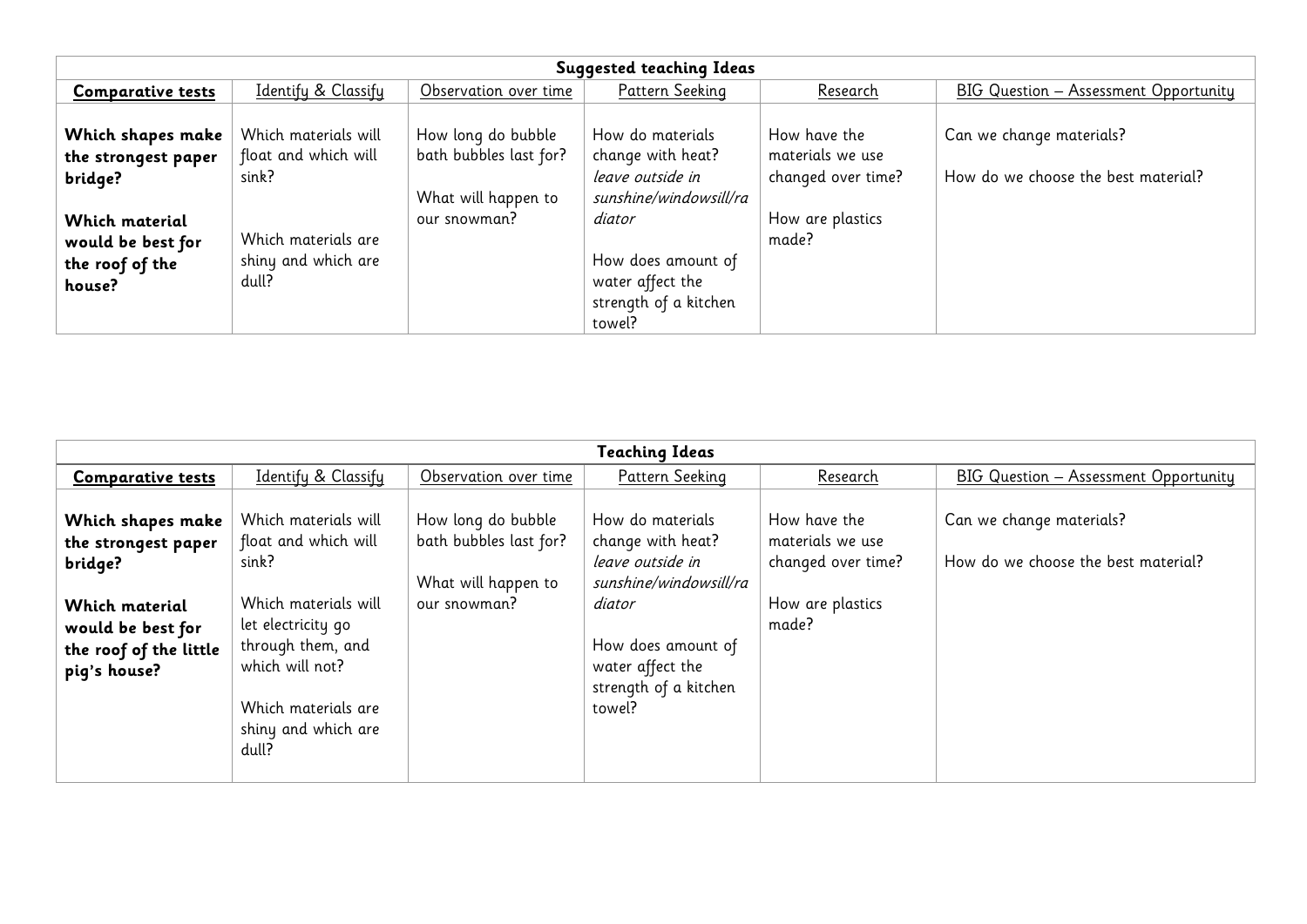| Year 3 - Materials                                                                                                                                                                                                                                                                                                       |                                                                                                                                                                                                                                                                                                                                          |                                                                                                                                                                                                                                                                                                                                                                                                                                                    |                                                                      |  |  |
|--------------------------------------------------------------------------------------------------------------------------------------------------------------------------------------------------------------------------------------------------------------------------------------------------------------------------|------------------------------------------------------------------------------------------------------------------------------------------------------------------------------------------------------------------------------------------------------------------------------------------------------------------------------------------|----------------------------------------------------------------------------------------------------------------------------------------------------------------------------------------------------------------------------------------------------------------------------------------------------------------------------------------------------------------------------------------------------------------------------------------------------|----------------------------------------------------------------------|--|--|
| <b>National Curriculum Objectives</b>                                                                                                                                                                                                                                                                                    | <b>Sticky Knowledge</b>                                                                                                                                                                                                                                                                                                                  |                                                                                                                                                                                                                                                                                                                                                                                                                                                    | Vocabulary                                                           |  |  |
| Compare and group together<br>different kinds of rocks on the<br>basis of their appearance and<br>simple physical properties<br>Describe in simple terms how                                                                                                                                                             | There are different types of rock.<br>There are different types of soil.<br>Soils change over time.<br>Different plants grow in different soils.<br>Fossils tell us what has happened before.                                                                                                                                            | Rocks, igneous, metamorphic, sedimentary, anthropic, permeable,<br>impermeable, chemical fossil, body fossil, trace fossil, Mary<br>Anning, cast fossil, mould fossil, replacement fossil, extinct,<br>organic matter, top soil, sub soil, base rock.                                                                                                                                                                                              |                                                                      |  |  |
| fossils are formed when things                                                                                                                                                                                                                                                                                           | Fossils provide evidence.                                                                                                                                                                                                                                                                                                                | <b>Suggested Scientists</b>                                                                                                                                                                                                                                                                                                                                                                                                                        | <b>Suggested Texts</b>                                               |  |  |
| that have lived are trapped<br>within rock<br>Recognise that soils are made<br>from rocks and organic matter                                                                                                                                                                                                             | Paleontologists use Fossils to find out about<br>the past.<br>Fossils provide evidence that living things<br>have changed over time.                                                                                                                                                                                                     | <b>Mary Anning</b><br>(Discovery of Fossils)                                                                                                                                                                                                                                                                                                                                                                                                       | The Pebble in My Pocket<br>(Meredith Hooper)                         |  |  |
|                                                                                                                                                                                                                                                                                                                          |                                                                                                                                                                                                                                                                                                                                          | <b>Wiliam Smith</b>                                                                                                                                                                                                                                                                                                                                                                                                                                | <b>Stone Girl, Bone Girl</b><br>(Laurence Anholt)                    |  |  |
|                                                                                                                                                                                                                                                                                                                          |                                                                                                                                                                                                                                                                                                                                          |                                                                                                                                                                                                                                                                                                                                                                                                                                                    | The Street Beneath My Feet<br>(Charlotte Guillain & Yuval<br>Zommer) |  |  |
| <b>Prior Learning</b>                                                                                                                                                                                                                                                                                                    | <b>Key Question(s):</b>                                                                                                                                                                                                                                                                                                                  | <b>Future Learning</b>                                                                                                                                                                                                                                                                                                                                                                                                                             |                                                                      |  |  |
| In Year 2 children should:<br>Identify and compare the<br>suitability of a variety of<br>everyday materials, including<br>wood, metal, plastic, glass, brick,<br>rock, paper and cardboard for<br>particular uses.<br>Find out how shapes of solid<br>$\bullet$<br>objects made from some<br>materials can be changed by | How are the soils different?<br>Which do you think has best drainage?<br>Which is more likely to lead to flooding?<br>How many soil types have we found?<br>Where might you find more?<br>How might the soil be different in different<br>countries?<br>What rock is best for a kitchen chopping<br>board? What might be the issues with | In Year 4 children will:<br>Compare and group materials together, according to<br>whether they are solids, liquids or gases.<br>Observe that some materials change state when heated<br>$\bullet$<br>or cooled, and measure and research the temperature at<br>which this happens in degrees Celsius.<br>Identify the part played by evaporation and condensation<br>in the water cycle and associate the rate of evaporation<br>with temperature. |                                                                      |  |  |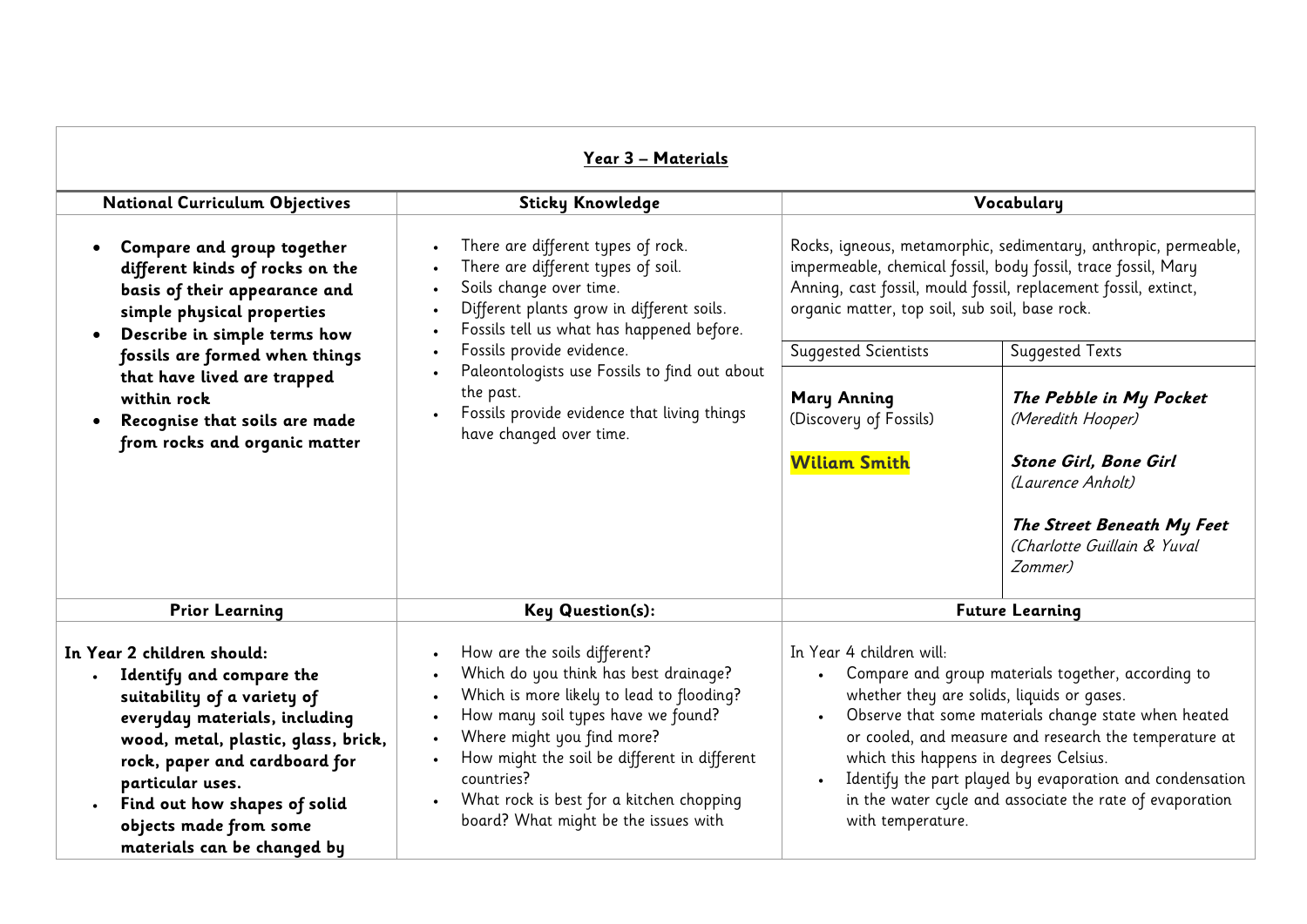| <b>Sundance Continue Treas</b>                                                                                                                        |                                                                                                              |                                                                                                                   |                                                                        |                                                      |                                                 |
|-------------------------------------------------------------------------------------------------------------------------------------------------------|--------------------------------------------------------------------------------------------------------------|-------------------------------------------------------------------------------------------------------------------|------------------------------------------------------------------------|------------------------------------------------------|-------------------------------------------------|
| <b>Comparative tests</b>                                                                                                                              | Identify & Classify                                                                                          | Observation over time                                                                                             | Pattern Seeking                                                        | Research                                             | BIG Question - Assessment Opportunity           |
| How does adding<br>different amounts<br>of sand to soil<br>affect how quickly<br>water drains<br>through it?<br>Which soil absorbs<br>the most water? | Can you use the<br>identification key to<br>find out the name of<br>each of the rocks in<br>your collection? | How does tumbling<br>change a rock over<br>time?<br>What happens when<br>water keeps dripping<br>on a sandcastle? | Is there a pattern in<br>where we find<br>volcanos on planet<br>Earth? | Who was Mary<br>Anning and what did<br>she discover? | What are rocks and soils like?<br>What is soil? |

|                                       | <u> Year 4 - Materials - Solids, Liquids &amp; Gases</u> |            |
|---------------------------------------|----------------------------------------------------------|------------|
| <b>National Curriculum Objectives</b> | Sticky Knowledge                                         | Vocabulary |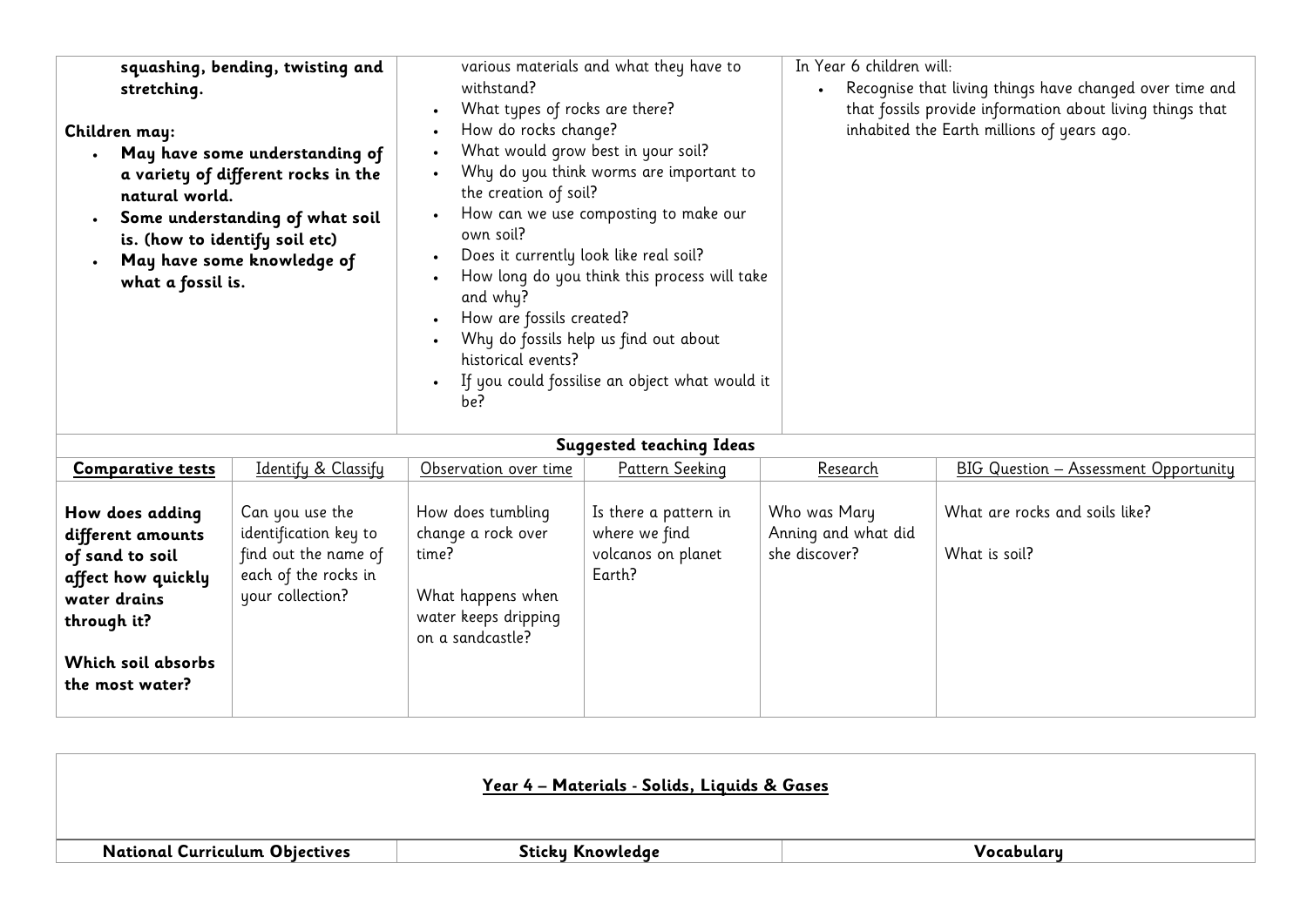| Compare and group materials<br>together, according to whether<br>they are solids, liquids or gases.<br>Observe that some materials<br>change state when heated or<br>cooled, and measure and research<br>the temperature at which this<br>happens in degrees Celsius.<br>Identify the part played by<br>evaporation and condensation in<br>the water cycle and associate the<br>rate of evaporation with<br>temperature.                                                                                                                                                                                                            | Solids, liquids and gases are described by<br>observable properties.<br>Materials can be divided into solids, liquids<br>and gases.<br>Heating causes solids to melt into liquids and<br>liquids evaporate into gases. d) Cooling<br>causes gases to condense into liquids and<br>liquids to freeze into solids.<br>The temperature at which given substances<br>change state are always the same.                                                                                                                                                                                                                                                                                                                                                    | <b>Suggested Scientists</b><br><b>Anders Celcius</b><br>(Celcius Temperature Scale)<br><b>George Cadbury</b>                                                                                                                                                                                                                                                                                                                                                                                                                                                                                                                                                                                                                                                                                                                                                                                                                                                                                                         | Solid, liquid, gas, particles, state, materials, properties, matter,<br>melt, freeze, water, ice, temperature, process, condensation,<br>evaporation, water vapour, energy, precipitation, collection,<br>Suggested Texts<br>Once Upon a Raindrop: The<br><b>Story of Water</b><br>(James Carter)<br>Sticks<br>(Diane Alber) |
|-------------------------------------------------------------------------------------------------------------------------------------------------------------------------------------------------------------------------------------------------------------------------------------------------------------------------------------------------------------------------------------------------------------------------------------------------------------------------------------------------------------------------------------------------------------------------------------------------------------------------------------|-------------------------------------------------------------------------------------------------------------------------------------------------------------------------------------------------------------------------------------------------------------------------------------------------------------------------------------------------------------------------------------------------------------------------------------------------------------------------------------------------------------------------------------------------------------------------------------------------------------------------------------------------------------------------------------------------------------------------------------------------------|----------------------------------------------------------------------------------------------------------------------------------------------------------------------------------------------------------------------------------------------------------------------------------------------------------------------------------------------------------------------------------------------------------------------------------------------------------------------------------------------------------------------------------------------------------------------------------------------------------------------------------------------------------------------------------------------------------------------------------------------------------------------------------------------------------------------------------------------------------------------------------------------------------------------------------------------------------------------------------------------------------------------|------------------------------------------------------------------------------------------------------------------------------------------------------------------------------------------------------------------------------------------------------------------------------------------------------------------------------|
| <b>Prior Learning</b>                                                                                                                                                                                                                                                                                                                                                                                                                                                                                                                                                                                                               | Key Question(s):                                                                                                                                                                                                                                                                                                                                                                                                                                                                                                                                                                                                                                                                                                                                      |                                                                                                                                                                                                                                                                                                                                                                                                                                                                                                                                                                                                                                                                                                                                                                                                                                                                                                                                                                                                                      | <b>Future Learning</b>                                                                                                                                                                                                                                                                                                       |
| In KS1 children should:<br>Distinguish between an object<br>and the material from which it is<br>made.<br>Identify and name a variety of<br>everyday materials, including<br>wood, plastic, glass, metal,<br>water, and rock.<br>Describe the simple physical<br>properties of a variety of<br>everyday materials.<br>Compare and group together a<br>variety of everyday materials on<br>the basis of their simple physical<br>properties.<br>Identify and compare the<br>suitability of a variety of<br>everyday materials, including<br>wood, metal, plastic, glass, brick,<br>rock, paper and cardboard for<br>particular uses. | How does the amount of water added to<br>flour affect its state?<br>How does the amount of detergent added to<br>water affect how slippy it is?<br>How does the temperature affect how<br>viscous a liquid is (use cooking oil)?<br>Place a peach in a glass of lemonade and<br>watch it spin. Why does it behave that way<br>and can you prove it?<br>How does the material sprinkled on ice and<br>snow affect how quickly it melts?<br>What chocolate would be best to smuggle?<br>How does the type of chocolate affect its<br>melting temperature?<br>What is the melting temperature of ice and<br>how does it compare with the freezing<br>temperature of water?<br>Is the melting temperature of wax the same<br>as its freezing temperature? | In Year 5 children will:<br>Compare and group together everyday materials on the<br>basis of their properties, including their hardness,<br>solubility, transparency, conductivity (electrical and<br>thermal), and response to magnets.<br>Know that some materials will dissolve in liquid to form a<br>solution, and describe how to recover a substance from a<br>solution.<br>Use knowledge of solids, liquids, and gases to decide how<br>mixtures might be separated, including through filtering,<br>sieving and evaporating.<br>Give reasons based on evidence from comparative and<br>fair tests, for the particular uses of everyday materials,<br>including wood, metals and plastic.<br>Demonstrate that dissolving, mixing and changes of state<br>are reversible changes.<br>Explain that some changes result in the formation of new<br>materials, and this kind of change is usually not<br>reversible, including changes associated with burning and<br>the action of acid on bicarbonate of soda. |                                                                                                                                                                                                                                                                                                                              |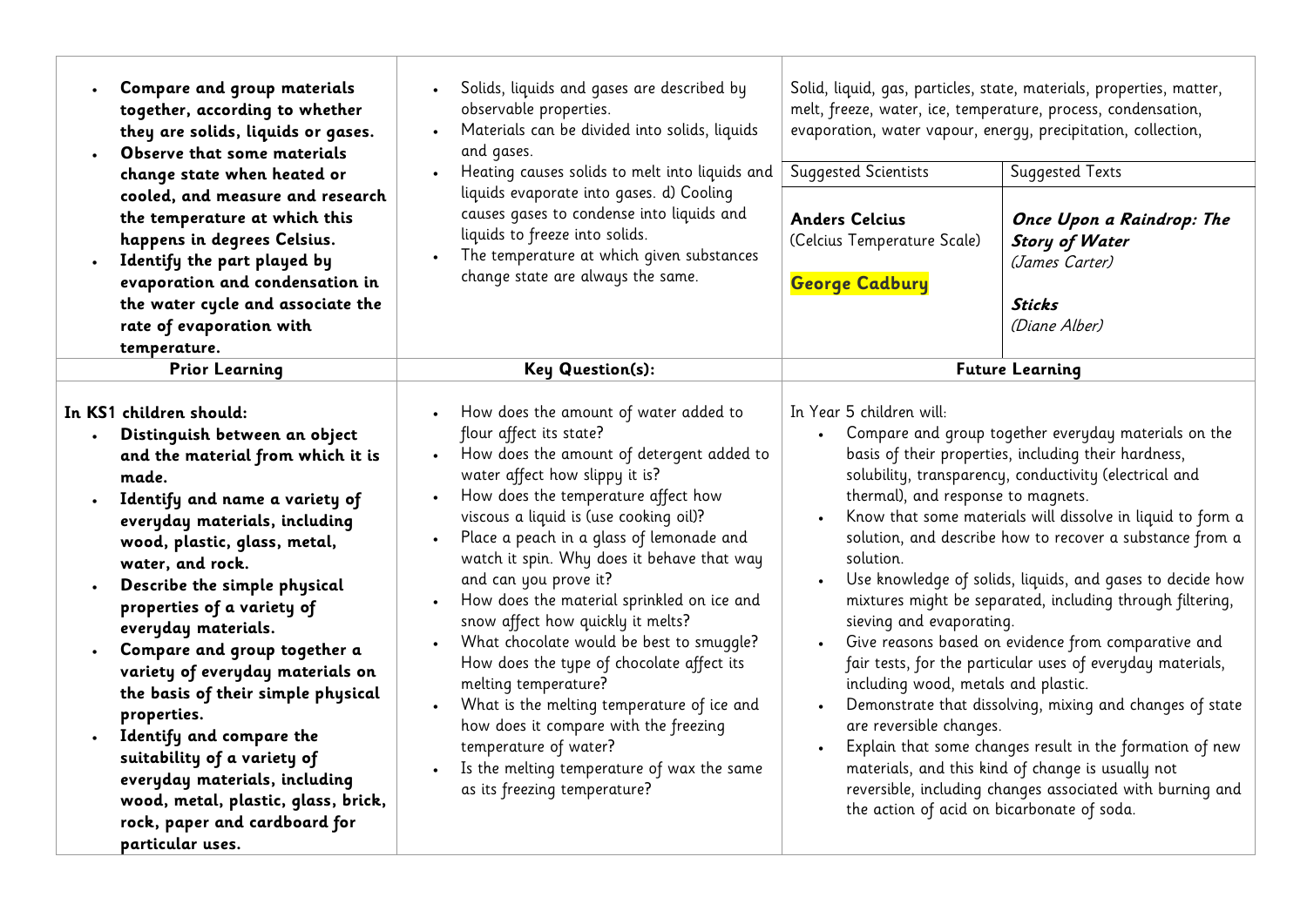| Find out how the shapes of solid<br>objects made from some<br>materials can be changed by<br>squashing, bending, twisting and<br>stretching. |                                                                                                                                                            |                                                                                                                                                         |                                                                                                                                                              |                                                    |                                                                                                       |
|----------------------------------------------------------------------------------------------------------------------------------------------|------------------------------------------------------------------------------------------------------------------------------------------------------------|---------------------------------------------------------------------------------------------------------------------------------------------------------|--------------------------------------------------------------------------------------------------------------------------------------------------------------|----------------------------------------------------|-------------------------------------------------------------------------------------------------------|
|                                                                                                                                              |                                                                                                                                                            |                                                                                                                                                         | <b>Suggested teaching Ideas</b>                                                                                                                              |                                                    |                                                                                                       |
| <b>Comparative tests</b>                                                                                                                     | Identify & Classify                                                                                                                                        | Observation over time                                                                                                                                   | Pattern Seeking                                                                                                                                              | Research                                           | <b>BIG Question - Assessment Opportunity</b>                                                          |
| How does the mass<br>of a block of ice<br>affect how long it<br>takes to melt?<br>How does the<br>surface area of<br>water affect how        | Can you group these<br>materials and objects<br>into solids, liquids, and $ $<br>qases?<br>How would you sort<br>these objects/materials<br>based on their | Which material is best<br>for keeping our hot<br>chocolate warm?<br>How does the level of<br>water in a glass<br>change when left on<br>the windowsill? | Is there a pattern in<br>how long it takes<br>different sized ice<br>lollies to melt?<br>How does evaporation<br>rate change as you<br>add more salt to your | What are hurricanes,<br>and why do they<br>happen? | Where do ice cubes go when they<br>disappear?<br>Why does it rain and hail?<br>Are all liquids runny? |
| long it takes to<br>evaporate?<br>Does seawater<br>evaporate faster<br>than fresh water?                                                     | temperature?                                                                                                                                               |                                                                                                                                                         | water?                                                                                                                                                       |                                                    |                                                                                                       |

| Year 5 - Materials (Mixtures & Separation)                                                                                      |                                                                                                                                       |                                                                                                                                                                                                        |                        |  |  |  |
|---------------------------------------------------------------------------------------------------------------------------------|---------------------------------------------------------------------------------------------------------------------------------------|--------------------------------------------------------------------------------------------------------------------------------------------------------------------------------------------------------|------------------------|--|--|--|
| <b>National Curriculum Objectives</b>                                                                                           | <b>Sticky Knowledge</b>                                                                                                               | Vocabulary                                                                                                                                                                                             |                        |  |  |  |
| Identify the part played by<br>evaporation and condensation in<br>the water cycle and associate the<br>rate of evaporation with | When two or more substances are mixed<br>and remain present the mixture can be<br>separated.<br>Some changes can be reversed and some | Solid, liquid, gas, particles, state, materials, properties, matter,<br>melt, freeze, water, ice, temperature, process, condensation,<br>evaporation, water vapour, energy, precipitation, collection, |                        |  |  |  |
| temperature.                                                                                                                    | can't.                                                                                                                                | <b>Suggested Scientists</b>                                                                                                                                                                            | <b>Suggested Texts</b> |  |  |  |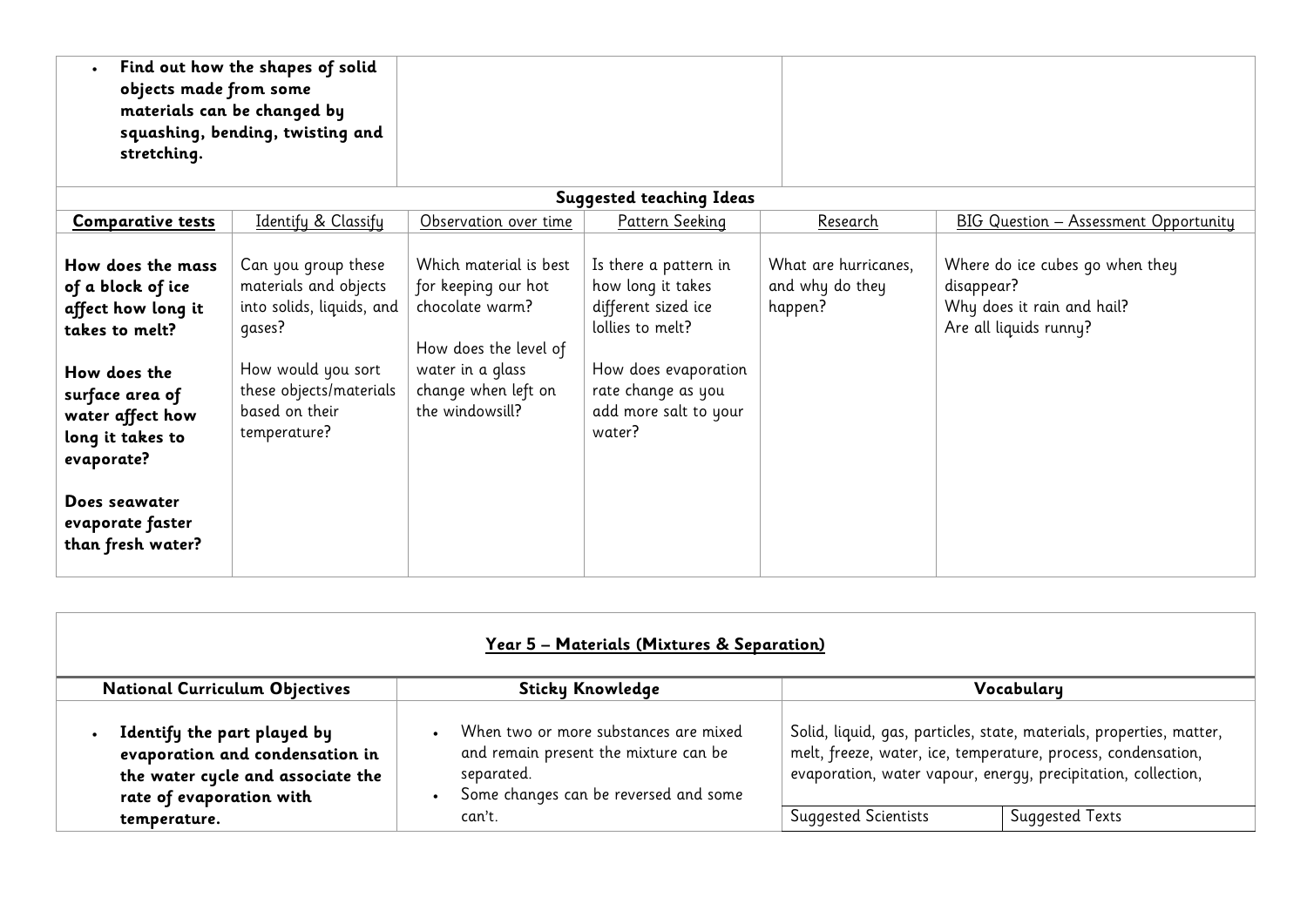| $\bullet$ | Know that some materials will |  |  |  |  |  |
|-----------|-------------------------------|--|--|--|--|--|
|           | dissolve in liquid to form a  |  |  |  |  |  |
|           | solution, and describe how to |  |  |  |  |  |
|           | recover a substance from a    |  |  |  |  |  |
|           | solution.                     |  |  |  |  |  |
|           |                               |  |  |  |  |  |

 **Use knowledge of solids, liquids, and gases to decide how mixtures might be separated, including through filtering, sieving and evaporating.** 

**Distinguish between an object** 

 **Identify and name a variety of everyday materials, including wood, plastic, glass, metal,** 

**water, and rock.** 

**and the material from which it is** 

**In KS1 children should:**

**made.** 

 Materials change state by heating and cooling. **Spencer Silver,**

Senarating technique Difference in property required **Filtration and sieving** A solid that does not dissolve in a liquid. Different sized solid bits **Magnets** Some materials magnetic others not Evaporation A solid dissolved in water and the solid has a high boiling temperature Floating Some materials float and other sink

**Arthur Fry and Alan Amron** (Post-It Notes)

**Stephanie Kwolek**

**Itch** (Simon Mayo)

**Kensuke's Kingdom** (Michael Morpurgo)

**The BFG** (Roald Dahl)

**Prior Learning Key Question(s): Future Learning**

In Year 5 children will:

- Compare and group together everyday materials on the basis of their properties, including their hardness, solubility, transparency, conductivity (electrical and thermal), and response to magnets.
- Give reasons based on evidence from comparative and fair tests, for the particular uses of everyday materials, including wood, metals and plastic.
- Demonstrate that dissolving, mixing and changes of state are reversible changes.
- Explain that some changes result in the formation of new materials, and this kind of change is usually not reversible, including changes associated with burning and the action of acid on bicarbonate of soda

|  |  | What are mixtures? |
|--|--|--------------------|
|  |  |                    |

- What does dissolving mean?
- Which of the following dissolve in water: sugar, bicarbonate of soda, oil, chocolate, coffees, dark vinegar and wax?
- How does the amount of water used affect how much sugar will dissolve in it?
- Which sweets dissolve in water?
- How can we separate mixtures?
- How can we clean our dirty water?
- **properties of a variety of everyday materials. Compare and group together a variety of everyday materials on the basis of their simple physical**

**Describe the simple physical** 

- **properties. Identify and compare the suitability of a variety of everyday materials, including wood, metal, plastic, glass, brick, rock, paper and cardboard for particular uses.**
- **Find out how the shapes of solid objects made from some materials can be changed by**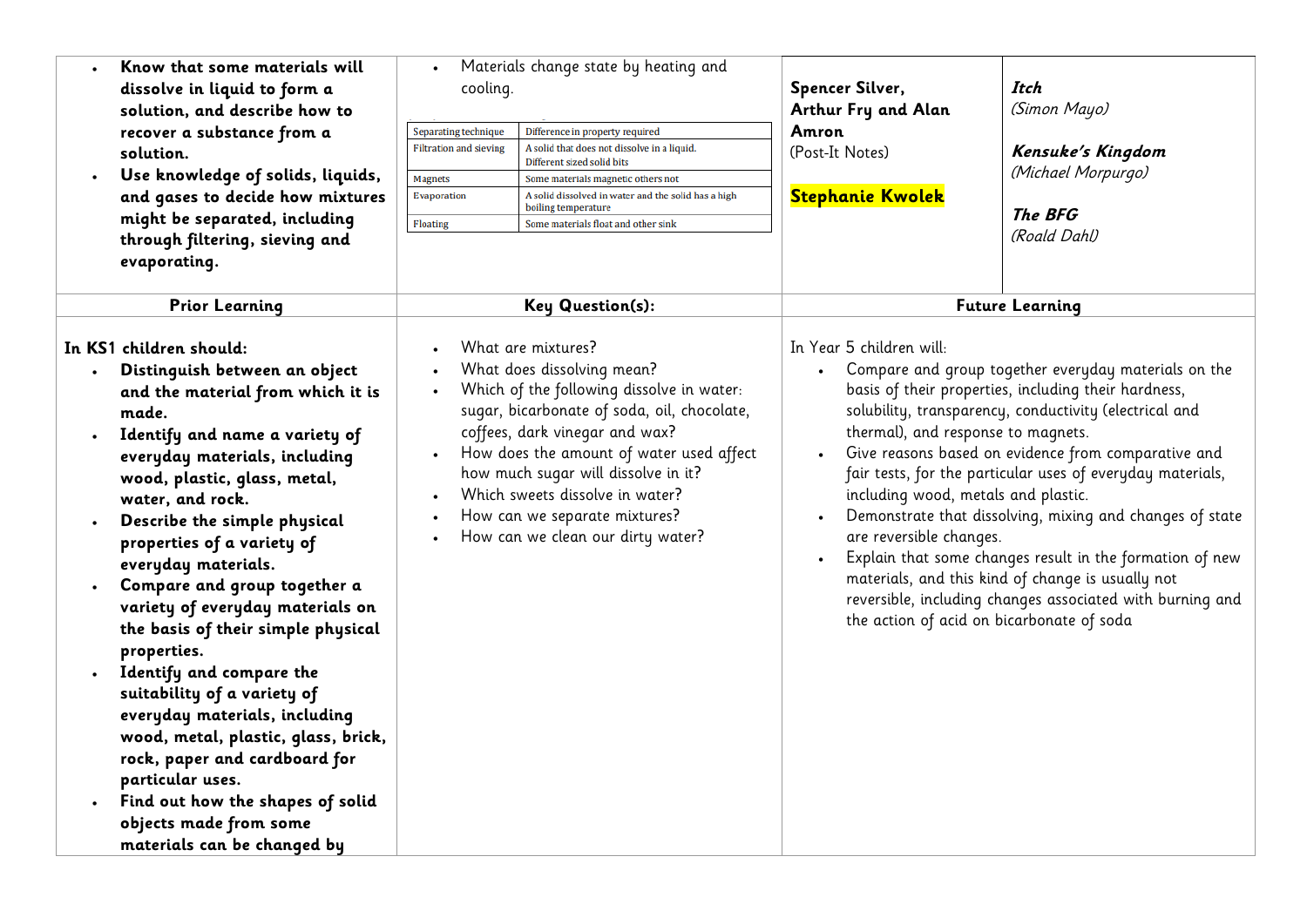| stretching.                                                                                                                                            | squashing, bending, twisting and                                                     |                                                                                                                                       |                                                                                                                                   |                                                                      |                                                                         |
|--------------------------------------------------------------------------------------------------------------------------------------------------------|--------------------------------------------------------------------------------------|---------------------------------------------------------------------------------------------------------------------------------------|-----------------------------------------------------------------------------------------------------------------------------------|----------------------------------------------------------------------|-------------------------------------------------------------------------|
|                                                                                                                                                        |                                                                                      |                                                                                                                                       | <b>Suggested teaching Ideas</b>                                                                                                   |                                                                      |                                                                         |
| <b>Comparative tests</b>                                                                                                                               | Identify & Classify                                                                  | Observation over time                                                                                                                 | Pattern Seeking                                                                                                                   | Research                                                             | BIG Question - Assessment Opportunity                                   |
| How does the<br>temperature of tea<br>affect how long it<br>takes for a sugar<br>cube to dissolve?<br>Which type of<br>sugar dissolves the<br>fastest? | Can you group these<br>materials based on<br>whether they are<br>transparent or not? | How does a container<br>of salt water change<br>over time?<br>How does a sugar<br>cube change as it is<br>put in a glass of<br>water? | Do all stretchy<br>materials stretch in<br>the same way?<br>How does<br>temperature affect<br>how much solute we<br>can dissolve? | What are<br>microplastics and why<br>are they harming the<br>planet? | How can we separate a mixture of water, iron<br>filings, salt and sand? |

| <u> Year 5 – Materials (Changes)</u>                                                                                                                                                                               |                                                                                                                                                                                                                                                                                                      |                                                                                                                                                                                                                                                                                                                                     |  |  |  |  |
|--------------------------------------------------------------------------------------------------------------------------------------------------------------------------------------------------------------------|------------------------------------------------------------------------------------------------------------------------------------------------------------------------------------------------------------------------------------------------------------------------------------------------------|-------------------------------------------------------------------------------------------------------------------------------------------------------------------------------------------------------------------------------------------------------------------------------------------------------------------------------------|--|--|--|--|
| <b>National Curriculum Objectives</b>                                                                                                                                                                              | <b>Sticky Knowledge</b>                                                                                                                                                                                                                                                                              | Vocabulary                                                                                                                                                                                                                                                                                                                          |  |  |  |  |
| Compare and group together everyday<br>materials on the basis of their<br>properties, including their hardness,<br>solubility, transparency, conductivity<br>(electrical and thermal), and response to<br>magnets. | All matter (including gas) has mass.<br>$\bullet$<br>Sometimes mixed substances react to make a<br>new substance. These changes are usually<br>irreversible.<br>Heating can sometimes cause materials to<br>change permanently. When this happens, a<br>new substance is made. These changes are not | Hardness, Solubility, Transparency, Conductivity,<br>Magnetic, Filter, Evaporation, Dissolving, Mixing<br>Material, conductor, dissolve, insoluble, suspension,<br>chemical, physical, irreversible, solution, reversable,<br>separate, mixture, insulator, transparent, flexible,<br>permeable, soluble, property, magnetic, hard. |  |  |  |  |
|                                                                                                                                                                                                                    | reversible.                                                                                                                                                                                                                                                                                          | <b>Suggested Texts</b><br><b>Suggested Scientists</b>                                                                                                                                                                                                                                                                               |  |  |  |  |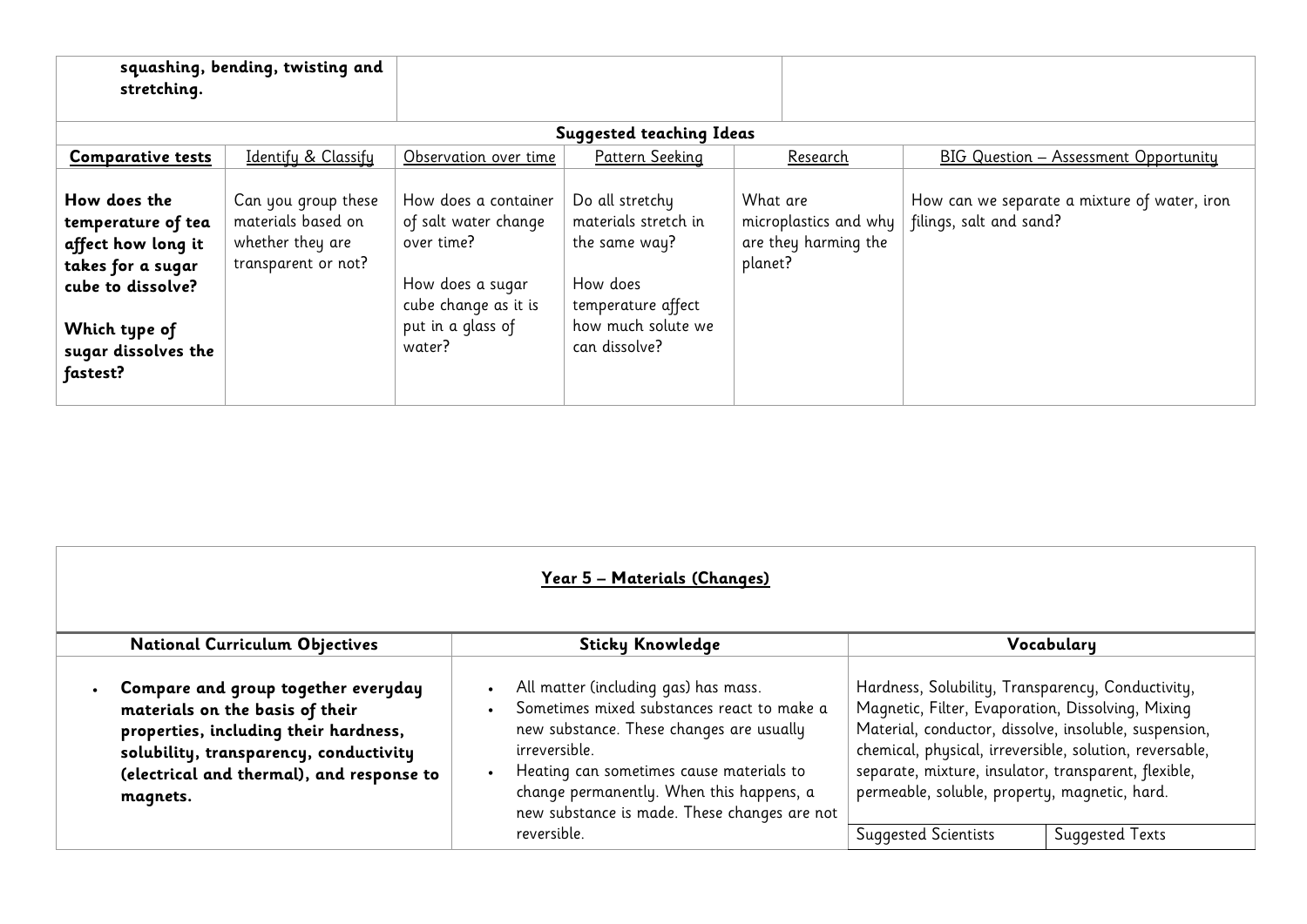| comparative and fair tests, for the<br>particular uses of everyday materials,<br>including wood, metals and plastic.<br>Demonstrate that dissolving, mixing and<br>changes of state are reversible changes.<br>Explain that some changes result in the<br>formation of new materials, and this<br>kind of change is usually not reversible,<br>including changes associated with<br>burning and the action of acid on<br>bicarbonate of soda     | Indicators that something new has been made<br>are: The properties of the material are<br>different (colour, state, texture, hardness,<br>smell, temperature)<br>If it is not possible to get the material back<br>$\bullet$<br>easily it is likely that it is not there anymore<br>and something new has been made<br>(irreversible change)                                                                                                                                                                                                                                                                                                                                                                                                                                                                                                                                                                                                                                                                                                                           | Spencer Silver,<br>Arthur Fry and Alan<br>Amron<br>(Post-It Notes)<br><b>Ruth Benerito</b><br>(Wrinkle-Free Cotton) | Itch<br>(Simon Mayo)<br>Kensuke's Kingdom<br>(Michael Morpurgo)<br>The BFG<br>(Roald Dahl)                                                                                                                                                                                             |
|--------------------------------------------------------------------------------------------------------------------------------------------------------------------------------------------------------------------------------------------------------------------------------------------------------------------------------------------------------------------------------------------------------------------------------------------------|------------------------------------------------------------------------------------------------------------------------------------------------------------------------------------------------------------------------------------------------------------------------------------------------------------------------------------------------------------------------------------------------------------------------------------------------------------------------------------------------------------------------------------------------------------------------------------------------------------------------------------------------------------------------------------------------------------------------------------------------------------------------------------------------------------------------------------------------------------------------------------------------------------------------------------------------------------------------------------------------------------------------------------------------------------------------|---------------------------------------------------------------------------------------------------------------------|----------------------------------------------------------------------------------------------------------------------------------------------------------------------------------------------------------------------------------------------------------------------------------------|
| <b>Prior Learning</b>                                                                                                                                                                                                                                                                                                                                                                                                                            | <b>Key Question(s):</b>                                                                                                                                                                                                                                                                                                                                                                                                                                                                                                                                                                                                                                                                                                                                                                                                                                                                                                                                                                                                                                                |                                                                                                                     | <b>Future Learning</b>                                                                                                                                                                                                                                                                 |
| In Year 4 children should:<br>Compare and group materials together,<br>according to whether they are solids,<br>liquids or gases.<br>Observe that some materials change<br>state when heated or cooled, and<br>measure and research the temperature at<br>which this happens in degrees Celsius.<br>Identify the part played by evaporation<br>and condensation in the water cycle and<br>associate the rate of evaporation with<br>temperature. | The key question we want children to<br>interrogate is "have we made a new<br>substance?"<br>Wet clay $\rightarrow$ air-dried clay $\rightarrow$ fired clay.<br>Flour and water $\rightarrow$ dough $\rightarrow$ bread<br>Add sugar to fizzy water; it fizzes up. Has a<br>$\bullet$<br>new substance been made? (No, the gas was<br>dissolved in the water and adding sugar made<br>it become un dissolved)<br>Add baking powder to vinegar, it fizzes up.<br>$\bullet$<br>Has a new substance been made? (Yes the gas<br>was not in the vinegar as it wasn't fizzy, so it<br>must have been made)<br>Add water to instant snow.<br>Use lemon juice as an invisible ink, heating<br>$\bullet$<br>gently makes the ink visible. Is this a new<br>substance?<br>When water is added to jelly and it is set, is it<br>a new substance.<br>When materials are heated or mixed with<br>other materials they sometimes can be made<br>to turn into new materials. The question is<br>how would we know if it was a new material<br>or the same material mixed differently? |                                                                                                                     | In KS3 children will learn about:<br>the concept of a pure substance<br>mixtures, including dissolving<br>diffusion in terms of the particle model<br>simple techniques for separating mixtures:<br>filtration, evaporation, distillation and<br>the identification of pure substances |